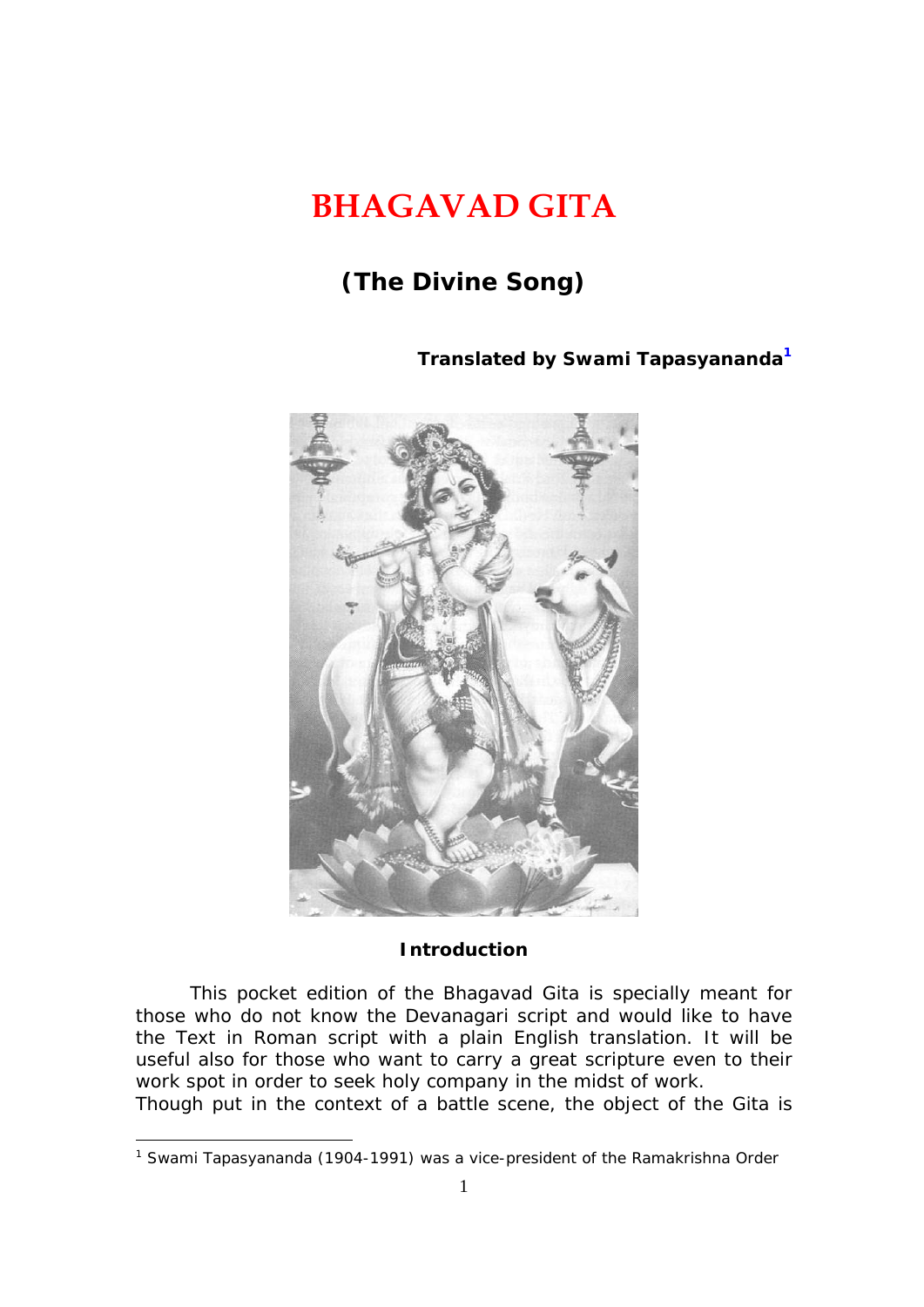not war - mongering but exhorting man to do his duty, whatever it be, in a spirit of detachment and dedication. Such an attitude can be sustained only if a man has unreserved faith in God and in His supremacy over the destiny of man individually and of the cosmos as a whole. So beginning with an exhortation to action, the Gita gives in substantiation of that teaching a universal theology without any sectarian or dogmatic stance, which would be found congenial by all who are not in the grip of those narrow loyalties. For this reason we have designated it as the scripture of mankind.

Speaking about the universality and profundity of the teachings of the Gita, Warren Hastings, the first Governor-General of India (1773-1784), in his Introduction to the first-ever English translation of the Text by Charles Wilkins (1784) declares that 'Works as the Gita could live long after the British domination in India has ceased to exist' and that it contains passages 'elevated to a track of sublimity into which our habits of judgement will find it difficult to penetrate'.

A study of this small Text of seven hundred verses will convince any one that such an encomium of the wisdom contained in it is not a misplaced over-estimate.

#### **CONTENTS: PAGES**

| <b>Chapter I. Arjuna's Conversion</b>                  | Page 3  |
|--------------------------------------------------------|---------|
| <b>Chapter II. Yoga of Knowledge</b>                   | Page 6  |
| <b>Chapter III. Yoga of Action</b>                     | Page 13 |
| <b>Chapter IV. Renunciation of Action in Knowledge</b> | Page 17 |
| <b>Chapter V. Yoga of Renunciation</b>                 | Page 21 |
| <b>Chapter VI. Communion Through Meditation</b>        | Page 23 |
| <b>Chapter VII. Communion Through Knowledge</b>        | Page 28 |
| <b>Chapter VIII. Way to Brahman</b>                    | Page 30 |
| <b>Chapter IX. Sovereign Secret</b>                    | Page 33 |
| <b>Chapter X. Divine Glories</b>                       | Page 36 |
| <b>Chapter XI. The Cosmic Form</b>                     | Page 40 |
| <b>Chapter XII. Loving Devotion</b>                    | Page 45 |
| <b>Chapter XIII. The Knower and The Known</b>          | Page 47 |
| <b>Chapter XIV. The Three Gunas</b>                    | Page 50 |
| <b>Chapter XV. All-Pervading Divine Person</b>         | Page 53 |
| <b>Chapter XVI. Divine and Demoniac Types</b>          | Page 55 |
| <b>Chapter XVII. Three Aspects of Faith</b>            | Page 57 |
| <b>Chapter XVIII. Liberation Through Renunciation</b>  | Page 60 |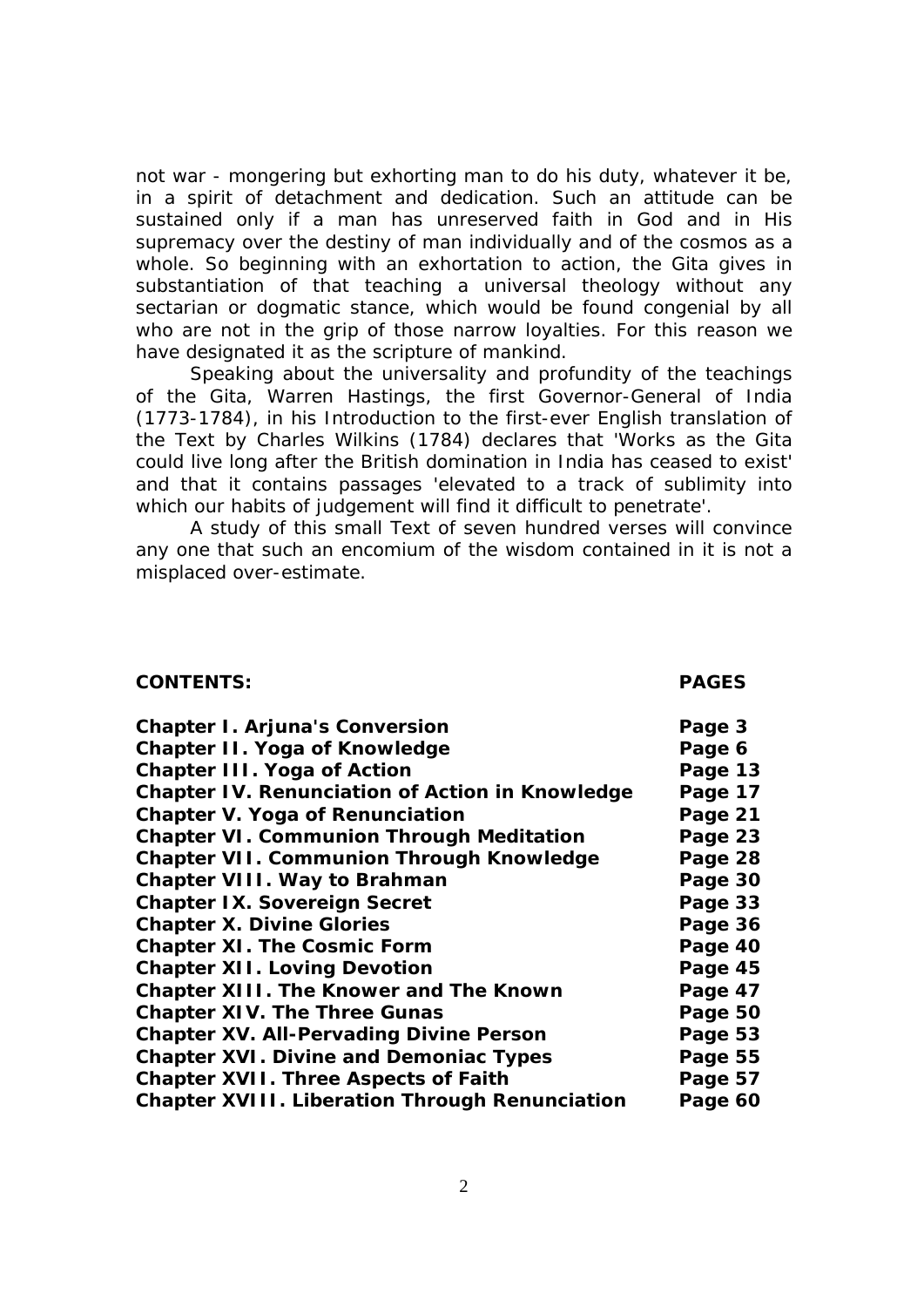# **Chapter I Arjuna's Conversion**

Dhritarashtra said:

1. O Sanjaya! What indeed did my people and the followers of the Pandavas do after having assembled in the holy land of Kurukshetra, eager to join battle?

Sanjaya said:

2. Then seeing the army of the Pandavas arrayed in battle order. King Duryodhana for his part approached the teacher Drona and spoke to him the following words:

3. O Teacher! Behold this great army of the sons of Pandu, arrayed in battle order by your talented disciple, the son of Drupada.

4. Here (in that army) are many brave bow-men of note who are equal to Bhima and Arjuna in battle - great car-warriors like Yuyudhana, Virata and Drupada;

5. Dhrishtaketu, Chekitana and the brave king of Kashi; Purujit, Kuntibhoja and Shaibya the best of men;

6. The powerful Yudhamanyu, the brave Uttamauja, the son of Subhadra, and the sons of Draupadi - all these are indeed noted carwarriors.

7. O best of Brahmanas, I shall mention for your information the names of the distinguished leaders of our army.

8. Yourself, Bhishma and Karna, the victorious Kripa, Ashwatthama, Vikarna and Jayadratha the son of Somadatta.

9. These and many more brave men, who are ready to lay down their lives for my sake and who fight with various types of weapons, are present here. All of them are seasoned warriors.

10. Though numerically superior, inadequate is the army of ours defended by Bhishma, while theirs guarded by Bhima is adequate.

11. Therefore do ye all protect Bhishma remaining in appropriate positions in your respective divisions.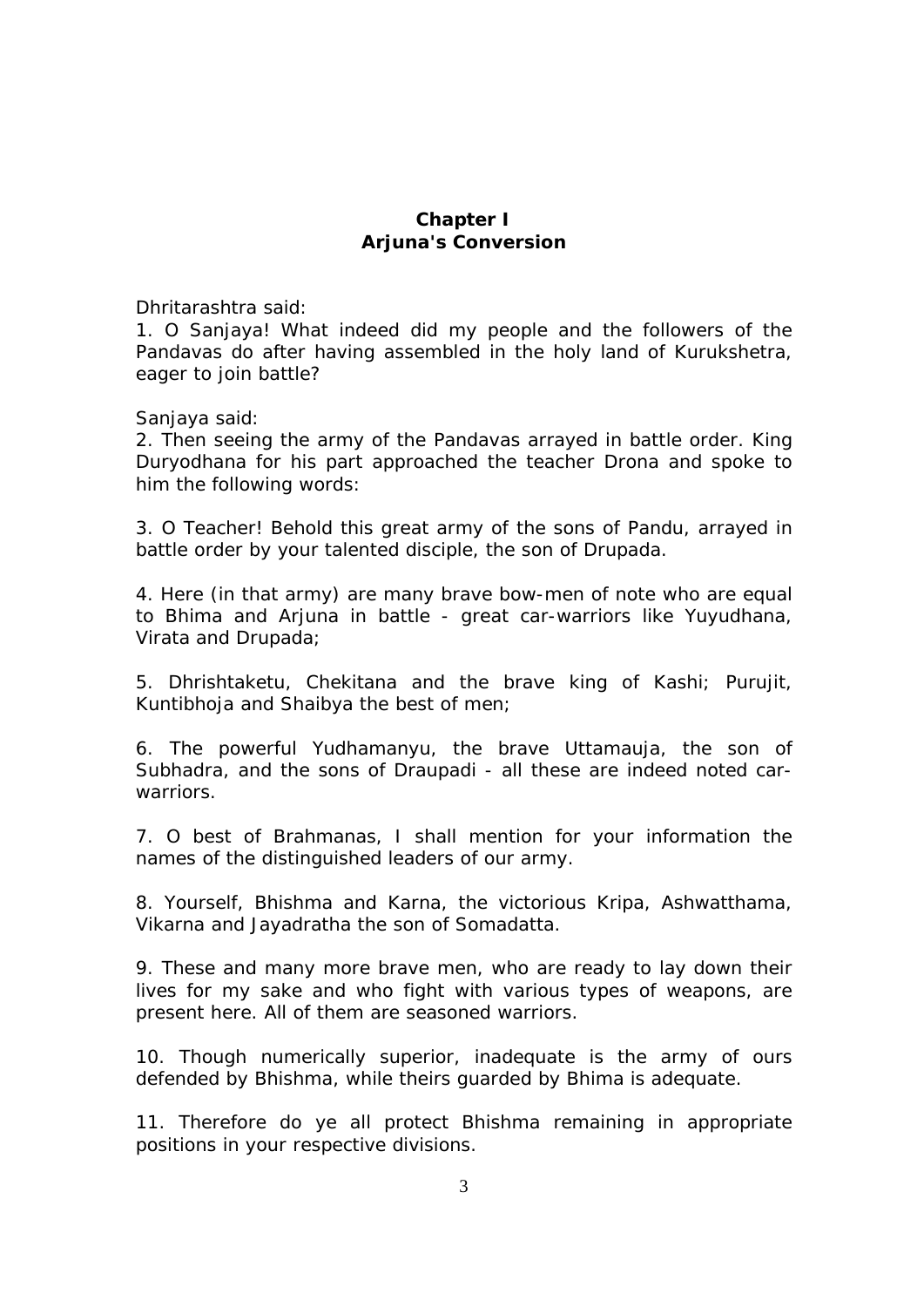12. Cheering him up, the valiant grandfather Bhishma, the oldest of the Kurus, sounded a lion-roar loudly and blew his conch-shell horn.

13. Thereupon, conchs, kettle-drums, tabors, trumpets, and cowhorns all blared out suddenly causing a tremendous sound.

14. Then Shri Krishna and Arjuna, seated in a great chariot with white horses yoked to it, blew their celestial conch-shell horns.

15. Shri Krishna blew his conch Panchajanya, Arjuna blew Devadatta, and Bhima of terrible deeds sounded his great conch Paundra.

16. Raja Yudhisthira, the son of Kunti, blew his conch Anantavijaya, and Nakula and Sahadeva, Sughosha and Manipushpaka respectively.

17. The great archer, king of Kashi, the mighty car-warrior Shikhandi and Dhrishtadyumna and invincible Satyaki;

18. The King of Drupada, the sons of Draupadi, the mighty armed son of Subhadra - all these, O king, sounded their conchshell horns again and again everywhere.

19. That tumultuous uproar, resounding in the sky and over the land, pierced the hearts of the followers of Dhrtarashtra.

20-21. O King! Arjuna, the Pandava-leader with the banner crest of a Hanuman, on seeing the followers of Dhritarashtra arrayed for battle and the clash of weapons about to start, held up his bow and said the following words to Shri Krishna:

Arjuna said:

21-22. O Achyuta! Please station my chariot between the two armies so that I may have a view, on the eve of this battle, of all those standing ready to fight, and learn who all are the persons with whom I have to contend.

23. Let me see all those who have arrived to favour the evil-minded son of Dhritarshtra in war and are standing ready to join battle. Sanjaya said:

24-25. O King Dhritarashtra! Shri Krishna, to whom Arjuna addressed these words, stationed that most splendid of chariots at a place between the two armies, confronting Bhishma, Drona and all those chiefs, and said: "O Arjuna! See these men of the Kuru horde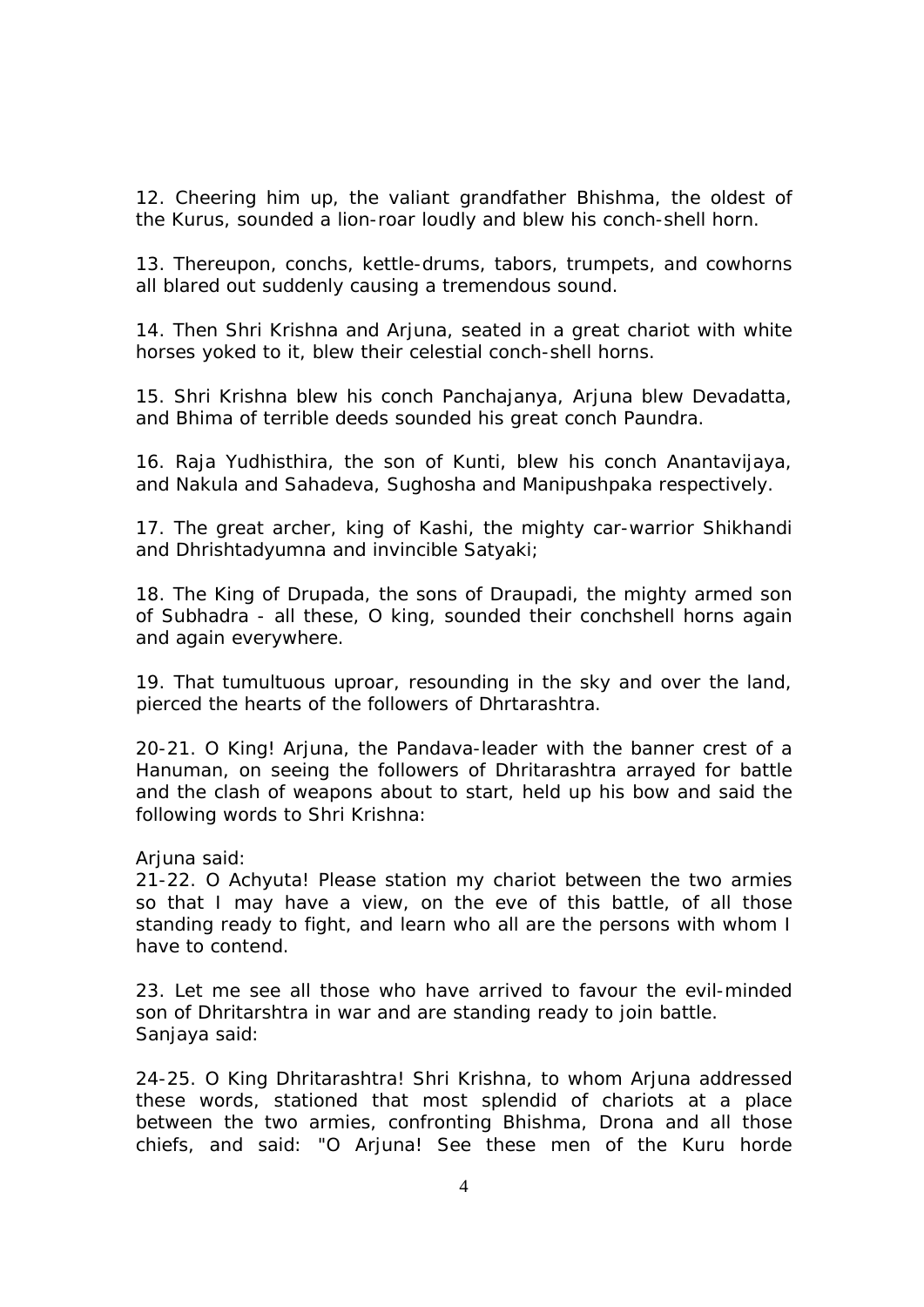assembled for battle."

26-27. There he saw standing in both the armies - fathers, grandfathers, uncles, brothers, sons, grandsons, comrades, fathers-in-law and bosom friends. Seeing all these kinsmen arrayed, Arjuna was overcome with great pity, and said sorrowing:

#### Arjuna said:

28-29. Seeing these relatives standing eager to join battle, my limbs are giving way, my mouth is parching. I get trembling of the body and horripilations.

30. My bow Gandiva is slipping from my hand. My skin too is burning. I find it impossible to stand firm, and my mind is, as it were, reeling.

31. O Kesava! I see adverse omens. I do not feel that any good will come by killing all one's kinsmen in battle.

32. O Krishna! I do not long for victory, or kingdom, or enjoyments. O Govinda! Of what use is kingdom, enjoyments or even life itself?

33-34. Those for whose sake kingdoms, enjoyments, and pleasures are desired - those very teachers, fathers and sons, as also grandfathers, uncles, fathers-in-law and other relatives are here stationed in battle ready to give up their lives and possessions.

35. Even for the sovereignty of the three worlds, I do not desire to kill them, though myself killed - how much less then for this earthly kingdom!

36. What joy can there be for us by killing these sons of Dhritarashtra? Though they are murderous villains, only sin will accrue to us by killing them.

37. Therefore, O Madhava! it is not befitting that we kill our relations, the sons of Dhritarashtra. How could one be happy by the slaughter of one's own kinsmen?

38-39. O Janardana! Even if these people, with their intelligence overpowered by greed, do not see any evil in the decay of families and any sin in the persecution of friends, why should not we, who are aware of the evil of such decay of families, learn to desist from that sin?

40. When a clan becomes decadent, its ancient traditions (laws) perish.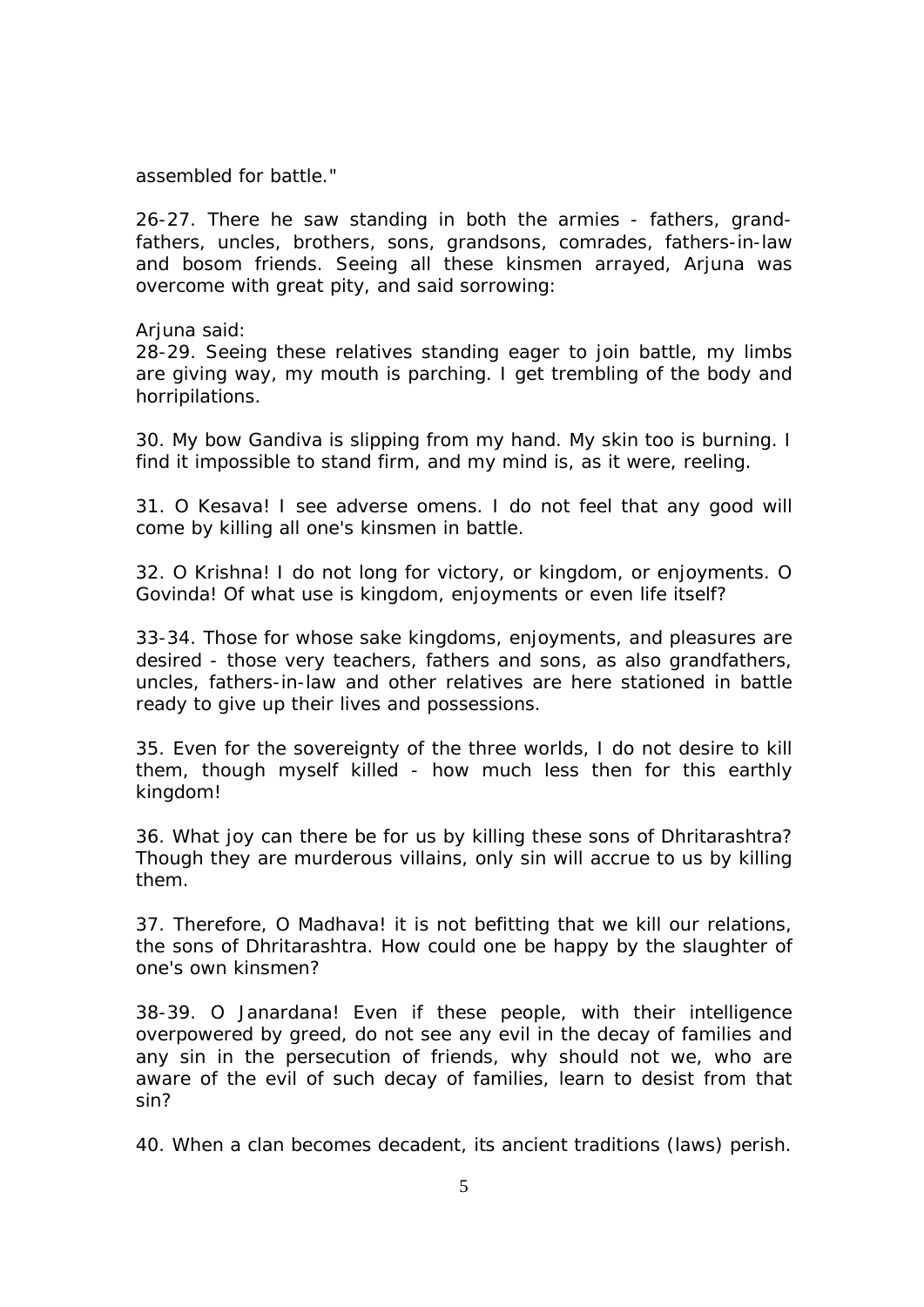When traditions perish, the entire clan is indeed overcome by lawlessness.

41. O Krishna! When lawlessness prevails, the women of the clans become corrupt. O scion of the Vrishnis! When women are corrupted, mixture of classes (promiscuity) prevails.

42. Promiscuity results only in hell to those destroyers of the clans, as also to the members of the clan. For (being without legitimate progeny to perform obsequies), the spirits of their ancestors fall, deprived of the offerings of rice ball and water.

43. By the misdeeds of these ruiners of clans and promoters of promiscuity, the immemorial traditions of the communities and clans are uprooted.

44. O Janardana! We have heard that residence in hell awaits men, the religious traditions of whose clans have been destroyed.

45. Alas! What great sin have we resolved to commit when we prepared ourselves to destroy our kinsmen out of greed for the pleasures of a kingdom!

46. Far better would it be for me if the sons of Dhritarashtra, with weapons in hand, kill me in battle, unarmed and unresisting!

Sanjaya said:

47. So saying, Arjuna, with his mind overwhelmed with sorrow, abandoned his bow and arrows and sat down on the chariot seat.

# **Chapter II Yoga of Knowledge**

Sanjaya said:

1. To him who was thus overcome with pity and whose eyes were full of tears and bore a bewildered look, Shri Krishna spoke as follows:

The Blessed Lord said:

2. O Arjuna! Whence has this loathsome stupidity come upon you in this crisis? It (this attitude) is unworthy of a noble personage; it is a bar to heaven and a cause of much disrepute.

3. O Partha! Yield not to unmanliness! It befits thee not. Abandoning this base faint-heartedness, rise up, O dreaded hero!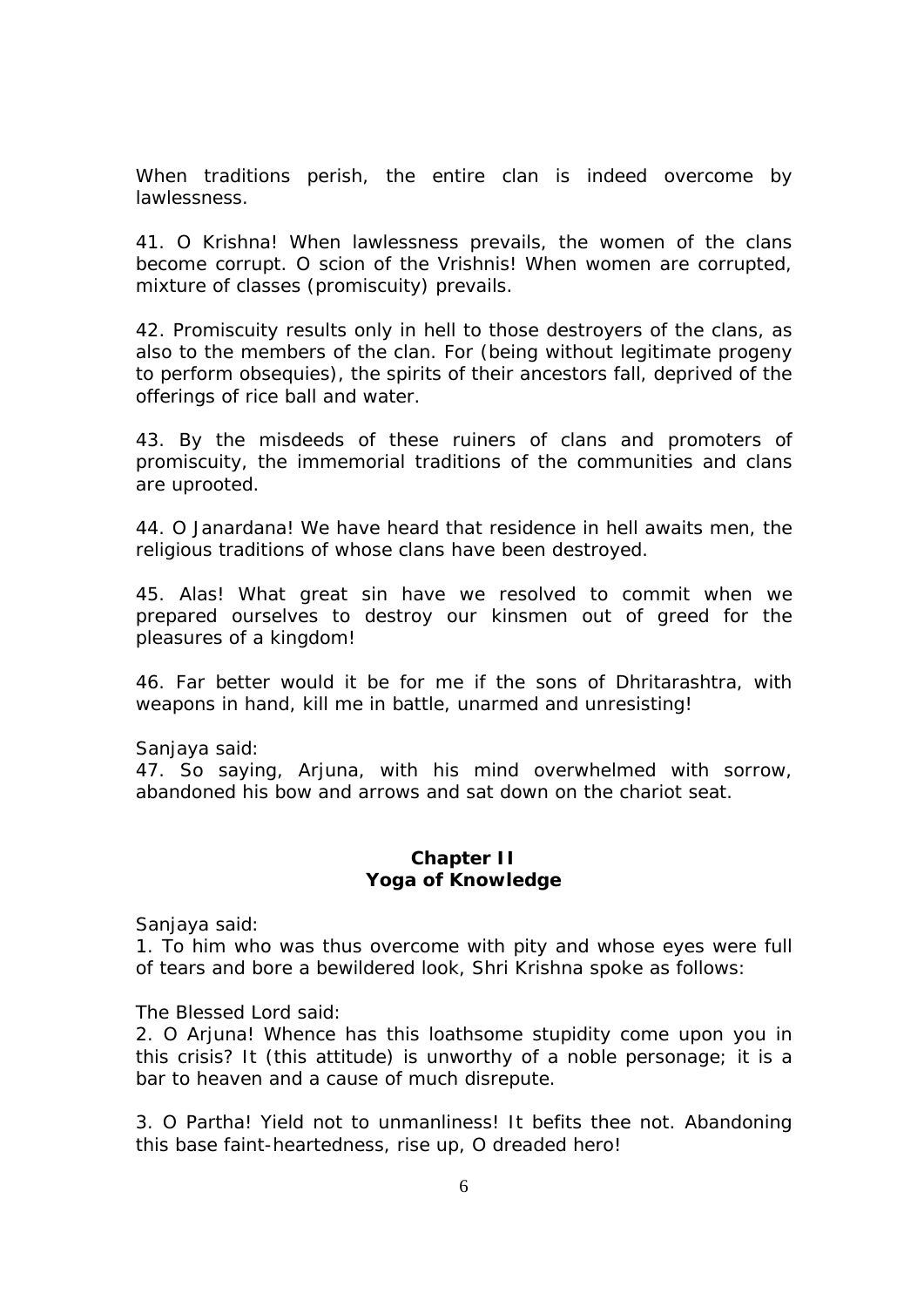Arjuna said:

4. O Krishna! How can I attack Bhishma and Drona in battle with my arrows? They are, indeed worthy of worship, O destroyer of foes!

5. It is indeed better to live here in this world on a beggar's fare than to prosper by killing these venerable teachers. The enjoyment of pleasure and power obtained through the slaughter of these teachers and elders will surely be bloodstained.

6. We do not know which of the two (alternatives) will be the better the one that we should conquer them or the other that they should conquer us. The men on the side of Dhritrashtra, standing arrayed against us, are the very people after killing whom we should not care to live.

7. My natural disposition is vitiated by a sense of pity, and my mind is in utter confusion regarding my duty. Lord, I beg Thee: tell me with certainty what will lead to my good. I am Thy disciple. Instruct me, who have taken refuge in Thee.

8. I do not find anything that can assuage this grief which numbs my senses. Neither the unchallenged lordship over a prosperous kingdom, nor even the overlordship of all the Devas can do so.

Sanjaya said:

9. Addressing Shri Krishna, the master of the senses, Arjuna, though valorous and vigilant, said, 'I will not fight' and sat silent.

10. O King! To him who was thus sitting grief-stricken between the two armies (instead of fighting), Shri Krishna said as if by way of ridicule.

The Blessed Lord said:

11. You are moaning for those who should not be moaned for. Yet you speak like a wise man. The truly wise never weep either for the dead or for the living.

12. Never was there a time when I did not exist, nor you, nor these rulers of men. Nor shall all of us cease to be hereafter.

13. Even as the attainment of childhood, youth and old age is to one in this physical life, so is the change to another body (at death) for the embodied soul. Wise men are not deluded by this.

14. Contact of the senses with their objects generates cold and heat,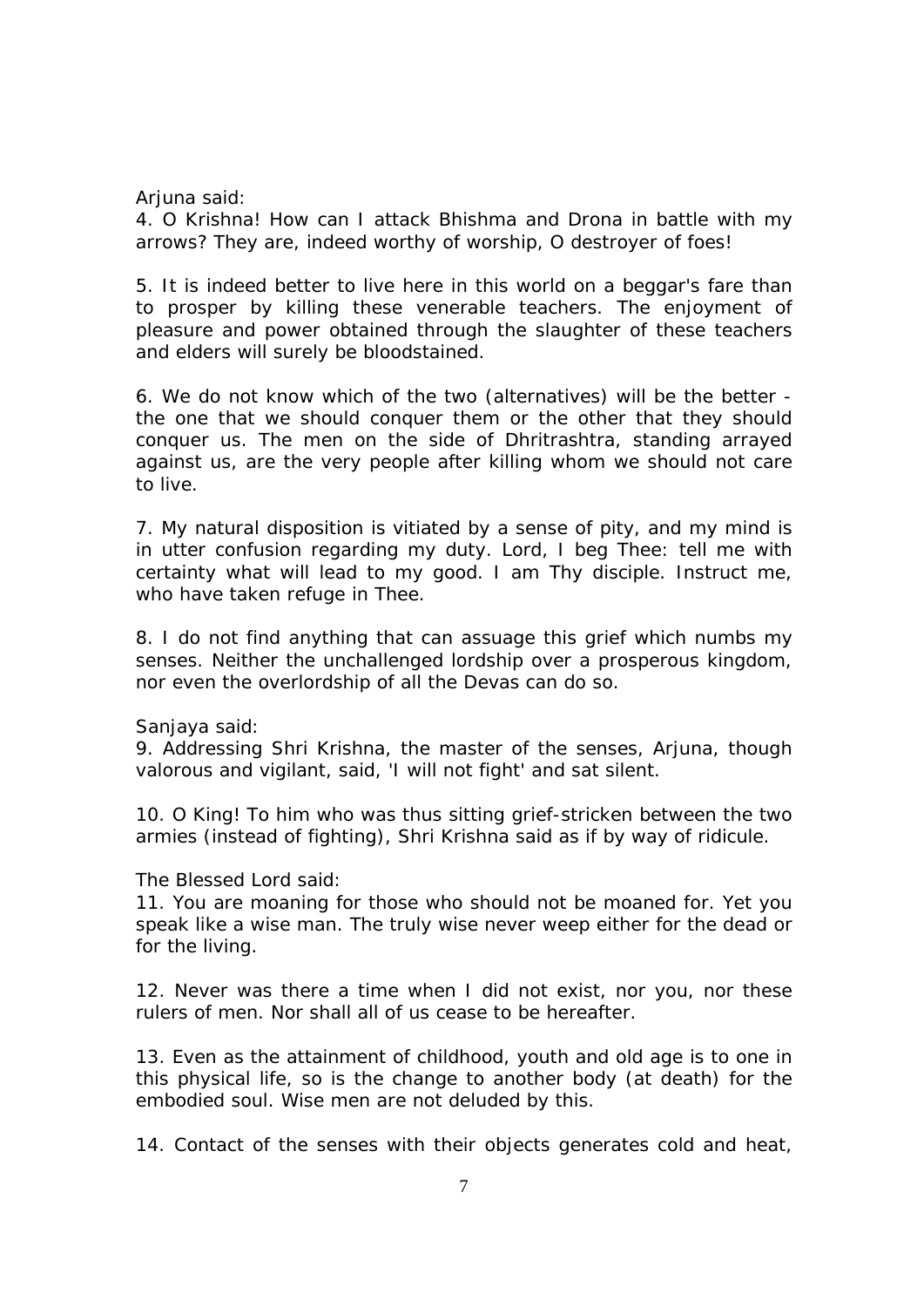pleasure and pain. They come and go, being impermanent. Bear with them patiently, O scion of the Bharata race!

15. O leader of men! That enlightened one who is unperturbed alike in pleasure and pain, whom these do not distress - he indeed is worthy of immortality.

16. The unreal can never come into existence, and the real can never cease to be. The wise philosophers have known the truth about these categories (of the real and the unreal).

17. Know that Reality, by which everything is pervaded, to be indestructible. No one can cause the destruction of this immutable Being.

18. What is said to perish are these bodies, in which the imperishable and unlimited Spirit is embodied. Therefore fight, O scion of the Bharata race!

19. He who thinks him (the Self) to be the killer, and who experiences him (the Self) as the killed - both of them know not. He (the Self) neither kills nor is killed.

20. He (this Self) has neither birth nor death. Nor does he cease to be, having been in existence before; unborn, eternal permanent and primeval, he is never killed when the body is killed.

21. O Arjuna! Know this self to be eternal, undecaying, birthless and indestructible. A person who knows him to be so - whom can he slay or cause another to slay.

22. Just as a man gives up old garments and puts on new ones, so the embodied self abandons decrepit bodies and assumes new ones.

23. Him the weapons cleave not; Him the fire bums not; Him the waters wet not; Him the wind dries not.

24. He cannot be cut or burnt. He can neither be wetted nor dried. Eternal, all-pervading, immovable and motionless. He is the same for ever.

25. Knowing Him (the Self) to be unmanifest, inconceivable, and unmodifiable, it is improper to mourn for Him.

26. In the alternative, even if you hold him (the Self) to be subject to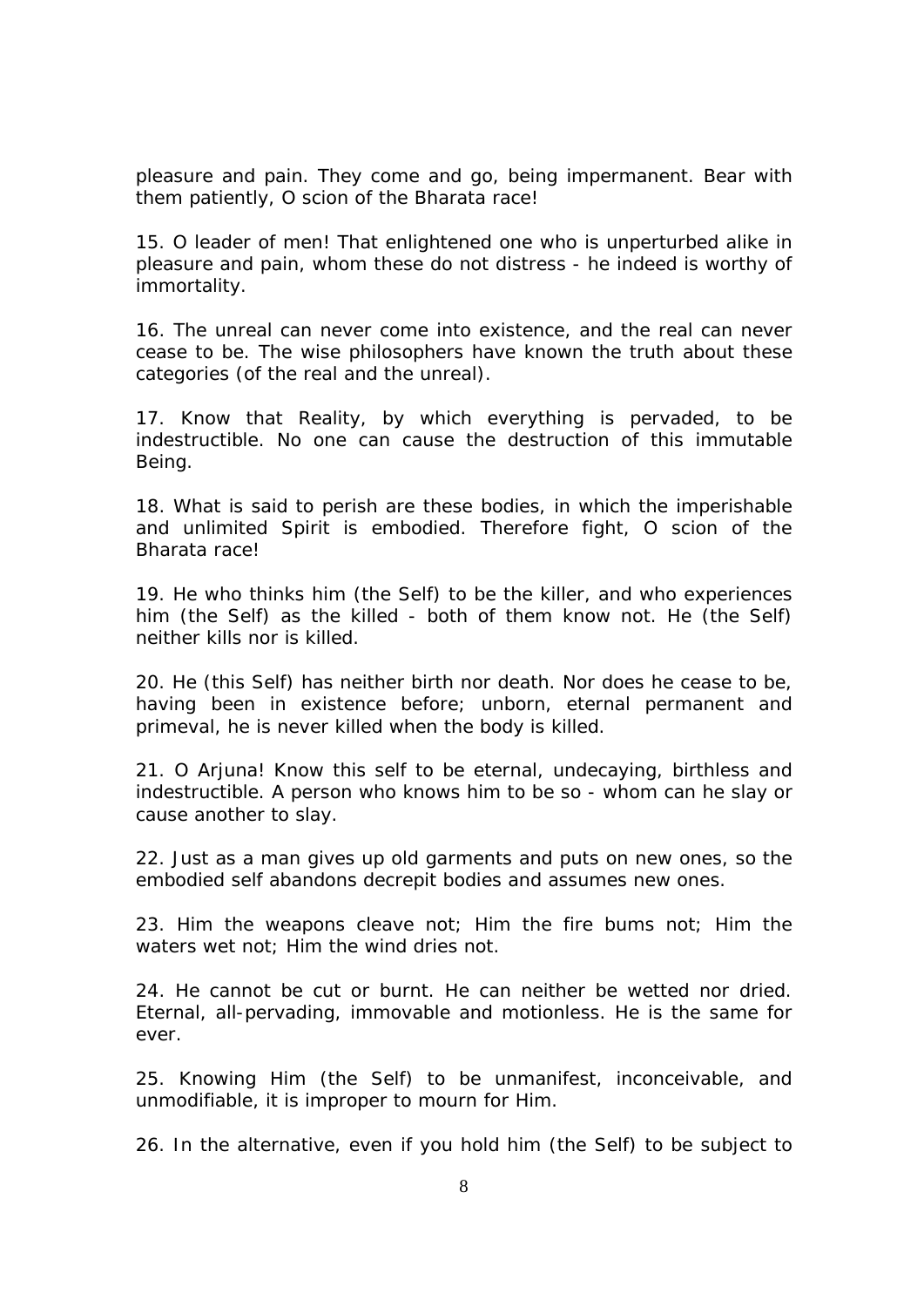constant births and deaths, there is no justification, O mighty armed, for your mourning for him.

27. For the born, death is unavoidable; and for the dead, birth is sure to take place. Therefore in a situation that is inevitable, there is no justification for you to grieve.

28. Mystery surrounds the origin of beings. Mysterious too is their end. Only in the interim, between birth and death, are they manifested clearly. Such being the case, what is there to grieve about?

29. Some have a glimpse of Him as a marvel, some speak of Him as a marvel, and yet others hear of Him as a marvel. Yet none understands Him in truth, in spite of (seeing, speaking and) hearing about Him.

30. At no time can the Spirit embodied in all beings be slain. Therefore there is no reason for you to grieve for any one.

31. Further, even from the point of view of one's own duty, you ought not to falter. There is no greater good for a Kshatriya than what a righteous war offers.

32. O Arjuna! That Kshatriya must indeed be a happy man to whom comes unsought a war like this, which is an open gate to heaven.

33. If you do not take part in this righteous war, you will incur sin, besides failing in your duty and forfeiting your reputation.

34. Besides, every one will speak ill of you for all time. More poignant than death is disrepute to a man accustomed to be honoured by all.

35. The great car-warriors will consider you as having fled from battle out of fear, and you who have been the object of their respect, will be despised by them hereafter.

36. Your enemies will indulge in derogatory speeches against you, belittling your prowess. What is more painful than that?

37. O son of Kunti! If killed in battle you will attain heaven; if victorious you will enjoy the kingdom. Therefore arise, resolved to fight.

38. Treating alike pleasure and pain, gain and loss, victory and defeat, be ready for battle. Thus you will not incur any sin.

39. O Arjuna! What has been declared to you is the Truth according to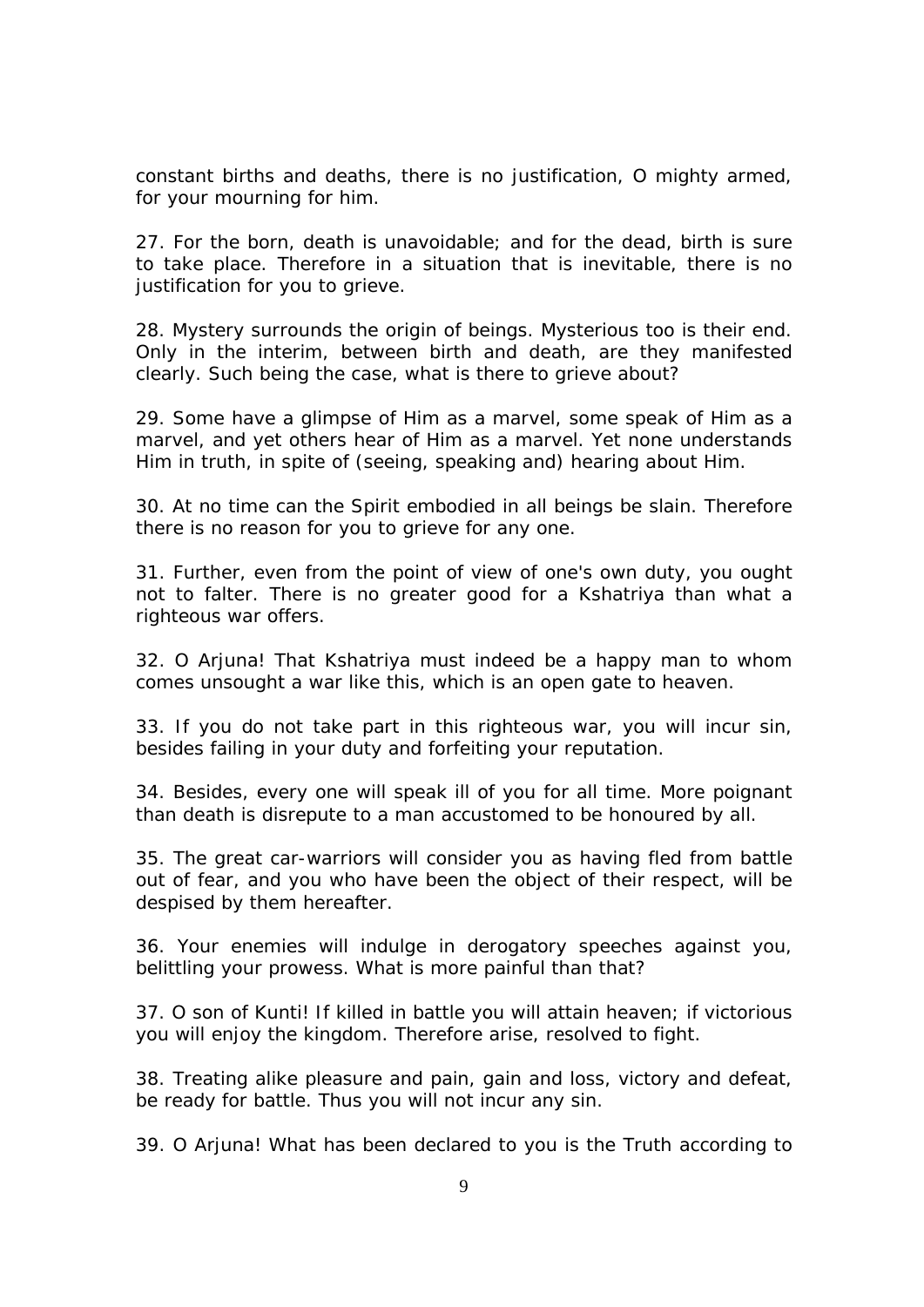the Samkhya (the path of knowledge). Listen now to the teaching of Yoga (the path of selfless action combined with devotion) by practising which the bondage of Karma is overcome.

40. In this path of Yoga - the path of selfless action combined with devotion - no effort is lost due to incompleteness and no contrary effect of an adverse nature is produced due to failures. Even a little observance of this discipline saves one from great fear.

41. O Arjuna! In those following this path, the Buddhi (the understanding) that has the nature of producing conviction, is directed towards a single objective. In those without any spiritual conviction, the understanding gets scattered and pursues countless ends.

42-44. O Arjuna! There are people who delight in the eulogistic statements of the Vedas and argue that the purport of the Vedas consists in these and nothing else. They are full of worldly desires; paradise is their highest goal; and they are totally blind in a spiritual sense. They expatiate upon those florid Vedic texts which describe the means for the attainment of pleasure and power, which provide attractive embodiments as the fruits of actions and which are full of descriptions of rites and rituals (through which these fulfilments are obtained). In the minds of these votaries of pleasure and power, addicted to enjoyments of the above description, steadfast wisdom (capable of revealing the Truth) is never generated.

45. O Arjuna! The Vedas deal with material ends. But you be established in the Spirit, in the immutable purity of it, having abandoned all material values, attachment to possessions, and concern with the contraries of life like pleasure and pain, heat and cold.

46. What use a pond has got when a whole country is flooded, that much of use only the Veda has got to a Brahmana who is full of wisdom.

47. To work alone you have competence, and not to claim their fruits. Let not the longing for fruits be the motive force of your action. At the same time let not this attitude confirm you in indolent inaction.

48. Engage yourself in action with the mind steadfast in Yoga. Abandon attachments, O Arjuna, and be unperturbed in success and failure. This unperturbed sameness in all conditions is Yoga.

49. O Arjuna, mere action (with attachment) is far inferior to action done with the mind poised in evenness. Seek shelter in this state of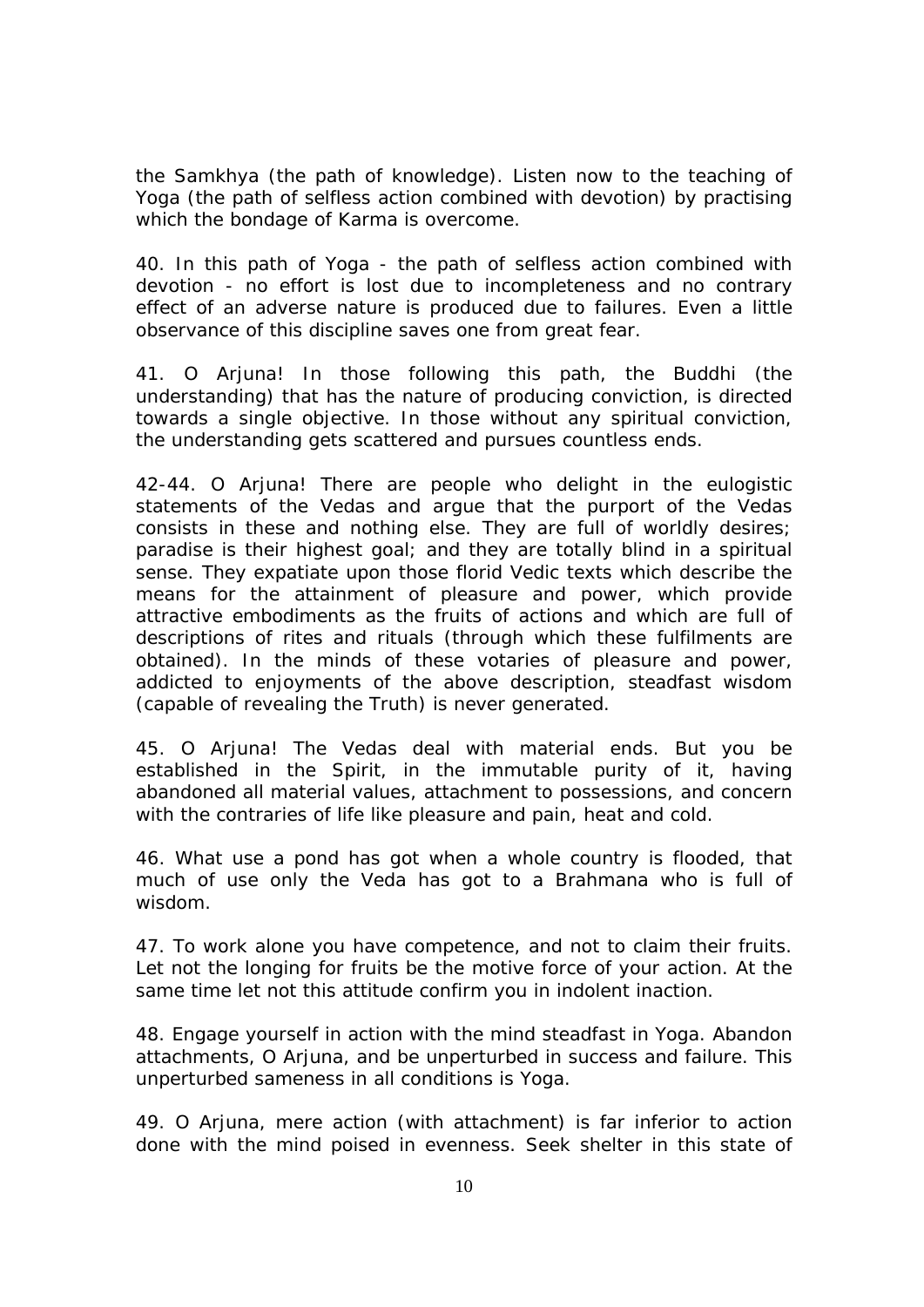unperturbed evenness (which can arise only in a desireless mind in communion with the Divine). Those who work for selfish gains are indeed pitiable.

50. One endowed with this unperturbed evenness of mind abandons the effects of both good and bad actions even here itself. Therefore strive for this state of Yoga. Yoga is skill in action.

51. Wise men, established thus in the unperturbed evenness of mind, abandon the fruits of action, free themselves from entanglement in the cycle of births and deaths, and attain to the state of freedom from all sorrow (liberation).

52. When you have overcome the delusions of your understanding sprung from self-centred attachment, then you attain to a state of indifference towards all the past experiences and the others yet to be had.

53. When your intellect, fed up with the bewildering scriptural doctrines and their interpretations, settles (finally) in steady and unwavering introspection, then you will attain to real Yoga.

Arjuna said:

54. O Kesava! What are the signs of a person who has attained to steady wisdom and deep introspection? How does he speak? How does he sit? How does he walk? (How does he behave in life generally?)

The Blessed Lord said:

55. O Son of Pritha! When all the desires of the heart have been abandoned, and the Spirit finds joyous satisfaction in Itself (without dependence on any external factor) - then is one spoken of as a person of steady wisdom.

56. Whose mind is not agitated in adversity, who is free from desire, and who is devoid of attachments, fear and anger - such a person is called a sage of steady wisdom.

57. Whoever is without self-centred affection for anything, who rejoices not in favourable situations and hates not in unfavourable ones - such a person's wisdom is firmly set.

58. When a person can withdraw his senses from their objects just like the tortoise its limbs on all sides, his wisdom is firmly set.

59. From the abstinent soul sense objects fall away, but not the taste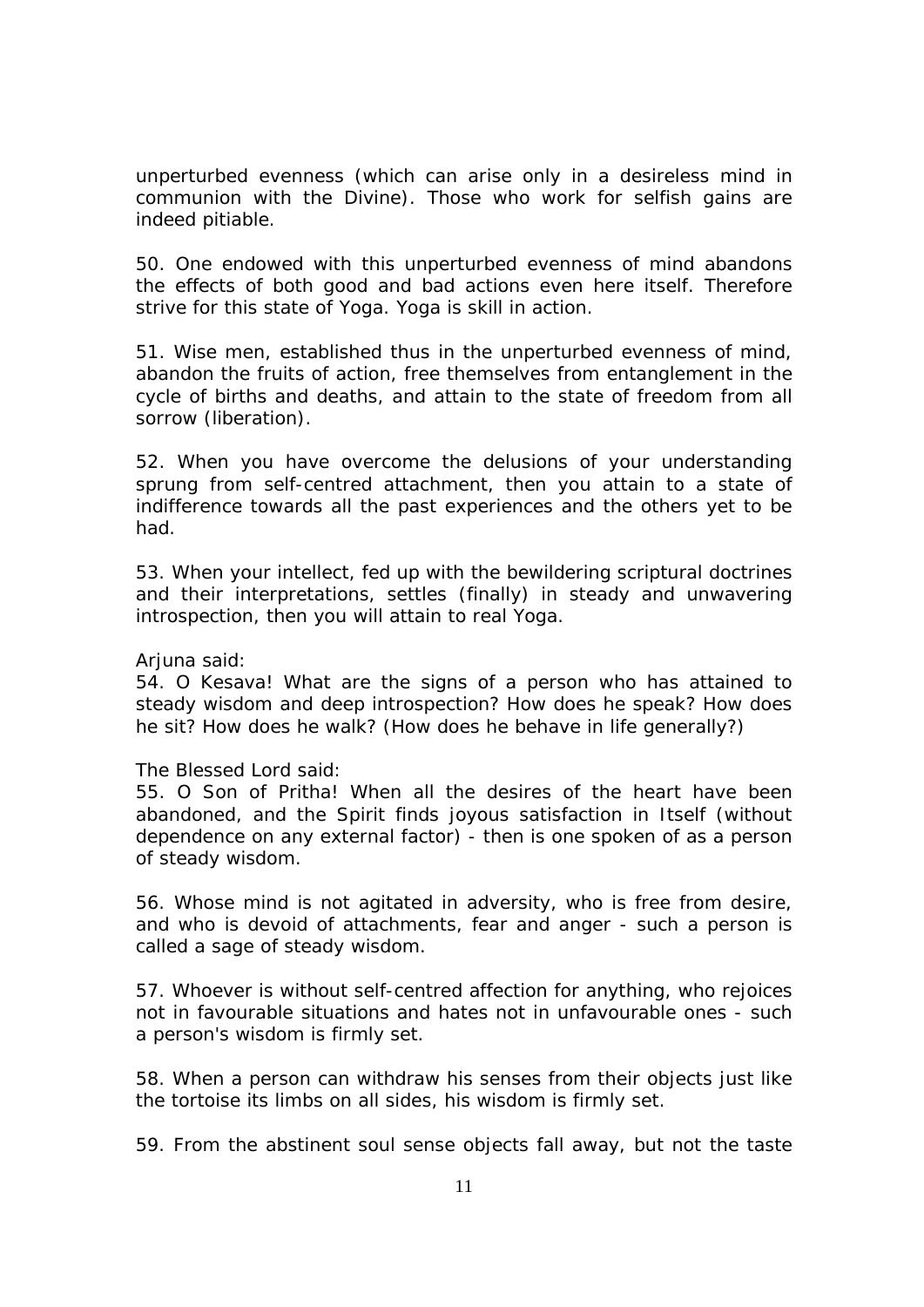for them. When the Supreme Truth is realised, even the taste departs.

60. O son of Kunti! The turbulent senses do violently draw away the mind of even a discerning person who is earnestly striving on the spiritual path.

61. Having controlled them all, one should become entirely devoted to Me. He whose senses are under control, his wisdom is firmly set.

62. In one who dwells longingly on sense objects, an inclination towards them is generated. This inclination develops into desire, and desire begets anger.

63. Anger generates delusion, and delusion results in loss of memory. Loss of memory brings about the destruction of discriminative intelligence, and loss of discriminative intelligence spells ruin to a man.

64. A man of disciplined mind, who has his senses under control and who has neither attraction nor aversion for sense objects, attains tranquillity, though he may be moving amidst objects of the senses.

65. On attaining tranquillity all one's sorrows come to an end. For soon does the intellect of a tranquil person become steady.

66. A man of uncontrolled senses has no spiritual comprehension. He has no capacity for meditation either. For the unmeditative there is no peace. And where is happiness for one without peace of mind?

67. The senses are naturally disposed to move towards their objects. Whichever of these senses the mind pursues, that sense carries away that mind as a gale does a ship on the high seas.

68. Therefore, O mighty Arjuna, he who can completely restrain his senses from pursuing their objects, has his wisdom firmly set.

69. What is like night to all ignorant beings, to that Atman consciousness the self-controlled sage is awake; and the sensate life to which all ignorant beings are awake, that is like night to this illumined sage.

70. He into whom objects of desire enter (unsought and causing no perturbation), even like the ocean that is ever being filled by the rivers but still remains steady within its bounds - such a person attains to peace, not he who runs madly after objects of desire.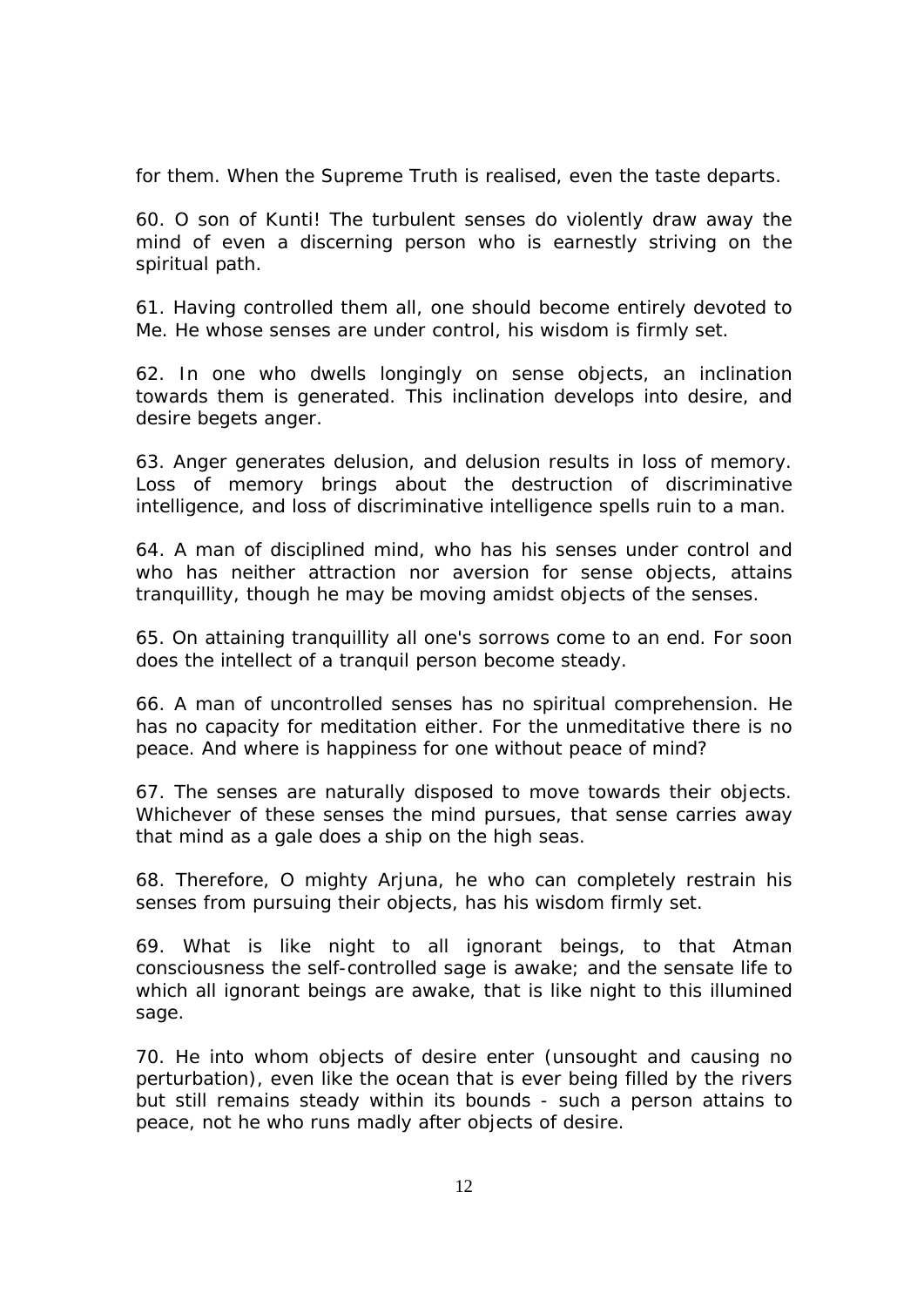71. Whoever has abandoned desires, and moves about without attachments and the sense of 'I' and 'mine' - he attains to peace.

72. This, O son of Pritha, is the state of dwelling in Brahman. Having attained it, one is no more deluded. By abiding in that state even by the time of death, one is united with Brahman.

# **Chapter III Yoga of Action**

Arjuna said:

1. O Janardana, if, according to Thee, discriminative insight is superior to action, why dost Thou enjoin on me this terrible action (of engagement in war)?

2. By seemingly conflicting words, Thou art confusing my understanding. Speak to me only about that which will definitely lead to my highest good.

The Blessed Lord said:

3. In times of yore a twofold spiritual path was taught by me, O sinless one - that of knowledge for Samkhyas (who are pure contemplatives), and that of action for Yogis (who combine detached work with devotion).

4. By non-performance of action a man does not gain the state of spiritual passivity (or the state of egoless actionlessness called Naishkarmya). By mere external abandonment (Samnyasa), he does not attain to perfection.

5. No man can ever remain even for a moment without performing any action. The impulses of nature deprive him of freedom in this respect and compel him to act.

6. He who restrains the organs of action but continues to brood in his mind over the objects of sensual desire (enjoyed through them) - such a deluded person is called a hypocrite.

7. But he who, controlling all sense organs (by the power of his will) and becoming non-attached, lives a life of communion through dedicated action such a person excels.

8. Perform your prescribed duties. For, action is superior to inaction. If you are totally inactive, even the survival of the body would become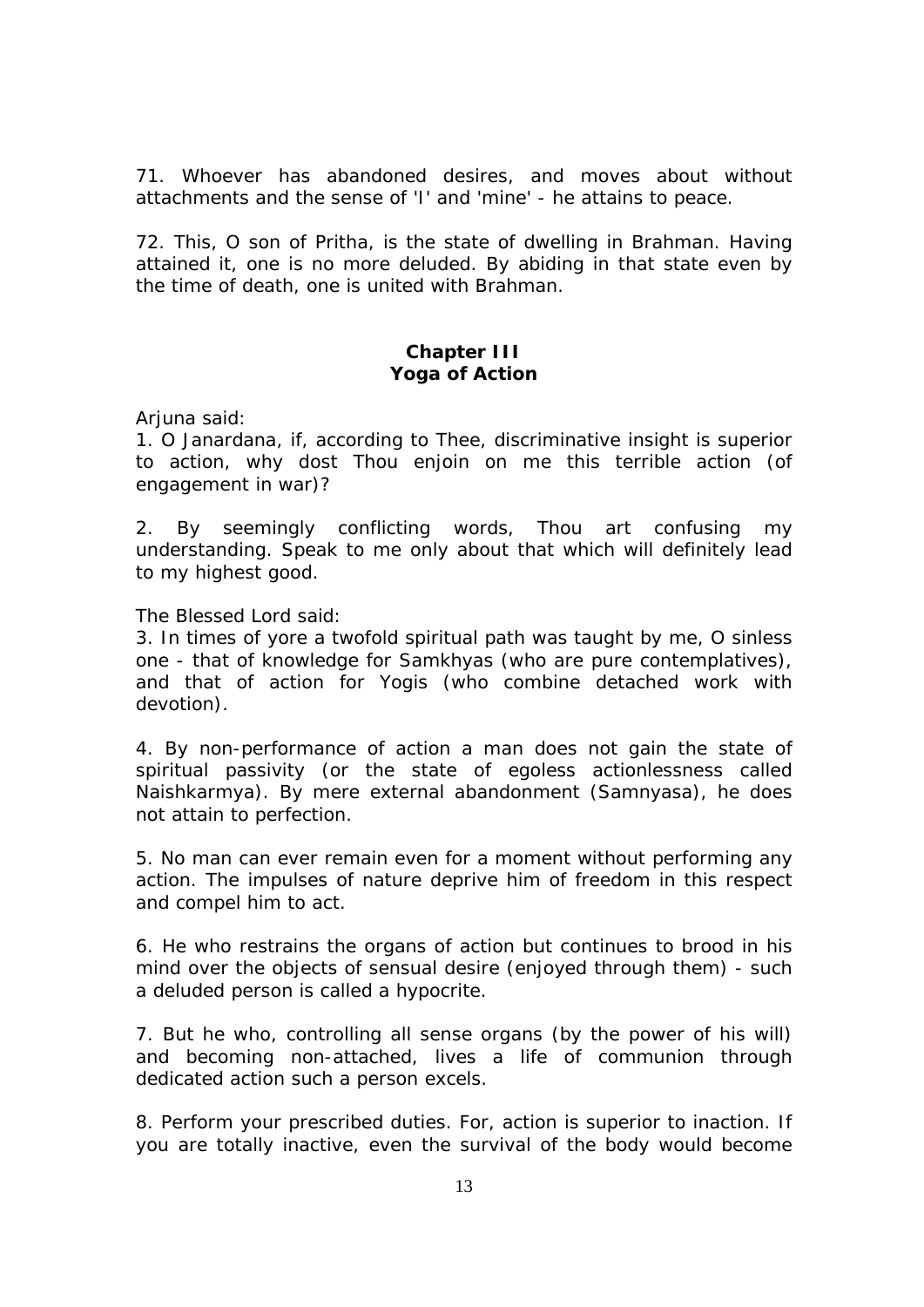impossible.

9. O son of Kunti! In this world all actions, unless they are done as an offering to God (or as Yajna), become causes of bondage. Therefore, work for the sake of God without personal attachments.

10. In the beginning Prajapati, having created men together with Yajna (selfless work dedicated to God or Vedic sacrifice) as their duty, declared: "By this shall you multiply. May this be to you the Cow of Plenty yielding all your wants!"

11. "You cherish the Devas with Yajna, and may the Devas in turn bless you (with rain and other desired gifts)! Thus, mutually cherishing, you shall attain the highest good.

12. Worshipped by sacrifices, the Devas will give you the desired objects of enjoyment. They are verily thieves who enjoy their gifts without giving their share in return.

13. Those persons who eat what is left after sacrifice, are released from all sin. But those who cook food for the self alone (without sharing it with others), such degraded men eat sin.

14. From food (i.e., from reproductive power sustained by food) creatures are born. Food is produced by rain. Rain is born of sacrifice, and sacrifice originates from action.

15. Works of sacrifice have their authority in the Veda. Veda has been revealed by the Supreme Being. Therefore the all-comprehending Veda is established in sacrifice (that is, has performance of sacrifice as its fundamental teaching).

16. Vain is the life" of that sinful and sense-indulgent person who fails to fulfil his obligations in this cycle of mutual inter-dependence and service (which the law of sacrifice implies).

17. But whoever delights in the Self (Spirit) alone, and is content and satisfied in the Self, for such a person there is no obligatory duty to discharge.

18. He has no object to gain here in this world by action. Nor does he lose anything by abstaining from action. For him, there is no dependence on any created being for any object of his.

19. Therefore perform action always without attachment. For, by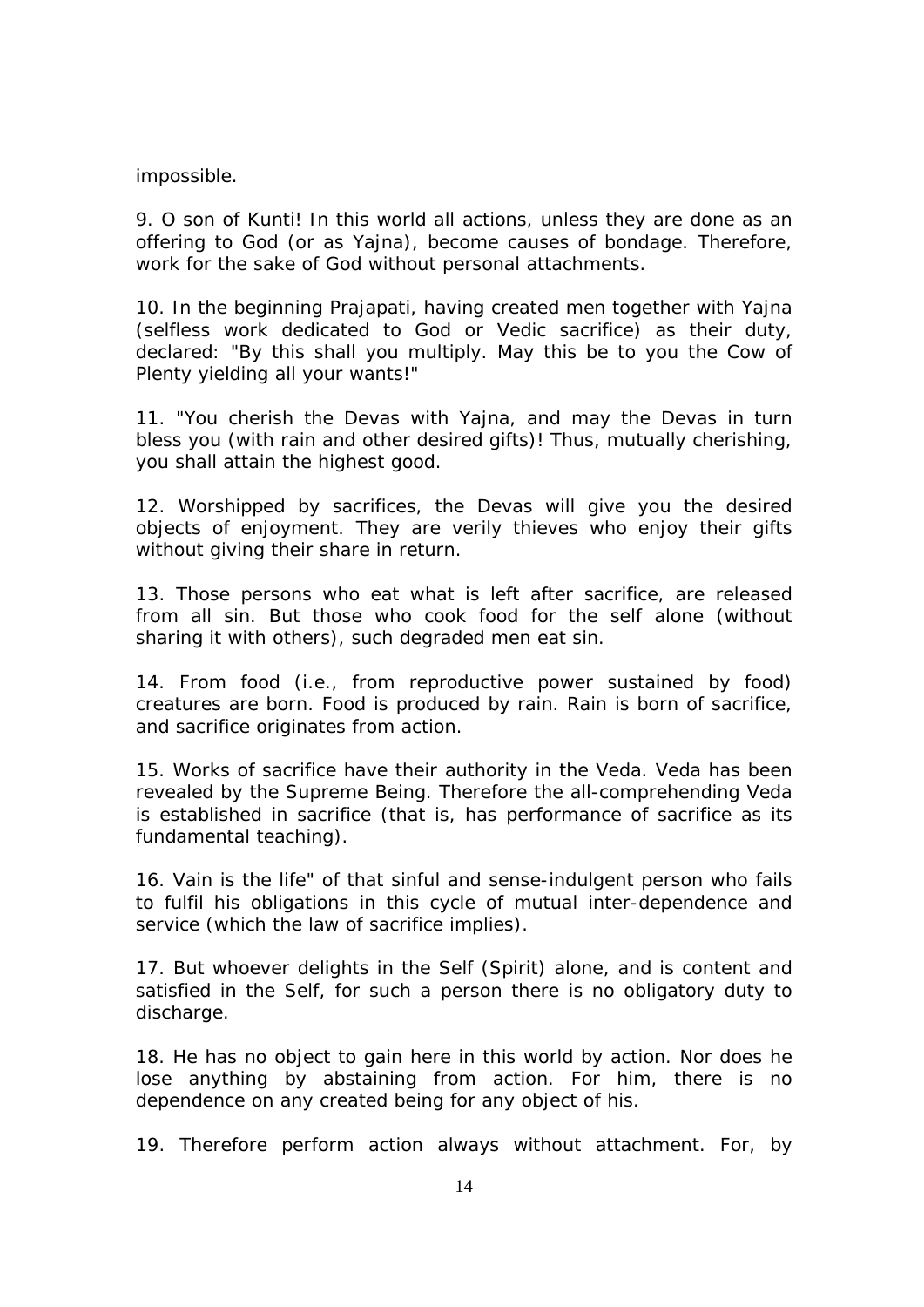working without attachment a man attains the Supreme.

20. Men like Janaka verily attained to perfection by work alone. You ought to work for the good of the world (having their example in view).

21. Whatever the noblest persons do, the ordinary man imitates. The standard they set, the ordinary men follow.

22. In all the three worlds there is nothing, O son of Pritha, that is binding on Me as duty. Neither is there anything that I have to gain, nor anything that I cannot gain. Still I am always engaged in work.

23. O son of Pritha! If I did not ever continue in action unwearied, men all around would have followed My way.

24. If I were not to work, all these worlds would have perished. I would have been the cause of confusion among men and of their ultimate destruction.

25. O scion of the Bharata race! Just as ignorant men do action out of attachment, so let enlightened ones perform the same unattached, with the good of the world in view.

26. An enlightened man should not cause confusion in the minds of ignorant people (by his conduct), Himself working with equanimity, he should make them interested in all activities.

27. Everywhere the dispositions (powers) of Nature perform all works. But deluded by egoism, man thinks, 'I am the doer.'

28. But those who know the truth that the dispositions of Nature and the actions which spring from them are distinct from the Self, do not get attached, understanding that it is not the Self, but the dispositions of Nature as organs that settle on the respective objects which too are products of the same dispositions.

29. Men, deluded by the dispositions of Nature, get attached to work prompted by these dispositions. Those who know the whole Truth should not unsettle these dull-wilted men of imperfect understanding.

30. Offering all your actions to Me, your mind in unison with the spirit and free from desires and egotism, you fight without the slightest touch of hatred or excitement.

31. Whoever follow this teaching of mine, with their minds full of faith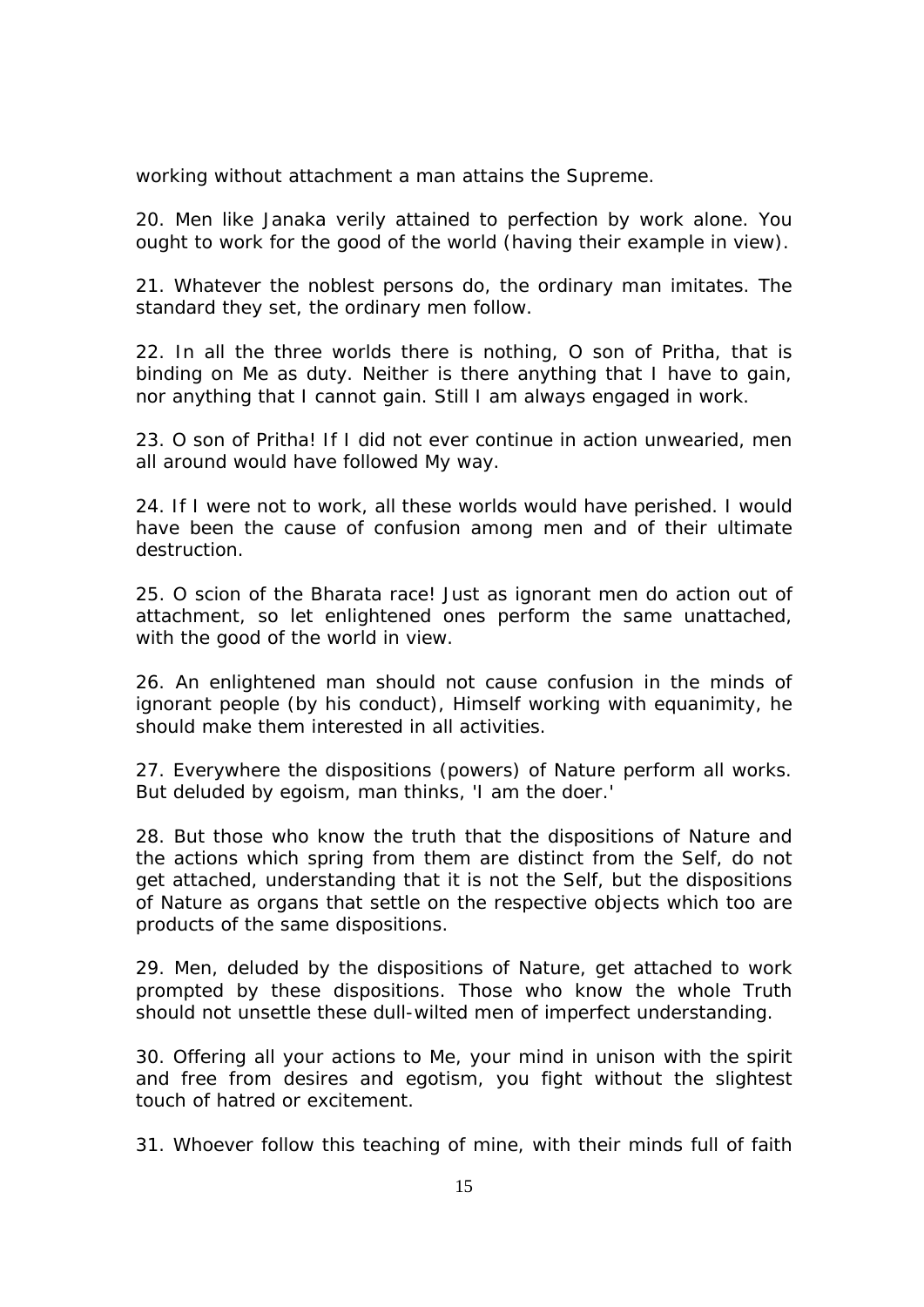and free from disparagement, they also are released from the bondage of Karma.

32. But those who disparage this doctrine of Mine and discard it, know such senseless men, blind to all wisdom, as lost.

33. Even a wise man acts in accordance with his nature. All beings follow their nature. What can repression do?

34. It is natural for each organ to feel attraction or aversion in respect of objects pertaining to each sense. Do not come under their sway, for they are enemies (of all spiritual aspirants).

35. One's own Dharma (duty), even though not glamorous, is better than duty alien to one's growth (Paradharmah), however well performed. For even death in doing one's duty leads to one's good, while a duty alien to one's growth is burdened with the fear of downfall.

Arjuna said:

36. What is that, O scion of the Vrishni race, prompted by which a man is forced, as it were, to live a sinful life even against his will?

The Blessed Lord said:

37. It is lust, it is anger, born of Rajoguna, insatiable and prompting man to great sin. Know this to be the enemy (in man's spiritual life).

38. As fire is enveloped by smoke, mirror by dust and the embryo by the placenta, so is knowledge overcast by lust.

39. Knowledge, O Son of Kunti, is covered up by this eternal foe of the aspirant after knowledge - the insatiable fire of lust.

40. The senses, the mind and the Buddhi are said to be its seat. With these it veils knowledge and deludes the embodied spirit.

41. Therefore, O scion of the Bharata race, controlling the senses at the beginning itself, slay this foul enemy, the destroyer of all knowledge and realisation.

42. The senses are great, they say. Superior to the senses is the mind, and superior even to the mind is the intellect. What is superior even to the intellect is He, the Atman.

43. Thus knowing Him who is superior even to the Buddhi, and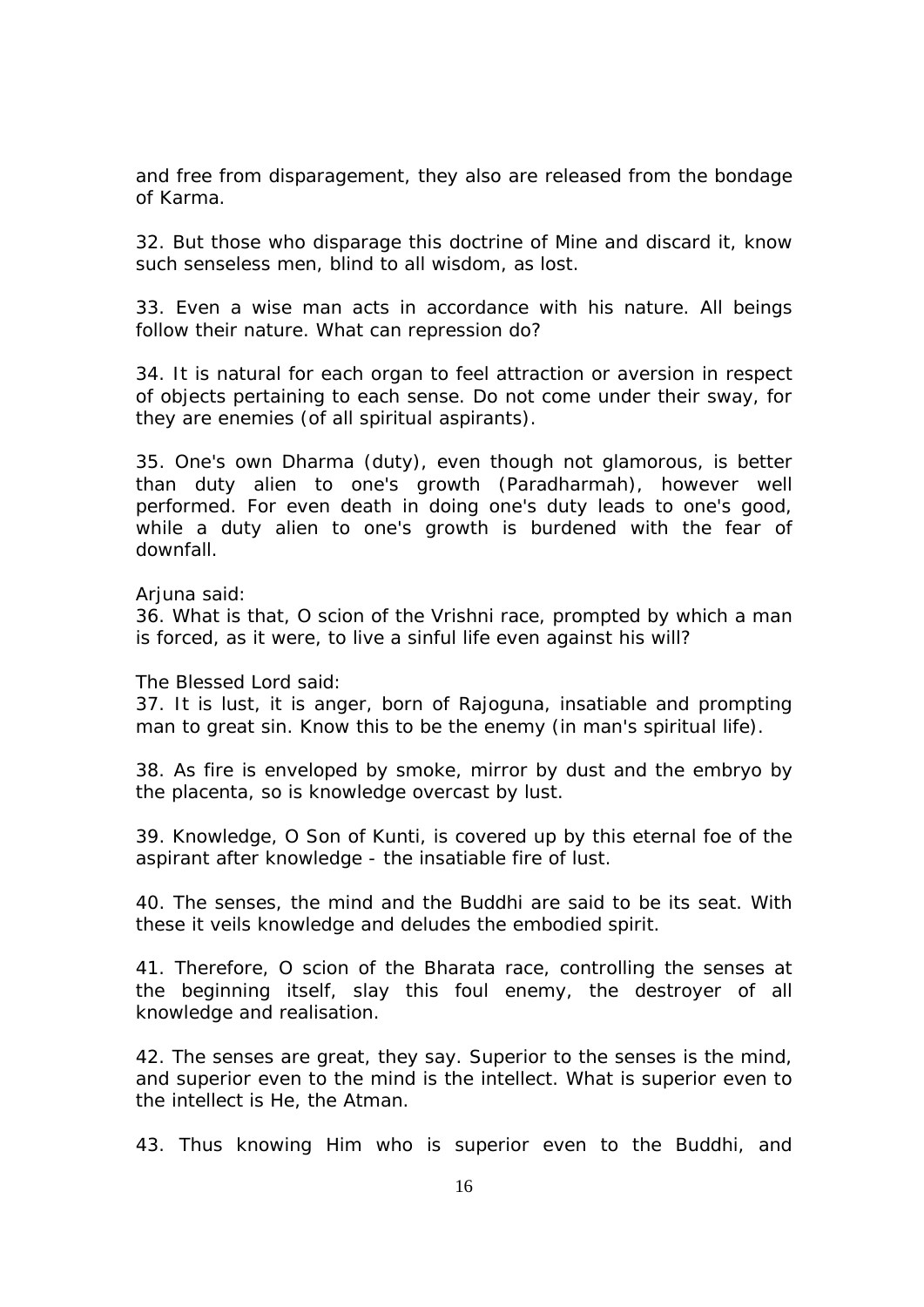controlling the lower self with the higher, kill that tough enemy in the form of lust, O mighty-armed Arjuna!

# **Chapter IV Renunciation of Action in Knowledge**

The Blessed Lord said:

1. I imparted this immortal Yoga to Vivasvan, Vivasvan to Manu, and Manu to Ikshvaku.

2. O scorcher of foes! This Yoga handed down from teacher to disciple in succession, was known to the Rajarishis (royal sages). But owing to long lapse of time, it was lost to the world.

3. You are My devotee and friend - thinking thus, I have today declared to you even that ancient Yoga. For, it is a noble secret (imparted by a teacher only to a worthy disciple).

Arjuna said:

4. Thy life-time is later, that of Vivasvan was much earlier. How then am I to understand that Thou didst impart this doctrine to him?

The Blessed Lord said:

5. O Arjuna! You and I have passed through many births; I remember them all, but you do not, O scorcher of foes!

6. Though birthless and deathless, and the Lord of all beings as well, yet I (the Eternal Being) take birth by My inherent mysterious Power (Atma-mayaya), employing the pure or Sattva aspect of My material Nature (Prakriti).

7. Whenever there is decline of Dharma and ascendance of Adharma, then, O scion of the Bharata race! I manifest (incarnate) Myself in a body.

8. For the protection of the good, for the destruction of the wicked, and for the establishment of Dharma, I am born from age to age.

9. O Arjuna! He who thus understands the truth about My embodiment and My deeds - he, on abandoning his present body, is not reborn; he attains to Me.

10. Freed from passion, fear and anger, ever absorbed in My thought, and ever dependent on Me - many have attained to My state, being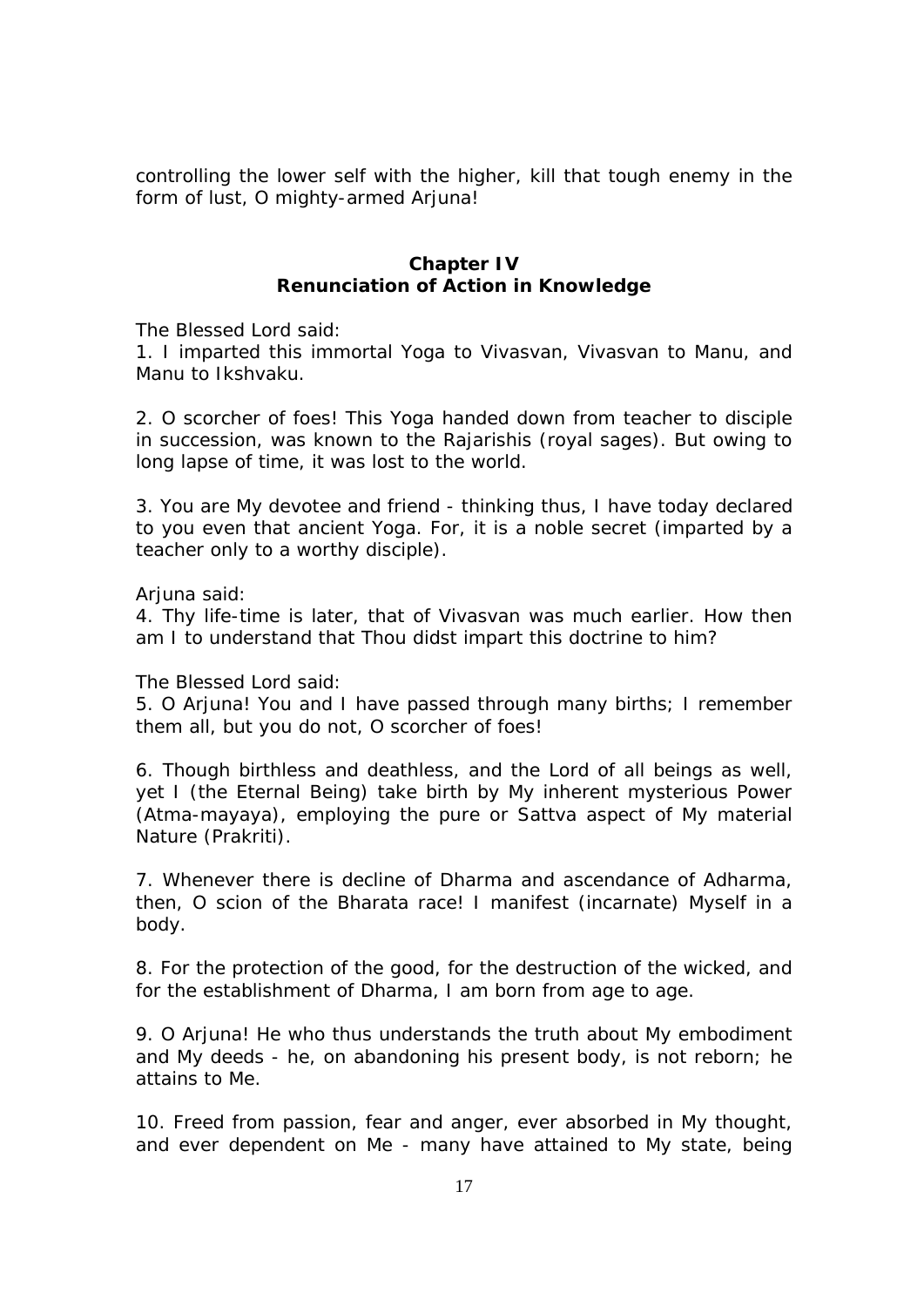purified by the fire of knowledge and austerity.

11. O Partha! Whosoever worship Me through whatsoever path, I verily accept and bless them in that way. Men everywhere follow My path.

12. In this world those who entertain desire for the fruits of pious works, worship the deities. For, in this world of men such actions bear fruit quickly.

13. According to the aptitudes resulting from the dispositions of Nature (Gunas) and from works, the social order of fourfold division has been created by Me. Though I am their originator, know Me to be not an agent but the Spirit unchanging.

14. Actions do not affect Me. Nor have I any desire for the fruits of action. Whoever knows Me to be so, is not bound by Karma.

15. Knowing thus, the ancient aspirants after liberation performed works. Therefore you too do work as these ancients did from time immemorial.

16. What is work and what is 'non-work', is a subject regarding which even the wise are perplexed. I shall therefore speak to you about work, by knowing which one is liberated from evil (or the life of bondage in Samsara).

17. The truth about the nature of 'beneficial work' has to be understood, as also of 'baneful work' and of 'non- work'. The way of work is difficult indeed to understand.

18. He who sees work in 'no work' and 'no work' in work, he is wise among men. Even while doing all work, he remains established in Yoga.

19. Whose undertakings are devoid of self-centred objectives, whose works have been burnt up by the fire of knowledge - him the wise call a sage.

20. Without attachment to the fruits of action, ever-satisfied and free from calculations, he is verily doing nothing, even though engaged in actions.

21. One who is free from desires, whose mind is well-controlled, and who is without any sense of ownership, incurs no sin from works, as his actions are merely physical.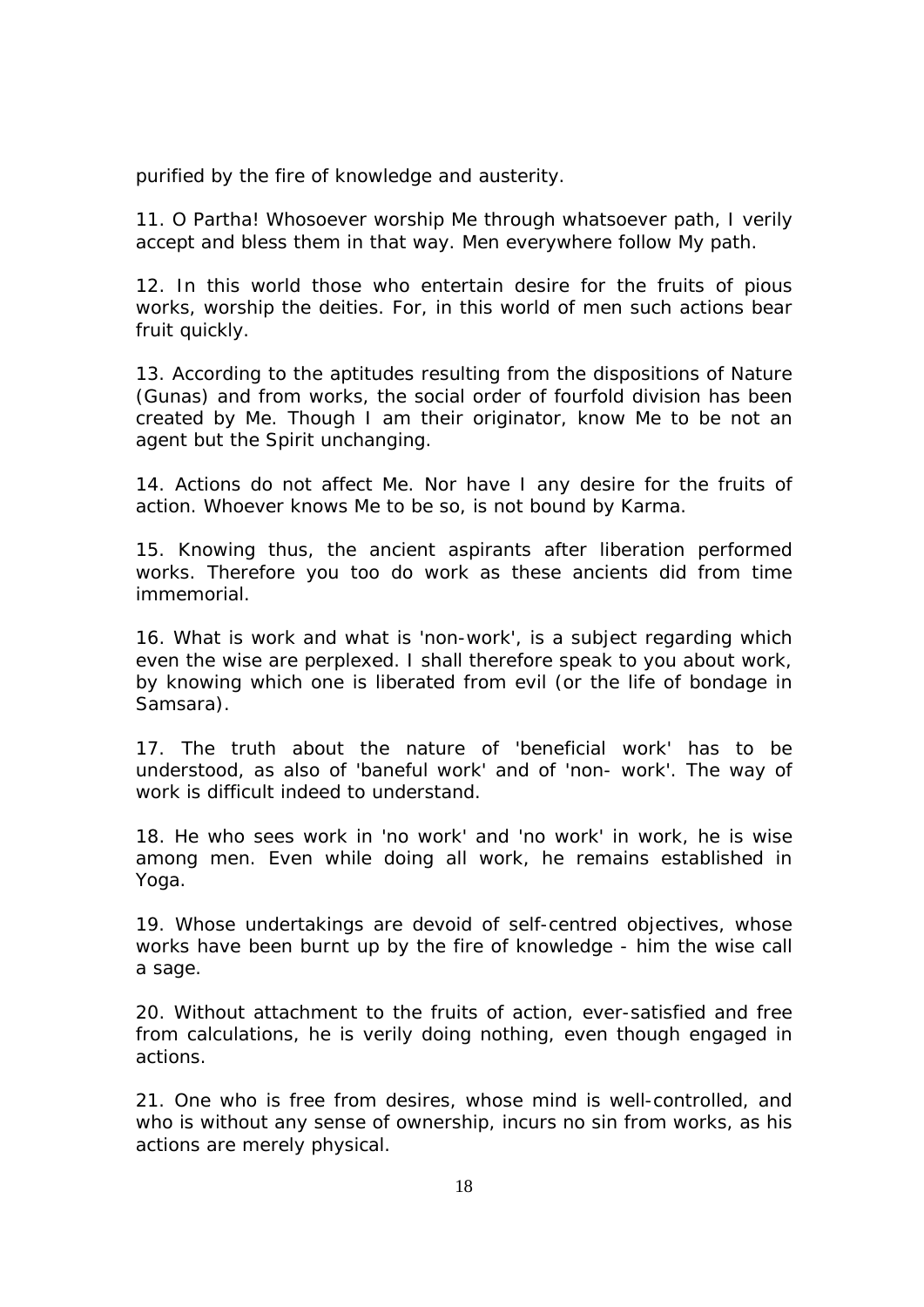22. Satisfied with whatever comes without calculations, rising above the contrasting conditions of life, without any competitive spirit, and alike in success and in failure, a man, though working, incurs no sin.

23. In the case of one who is without attachments and the sense of agency, and whose mind is fully established in the knowledge of God, his actions, being done in dedication to the Lord, melt away with their very tendencies.

24. To one of the above description, the ladle with which the offering is made and the oblations are Brahman; and the sacrificial rite (which is Brahman) is performed by the sacrificer who is Brahman, in the fire which too is Brahman. He who is thus absorbed in work as Brahman, attains to Brahman alone.

25. Some Yogis perform sacrifices especially wanting to propitiate deities. Still others offer sacrifice (the Atman) itself as oblation (Yajna) in the fire of Brahman.

26. Some offer their organs of knowledge like hearing as sacrifice in the fire of restraint, while others take in all their sense perceptions as oblations made in the fire of their respective senses.

27. Others offer all the functions of their senses and vital energy as sacrificial offerings in the fire of self- restraint kindled by knowledge.

28. Likewise others, being of rigid vows and hard practice, offer their wealth, their austerities, their Yogic practices, and their daily study of the Vedas as sacrifice.

29. Others devoted to the practice of Pranayama, regulate the movement of Prana and Apana, and offer as oblation Prana in Apana, and likewise Apana in Prana.

30. Some others, who observe regulation of food, make a sacrificial offering of the Prana as the vital energy present in food stuffs, into the prana as the vital energy enlivening the body. All these know the true nature of sacrifice and have all evil in them washed away by Yajna (sacrifice).

31. Those who partake of nectar, the sacramental remnants of sacrifice, attain to the eternal Brahman. O Thou the best of the Kurus! For one who sacrifices not, this world is lost, not to speak then of the hereafter.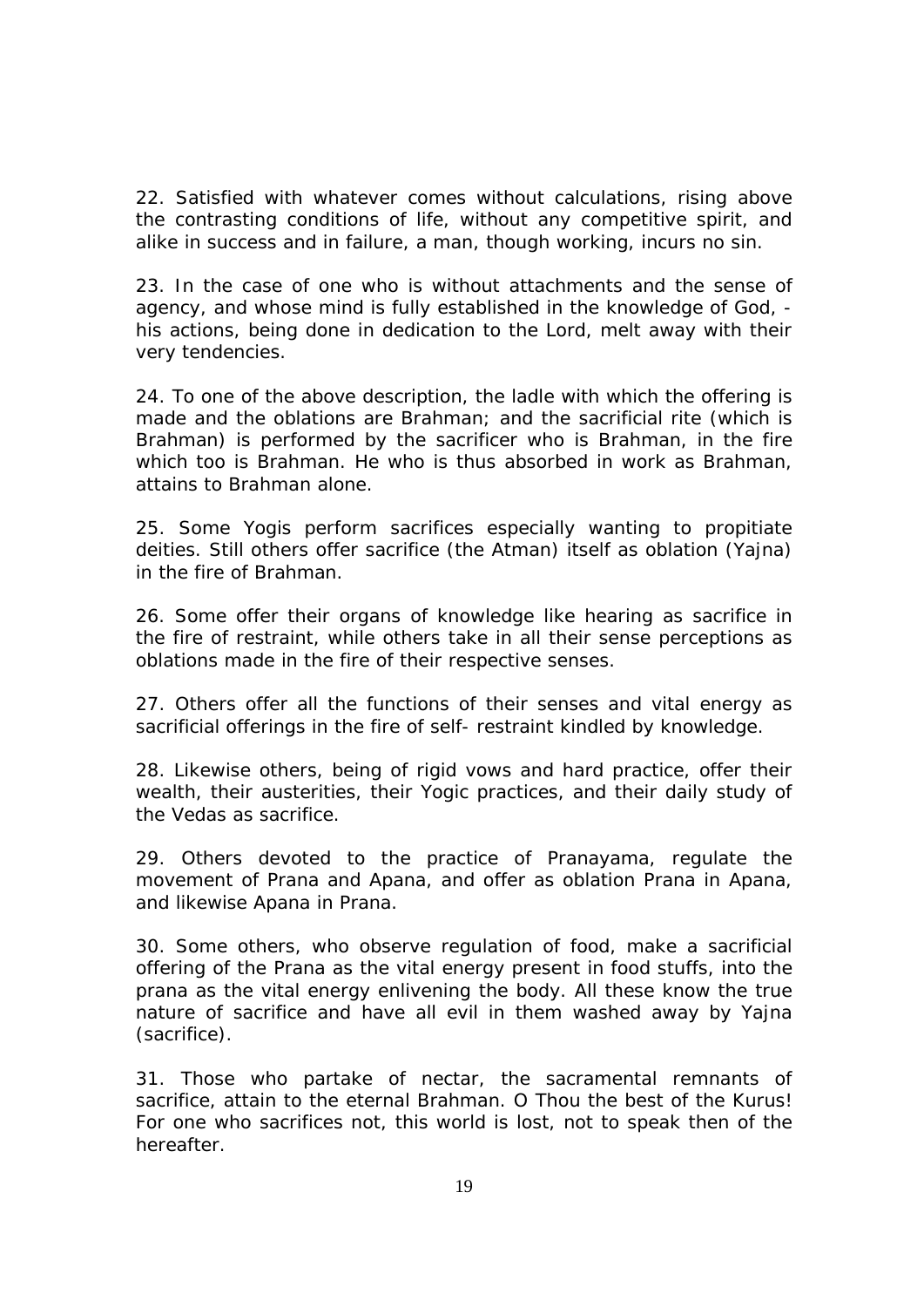32. Thus many forms of sacrifice are set forth prominently in the Vedas (as paths to Brahman). All of them spring from work done by body, mind, and speech. Knowing this, you will attain liberation.

33. O scorcher of enemies! Sacrifice involving knowledge is superior to sacrifice with material objects; for, O son of Pritha, all works without exception culminate in knowledge.

34. With reverential salutations do you approach them - the wise men who have known the Truth. Serve them, and question them repeatedly (with due respect, until your doubts are clarified). These wise men will impart the knowledge of this divine Truth to you.

35. They will impart to you that divine knowledge by knowing which you will not again fall into such delusion; for you will then see all beings in their entirety in the Self and also in Me.

36. Even if you happen to be the worst of sinners, you will surely go across all sin by the raft of divine knowledge.

37. Just as a well-kindled fire reduces a heap of fire-wood to ashes, so does the fire of divine knowledge reduce all sins to ashes.

38. Verily there is nothing so purifying as knowledge in this world. One who is perfect in Yoga discovers it in oneself in course of time.

39. A man of deep Faith (Shraddha) obtains this divine knowledge, being full of zeal and devotion for it and endowed with mastery of the senses. Having obtained that knowledge, he is established in supreme peace very soon.

40. An ignorant man without any positive faith, who knows only to doubt, goes to ruin. To such a doubting soul there is neither this world nor the world beyond. There is no happiness for him.

41. O Arjuna! Works do not bind one who has abandoned them through Yoga consisting in dedication and detachment, whose doubts have been dispelled by divine knowledge, and who is poised in the Self.

42. Therefore, cutting asunder the sceptical tendency of the heart by the sword of divine knowledge, betake yourself to Yoga (communion through sacrificial action) and arise, O scion of the Bharata race!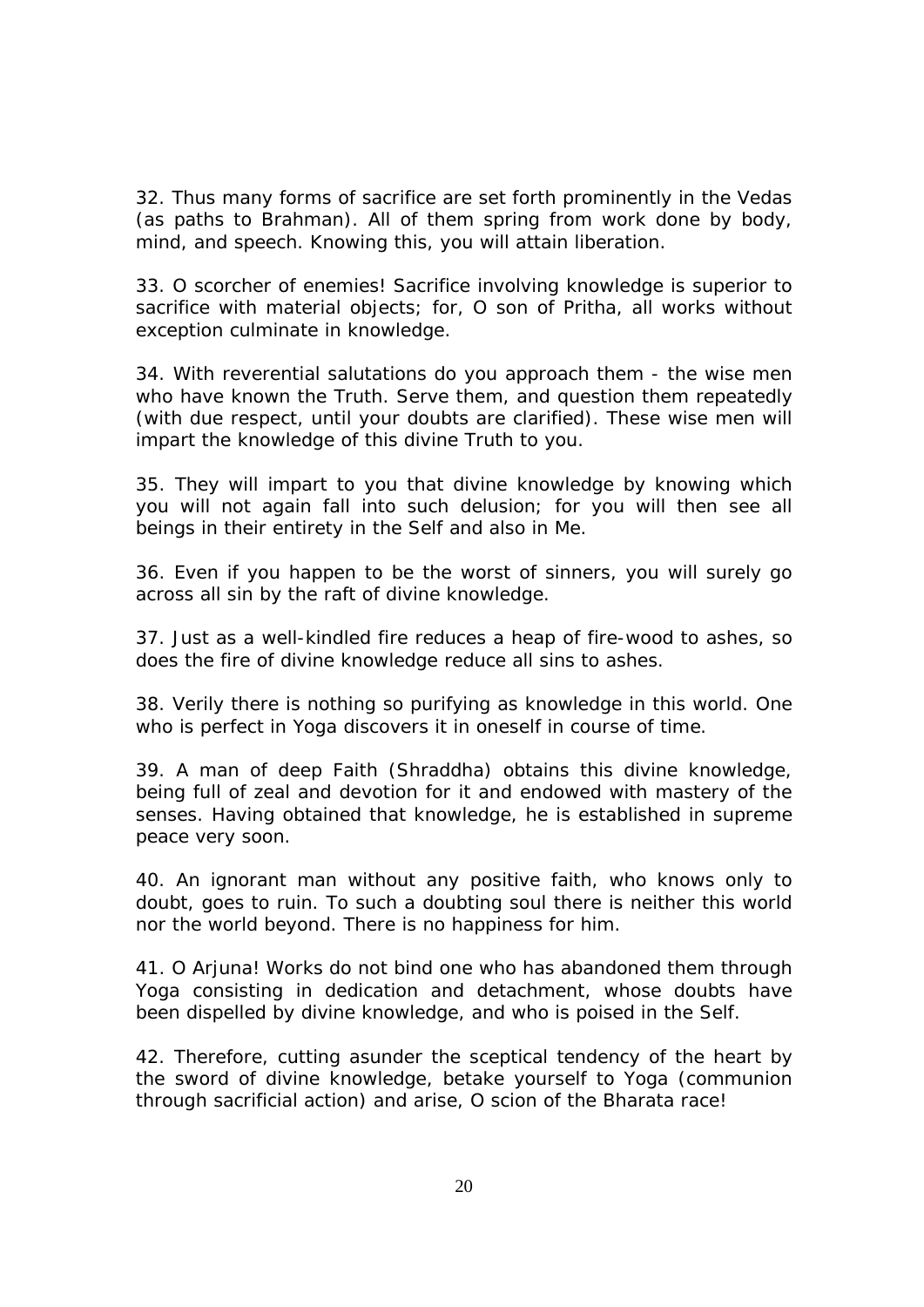# **Chapter V Yoga of Renunciation**

Arjuna said:

1. O Krishna! Thou praisest in one breath both abandonment of works and communion through their performance. Now tell me with certainty which of them leads to one's good.

The Blessed Lord said:

2. Both abandonment of works and communion through works lead to liberation. But of them, communion through work excels abandonment of work.

3. O mighty-armed one! Whoever hates not, nor desires, should be known as one established in renunciation. Indeed, one who is above such contraries is easily liberated from bondage.

4. It is only the childish and not the wise that speak of Samkhya (or Knowledge accompanied by abandonment of work) and Yoga (or communion through detached and dedicated work) as different. A person well- established in even one of these, attains the end that is the common goal of both. (That is, in the means they employ, they look different, but their end or ultimate purpose is identical.)

5. The state which one attains by Samkhya, that same state is attained by Yoga too. He who sees both Samkhya and Yoga as one, sees indeed.

6. O mighty-armed Arjuna! True abandonment of work (which the discipline of Samkhya implies) is difficult to practise for one who is not accomplished in the Yoga discipline of detached work. But the sage accomplished in Yoga attains to Brahman in no long time.

7. One who is established in selfless and detached action, who is pure, whose mind and senses are under control, and whose self is identified with the self of all - he is never bound, though he be engaged in work.

8-9. I (the Self) do naught; only the senses are occupied with their objects - this should be the conviction of one who is detached in action and established in the truth (that he is the Atman), even while seeing, hearing, touching, smelling, eating, walking, sleeping, breathing, conversing, evacuating, holding, and opening and closing the eyes.

10. One who resigns all his actions to Brahma and works without any personal attachments, is not soiled by sin, as a lotus leaf is not wetted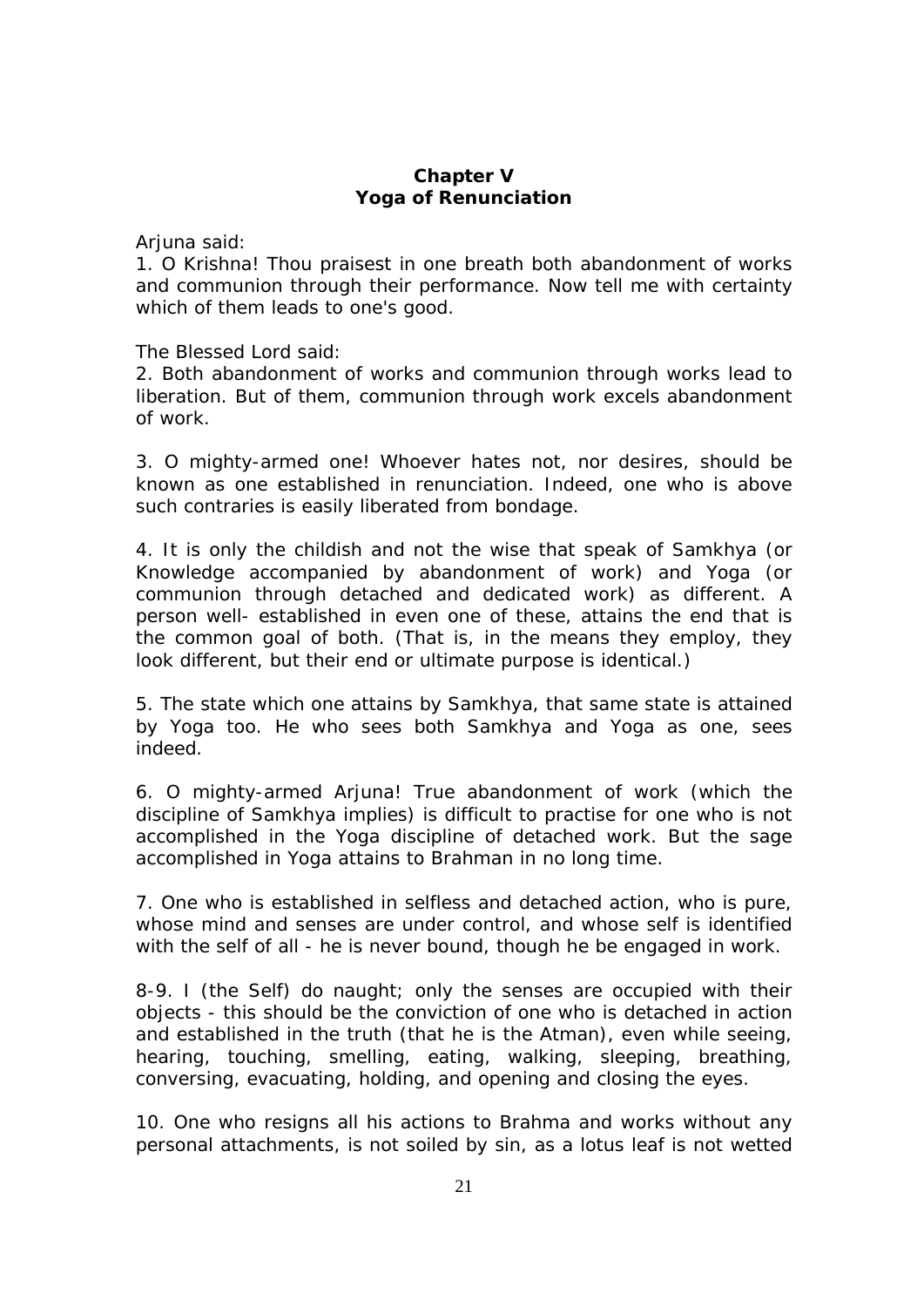by water.

11. For the attainment of mental purity, spiritual aspirants (Yogins) perform action devoid of attachment, with their body, mind, intellect or even merely with the senses.

12. By abandoning the fruits of action a man of restrained mind attains to abiding peace. But the one with unrestrained mind, being prompted by desire for the fruits of action, gets bound.

13. A self-controlled soul, having abandoned all work mentally (in the way described above), resides at ease (as a witness) in this corporeal mansion with nine gates, neither working nor causing work to be done.

14. In regard to all beings in this world, the sovereign soul is not the cause of the sense of agency, nor of actions, nor of the fruition of actions. It is Nature that does all this.

15. The all-pervading Being does not accept the sins or merits of any one. knowledge of the Divine Spirit is veiled by ignorance, and therefore beings are deluded.

16. But in the case of those whose ignorance has been destroyed by the knowledge of the Atman, to them that knowledge reveals the supreme Truth, as the sun does the objects of the world.

17. Those who think of That always, who are ever at one with That, who are deeply devoted to That, and who look upon That as their goal, get purified of their sins by divine knowledge and go to the state from which there is no return to worldly life.

18. Enlightened men are those who see the same (i.e. the Atman) in a Brahmana with learning and humility, in a cow, in an elephant, and even in a dog or in an eater of dog-meat (outcaste).

19. Even here in this embodied state, the cycle of births and deaths has been overcome by those who have this vision of sameness in all. Verily, Brahman is the Unsullied and the Pure. Therefore are those seers of sameness said to be established in Brahman.

20. Unperturbed and undeluded, a knower of Brahman, who is established in Him, neither rejoices at pleasant experiences nor gets agitated at unpleasant ones.

21. An aspirant who is unattached to the contactual experiences of the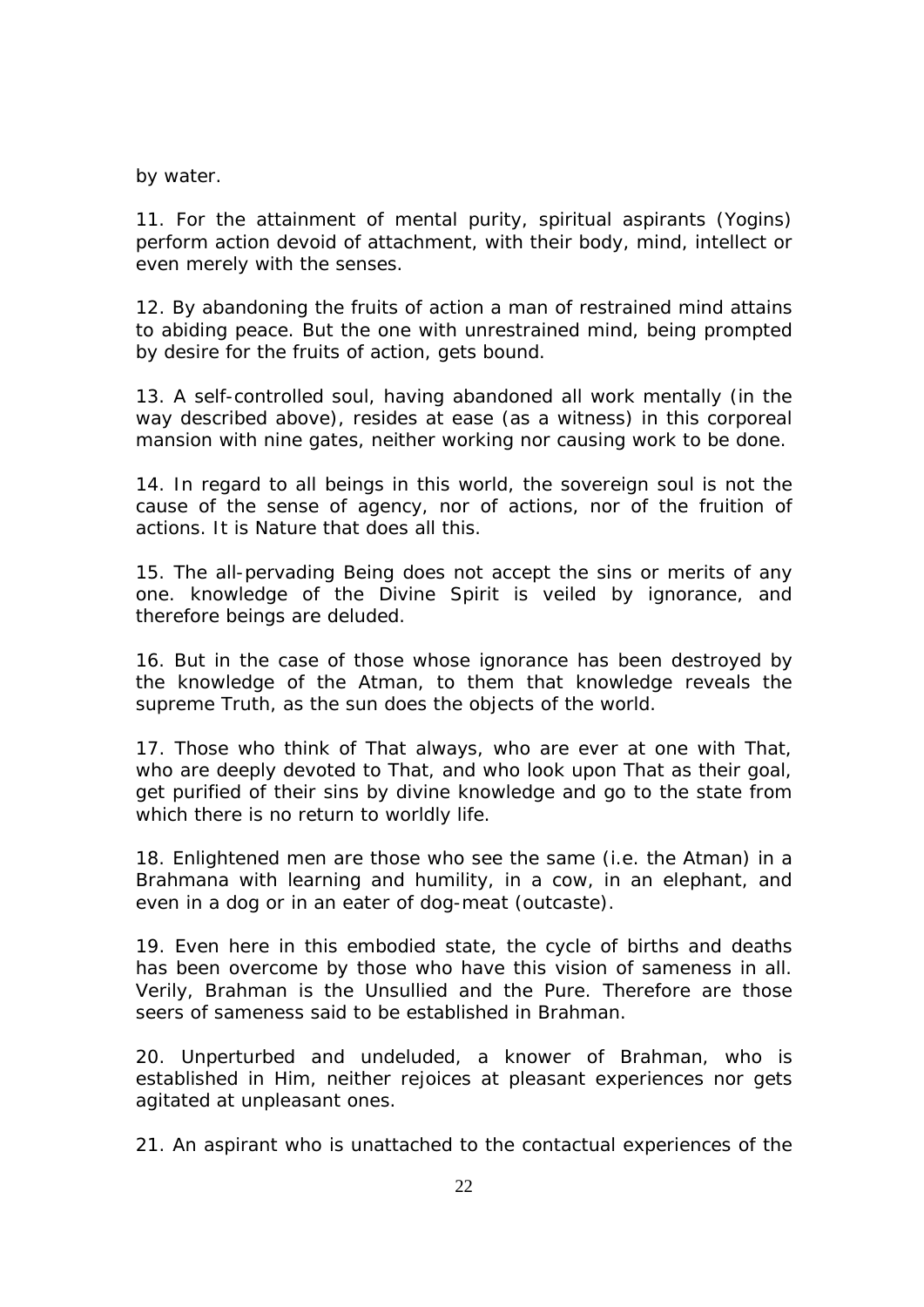external world, gains the joy that is in the Self within. He enjoys unending bliss with his mind absorbed in communion with Brahman.

22. Whatever enjoyments are there born of sense contact, they are sources of suffering only. For, they are with a beginning and an end. A wise man finds no delight in them.

23. Here, even while in the body, whoever is able to withstand the agitation caused by lust and anger, he is the self-controlled one, he is the happy man.

24. The Yogin whose happiness is within, whose resting place is within, who likewise experiences' the light within - he realises himself to be the Spirit and attains to beatitude in Brahman.

25. Verily, they attain to beatitude in Brahman who are sinless, whose doubts have been destroyed, whose self is under their control and who rejoice in the good of all.

26. To those self-controlled ones (ascetics) who are free from lust and anger, who have controlled their minds and who have known their real nature as the spirit - the attainment of beatitude in Brahman is near at hand.

27-28. Excluding all sense perceptions; fixing the look between the eye brows; steadying the flow of Prana (out-going breath) and Apana (incoming breath) through the nostrils; controlling the senses, mind and intellect; devoid of desires, fear and anger; and aspiring for liberation alone - a meditative sage is liberated for ever.

29. Knowing Me, the recipient of all worship and austere practices, the Supreme Lord of all the worlds, and the friend of all beings, man attains to eternal peace.

# **Chapter VI Communion Through Meditation**

The Blessed Lord said:

1. It is the man who performs his duties without dependence on the fruits that deserves to be called a Sannyasin (renouncer) and a Yogin, not the one who keeps no fire or avoids works.

2. O son of Pandu! What is called Sannyasa or renunciation know that to be identical with Yoga or disciplines of selfless action. For, whoever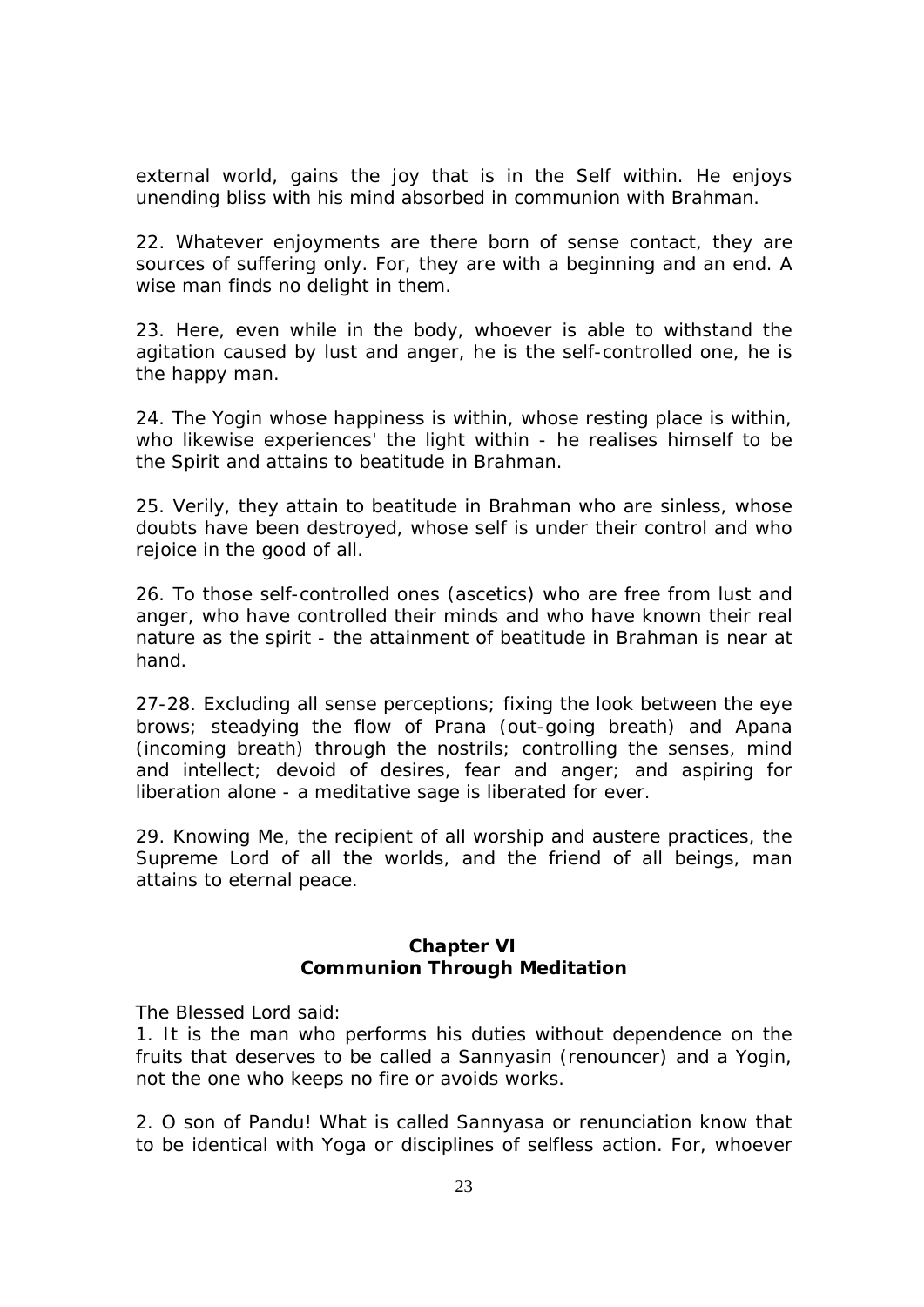has not abandoned subtle hankerings and self-centred objectives, can never become a Yogi, or a practitioner of spiritual communion through works.

3. For one who desires to ascend the path leading to the heights of spiritual communion (Yoga), detached work is the means. For one who has ascended it, quiescence is verily the means.

4. When one ceases to be attached to sense objects and to one's actions, then that one, who has thus abandoned all subtle hankerings and self-centred objectives, is said to have ascended the heights of spiritual communion (Yoga).

5. One should uplift one's lower self by the higher self. One should not depress or downgrade one's self. For the self verily is both the friend and the foe of the self.

6. To him who has subdued the lower self by the higher self, the self acts like a friend. But to him who has lost his higher self by the dominance of the lower one. the self functions as the enemy, always hostile to him.

7. In one who has conquered his mind, the Self remains steady and unperturbed in the experience of the pairs of opposites like heat and cold, pleasure and pain, honour and dishonour.

8. A Yogin whose spirit has attained contentment through knowledge and experience, who is unperturbed, who has subdued his senses, to whom a lump of earth and a bar of gold are alike - such a Yogi is said to have attained steadfastness in spiritual communion.

9. Specially noteworthy in excellence is he who is even-minded in his outlook on friend and foe, on comrade and stranger, on the neutral, on the ally, on the good, and even on the evil ones.

10. Let a Yogin constantly practise spiritual communion, residing alone in a solitary spot, desireless, possessionless, and disciplined in body and mind.

11-12. At a clean spot, which is neither too high nor too low, a seat should be made with Kusha grass, spread over with a skin and a cloth. Firmly seated on it, the Yogi should practise spiritual communion, with mind concentrated and with the working of the imaginative faculty and the senses under control, for self-purification.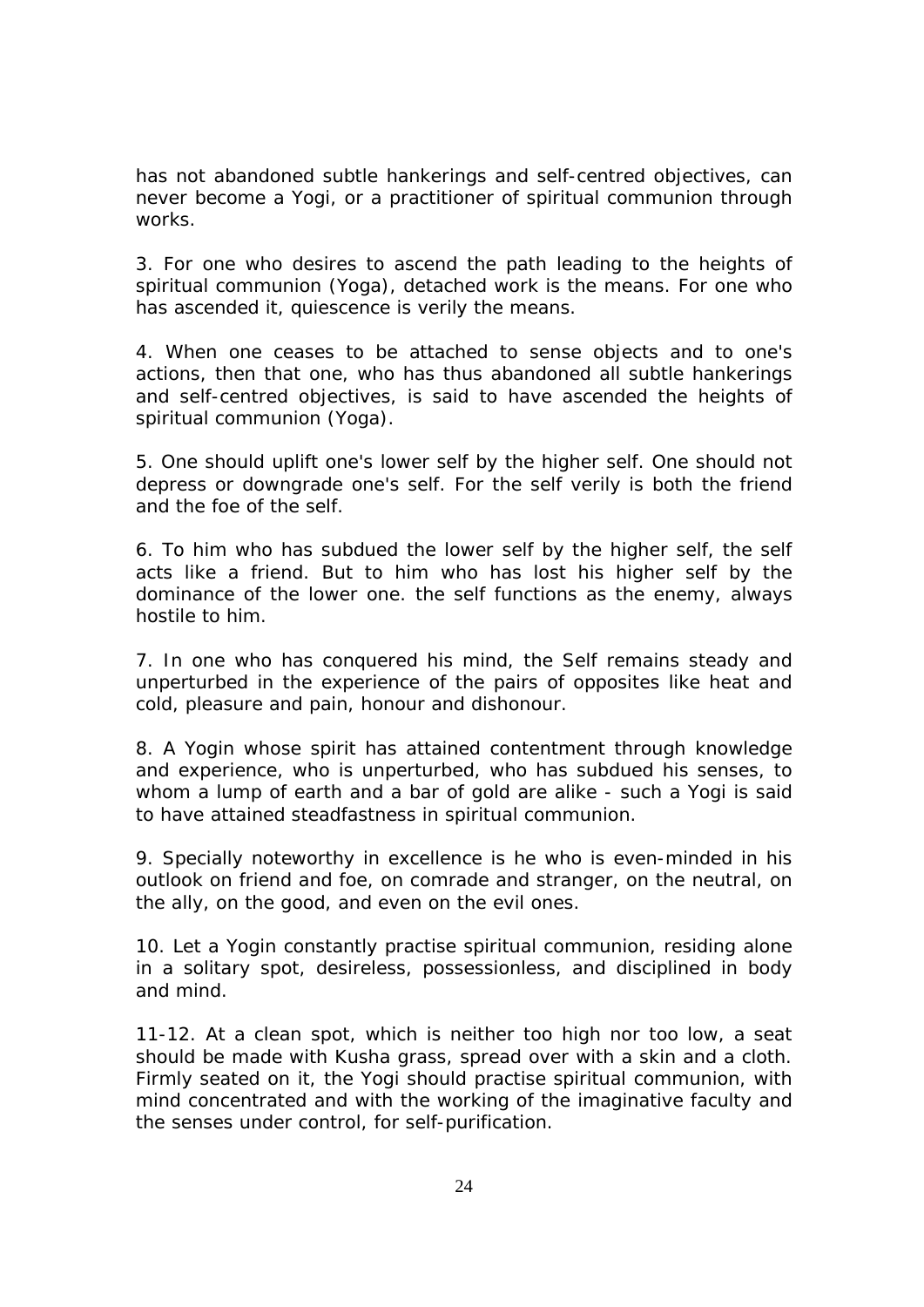13-14. Holding the body, head and neck erect, motionless and firm, gazing at the tip of the nose and not round about, fearless, serene, restrained in mind, and established in the vow of continence, he should sit in spiritual communion with Me, looking upon Me as his highest and most precious end.

15. With the mind restrained from going outward to objects and always uniting with the Supreme in spiritual communion, the Yogi attains to Peace, which is the summit of bliss and enduring establishment in My state.

16. O Arjuna! Success in Yoga is not for those who eat too much, nor for those who eat too little. It is not also for those given to too much sleeping, nor to those who keep vigil too long.

17. For one who is temperate in food and recreation, who is detached and self-restrained in work, who is regulated in sleep and in vigil - Yoga brings about the cessation of the travail of Samsara.

18. When the disciplined mind is able to remain established in the Atman alone, when it is free from longing for all objects of desire then is it spoken of as having attained to spiritual communion.

19. The flame of a lamp sheltered from wind does not flicker. This is the comparison used to describe a Yogi's mind that is well under control and united with the Atman.

20. That state in which the Chitta (mind stuff), with its movements restrained by the practice of Yoga, finds rest; in which is experienced the joy of the Spirit born of the higher mind intuiting the Spirit.

21. In which he (the Yogin) experiences that endless bliss which is beyond the ken of the senses but is intuited by the purified intellect; wherein established, one does not waver from the Truth.

22. Having obtained which no other gain is considered as greater; remaining in which one is not shaken even by the heaviest of afflictions.

23. Know that severence of connection with pain as what is designated as Yoga. It has to be practised tirelessly with determination.

24-25. Abandoning imagination - born longings in their entirety, restraining all the senses with the mind on every side, and setting that mind firmly on the Self under the direction of a steadfast intellect, one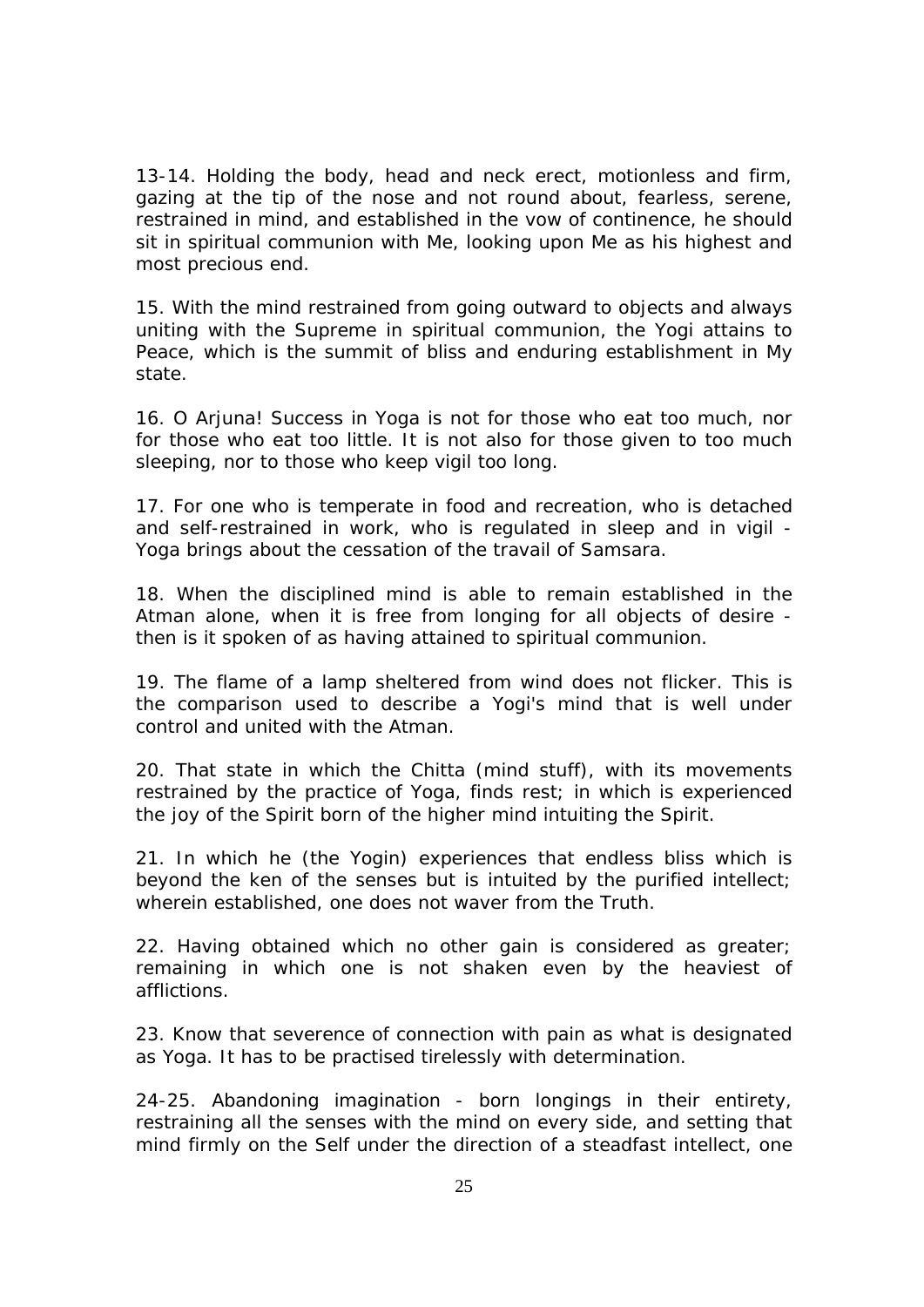should practise tranquillity little by little, and abstain from every kind of thought.

26. From whatsoever reason this wavering and fickle mind wanders away, it should be curbed and brought to abide in the Self alone.

27. Supreme Bliss wells up in a Yogi, who is tranquil in mind, whose passions are subdued, who is free from impurities and who is in the Brahmic state.

28. Thus, ever engaged in making the mind steadfast in spiritual communion and having all the impurities of the mind effaced thereby, the Yogin easily experiences the infinite Bliss of contact with Brahman.

29. The man of spiritual insight, established in same-sightedness, sees the Self as residing in all beings and all beings as resting in the Self.

30. He who sees Me in all beings, and all beings in Me - to him I am never lost, nor he to Me.

31. Established in the unity of all existence, a Yogin who serves Me present in all beings, verily abides in Me, whatever be his mode of life.

32. O Arjuna! In My view that Yogi is the best who, out of a sense of identity with others on account of the perception of the same Atman in all, feels their joy and suffering as his own.

Arjuna said:

33. O Slayer of Madhu! Owing to the fickleness of the mind, I find no way of firm establishment in spiritual communion through equanimity as instructed by you.

34. O Krishna! Verily, the mind is fickle, turbulent, powerful and unyielding. To control it, 1 think, is as difficult as controlling the wind itself.

The Blessed Lord said:

35. O mighty armed one! Undoubtedly the mind is fickle and difficult to be checked. Yet, O son of Kunti, it can be brought under control by dispassion and spiritual practice.

36. My view is that Yoga is difficult of attainment by men of uncontrolled mind. But for those who have their minds under control, it is possible to attain, if they strive with the proper means.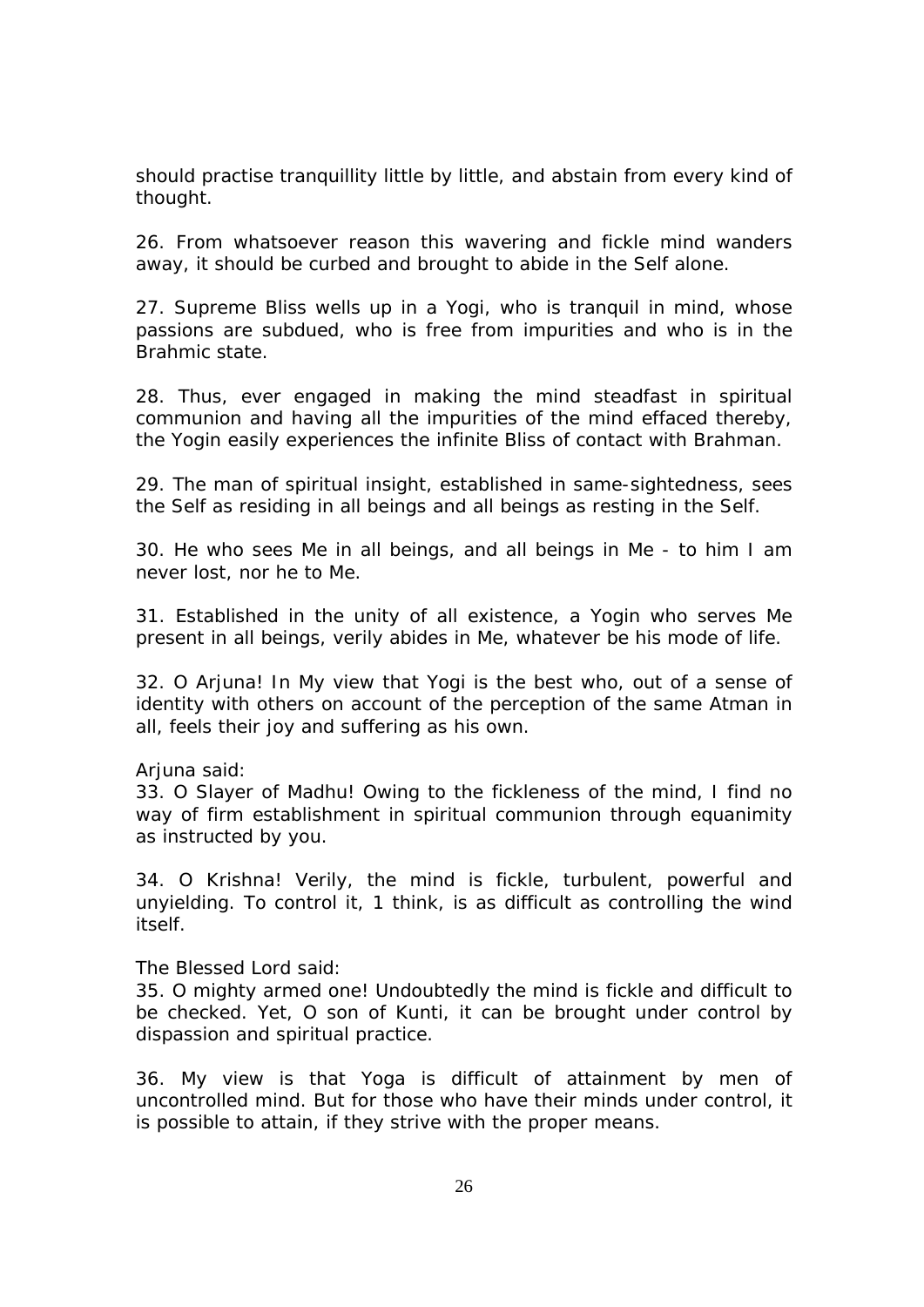Arjuna said:

37. What, O Krishna, is the fate of a man who, though endowed with a firm faith, is not steadfast in his practices owing to distractions, and therefore fails to reach spiritual perfection?

38. O mighty-armed Lord! Bewildered in the path of Brahman, supportless, does he not lose both this world and the next? Does he not perish like a rain-cloud rent asunder?

39. O Krishna! My doubt in this respect has yet to be cleared completely. Indeed! I find none better than Thee to be that doubt dispeller.

The Blessed Lord said:

40. O son of Pritha! He does not meet with downfall either here in this world or in the hereafter. Know for certain, O dear one, that one who treads the path of virtue never goes the way of evil ones.

41. The fallen Yogi goes (after death) to the spheres of the righteous, and after having lived there for unnumbered years, is reborn in this world in a pure and prosperous family.

42. Or he is re-born in a family of men full of wisdom and spirituality. Re-birth under such conditions is passing hard to get in this world.

43. There, O scion of the clan of Kurus! he will regain the spiritual discernment of his previous birth, and then he will strive harder than ever for perfection.

44. Even if helpless, he will be driven towards the path of Yoga by the force of his previous striving. For even a beginner in the path of Yoga goes above the stage requiring the aid of Vedic ritualism (not to speak then of one who has made some progress in Yoga).

45. As for the Yogi striving diligently, he is cleansed of all his sins and gains spiritual perfection after passing through several embodiments. Finally he reaches the highest state (which consists in release from the bondage of the body).

46. A Yogi (one practising meditation) is superior to a man of austerity; he is superior to a scholar; he is superior to a ritualist too. Therefore, O Arjuna, be you a Yogi.

47. Of all the Yogins, he is the most attuned in spiritual communion, who worships Me with abiding faith, and with his innermost self fused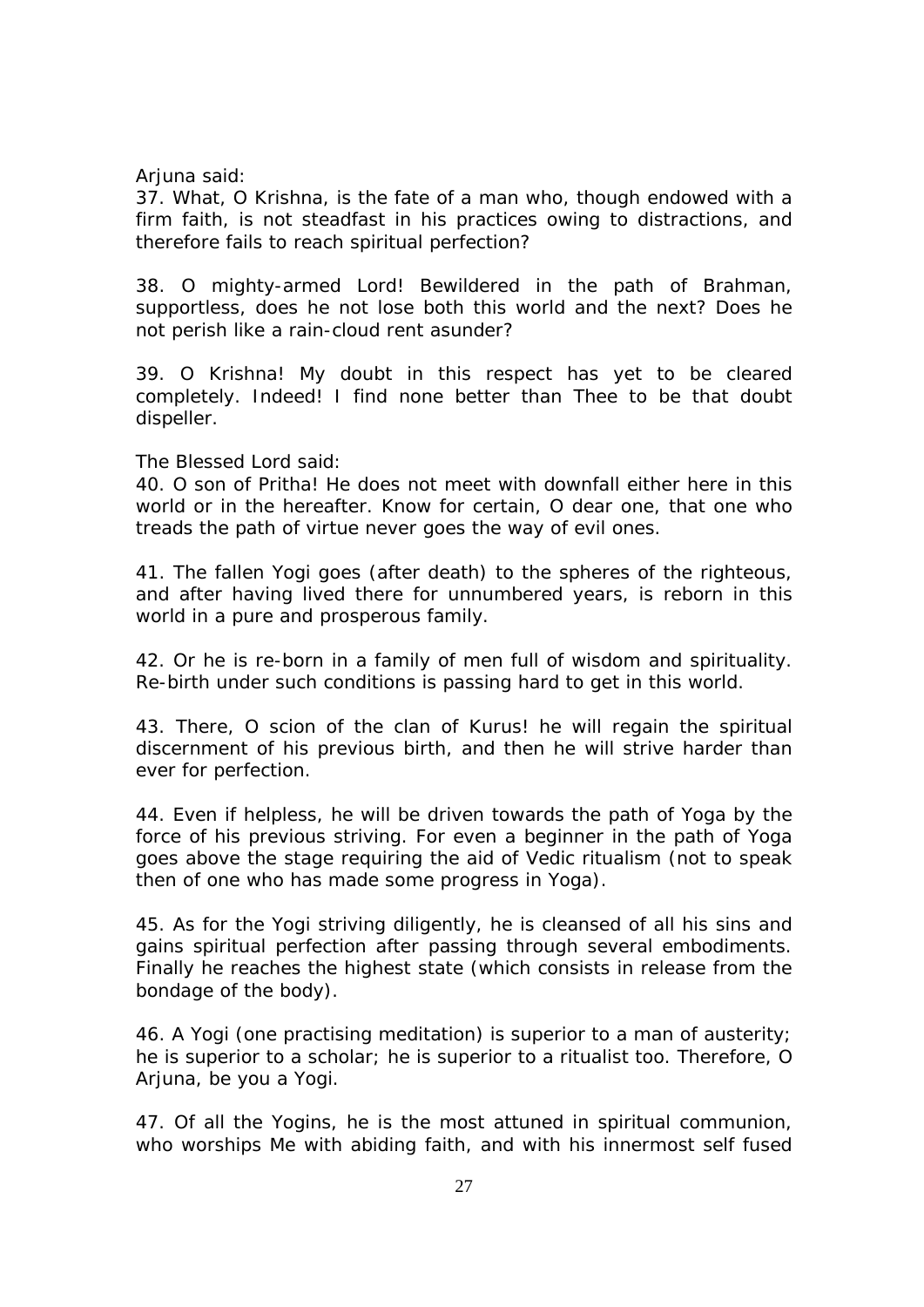with Me.

# **Chapter VII Communion Through Knowledge**

The Blessed Lord said:

1. Hear now, O son of Pritha, how one resigned to Me and absorbed in love of Me, attains to full knowledge of Me through the practice of spiritual communion.

2. I shall now declare to you in fullness that Knowledge along with Special Knowledge, (its higher development), by means of which there will remain nothing more for you to understand.

3. Among thousands of men, there will just be one here or there striving for spiritual perfection. From among the aspirants so striving, one perchance knows Me in truth.

4. My Nature is divided into eight categories - earth, water, fire, air, sky (ether), mind (manas), understanding (buddhi), and I-sense (ahamkara).

5. This, O mighty armed, is My lower Nature. Know that, as different from it, is My higher Nature forming the source of all Jivas and the support of the whole universe.

6. Know that all beings have these two Natures of Mine as their source. I am the origin and the dissolution of this entire universe.

7. O Arjuna! There is no being higher than Me. As a row of pearls threaded on a string, all the worlds are held on Me.

8. O son of Kunti! In water I am taste; in sun and moon, their brilliance; in all the Vedas, the sound symbol Om; in the sky-element, sound; and in men, their manliness.

9. In the earth element I am sweet fragrance; in fire I am brilliance; in living beings I am the life-principle; and in austere men, I am austerity.

10. Know me, O Partha! to be the eternal seed of all beings. In the wise I am their wisdom and in puissant men, their prowess.

11. In the strong I am strength uncorrupted by desire and attachment,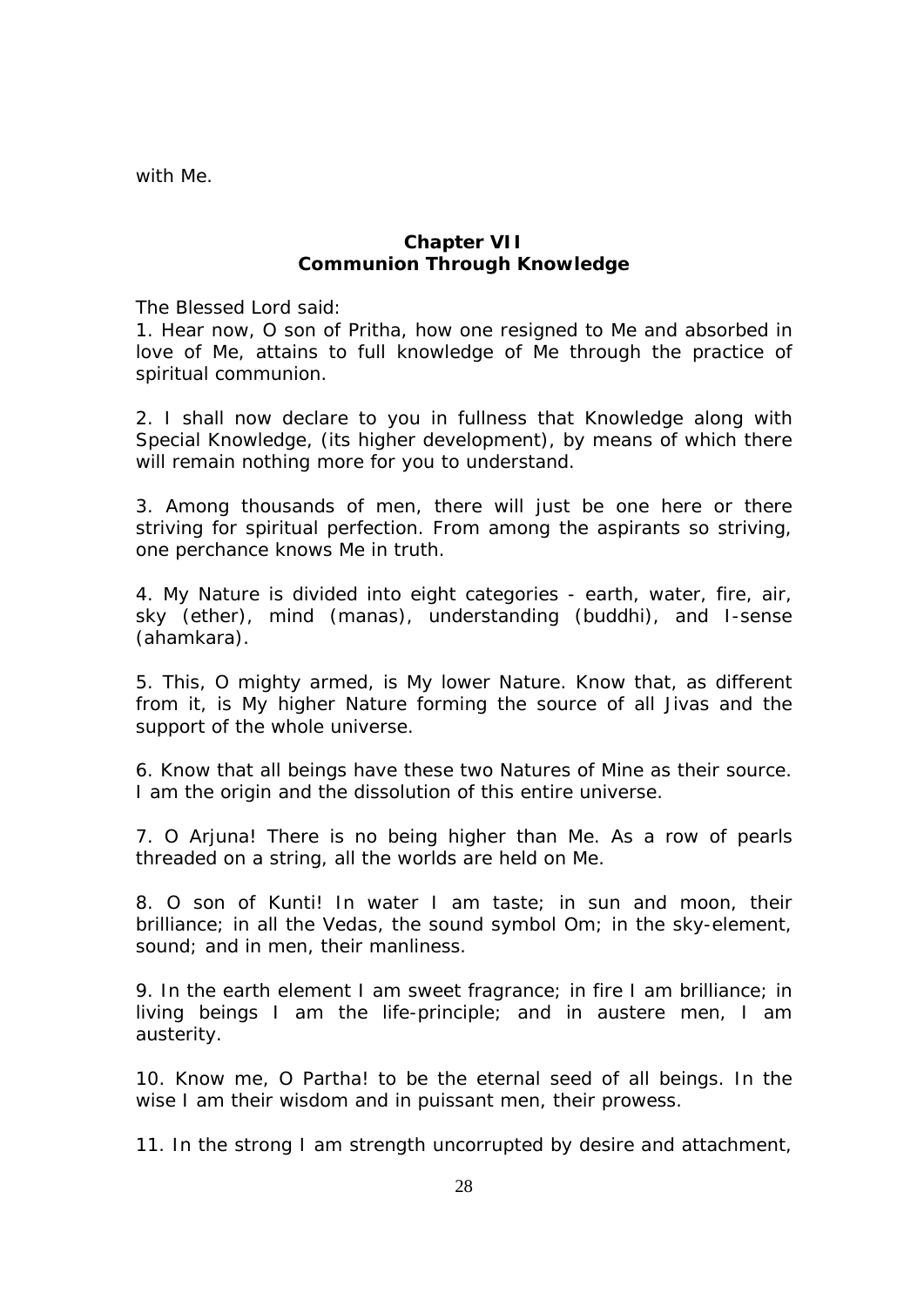and in living beings I am desire not contrary to virtue.

12. Whatever manifestations there are of Sattva, Rajas and Tamas, they have all come from Me. They are in Me, not I in them.

13. Deluded by the mental states accruing from the three Gunas of Prakriti, this world knows not Me, the Imperishable, transcending these Gunas.

14. My divine Maya (power) constituted of the three Gunas is difficult to overcome. Whoever takes refuge in Me alone, in utter devotion, overcomes it.

15. The lowest type of men, evil, foolish and demoniac in nature, being deprived of right understanding by Maya, never take refuge in Me with devotion.

16. O Arjuna, the greatest of the Bharata race! Four kinds of pious men adore Me. They are the distressed one, the knowledge-seeker, the wealth-seeker, and the knower.

17. Among them, the knower (or the man of wisdom), ever communing and single-minded in devotion, is the best. I am indeed supremely dear to such a knower, and he in turn is dear to Me.

18. While all of them are certainly noble, the knower I cherish as My very self - such is My view. For, ever in union with Me, he is established in the conviction that I am his highest goal.

19. At the end of many births (of striving), the knowing one makes Me his refuge, realising that Vasudeva is All. A great soul of that type is rare to find.

20. Influenced by their inherent nature and deprived of correct judgement by numerous desires, people adore other deities with various forms of worship pertaining to them.

21. Whichever devotee desires to adore whatever such Deity with faith, in all such votaries I make that particular faith unshakable.

22. Endowed with that faith, a votary performs the worship of that particular deity and obtains the fruits thereof, these being granted by Me alone.

23. The results accruing to such small-minded people are finite only.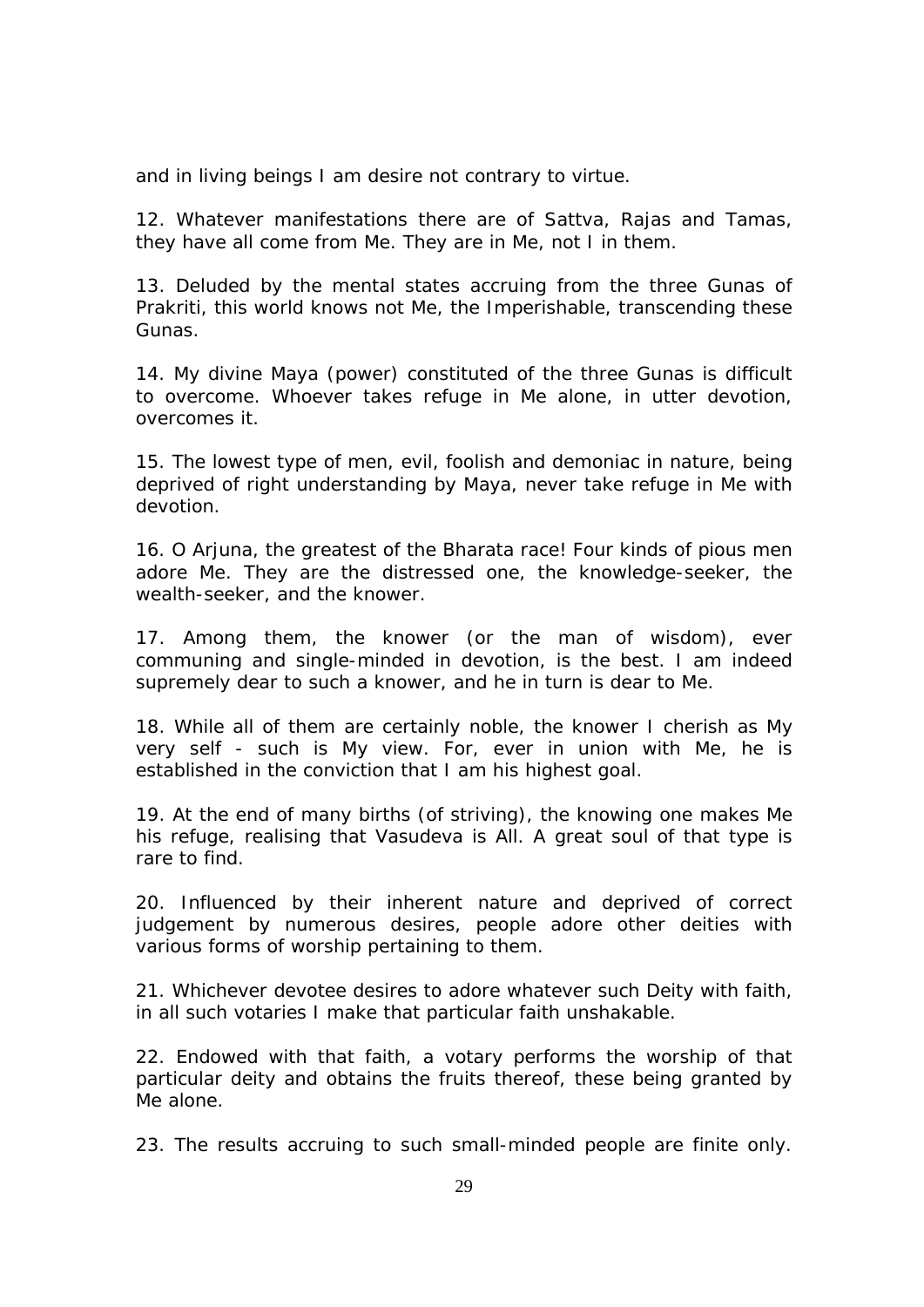Those who worship the Devas go to the Devas, but My devotees attain to Me.

24. Without any insight into My transcendental nature, unique and immutable, men of little understanding look upon Me as a mere human individual, having come into manifestation from an unmanifested state.

25. Veiled as I am in My Yoga-maya (Divine Power), I am not revealed to all. This deluded world does not know Me, the unoriginated and the indestructible.

26. O Arjuna! I know all beings - past, present and future. But none knows me.

27. O scion of Bharata's house! From their very birth all beings are deluded by the bewitchment of the pairs of opposites like pleasure and pain, springing from the instinctive feelings of attraction and aversion for them.

28. But those men of virtuous deeds, in whom sinfulness has been effaced - they, freed from the bewilderment of sense life, worship Me with great steadfastness in their vows.

29. Those that strive for liberation from the travails of old age and death in complete trust and dependence on Me, shall know all about the Absolute, His spiritual manifestation and His works of spiritual import.

30. Those who have grasped that I am the spiritual power that sustains all material manifestations, all divine expressions and all spiritual endeavours - they continue to know Me as such even at the time of death, their mind being ever absorbed in Me.

# **Chapter VIII Way to Brahman**

Arjuna said:

1. O Supreme Lord! What is Brahman (the Absolute)? What is the Spirit (the Adhyatma)? What is work (Karma)? And what is that which underlies the material manifestations (Adhibhuta), and what, the divinities (Adhidaiva)?

2. O Slayer of Madhu! Who is the Adhiyajna (the spirit underlying sacrifices) that resides in this body, and how does he do so? How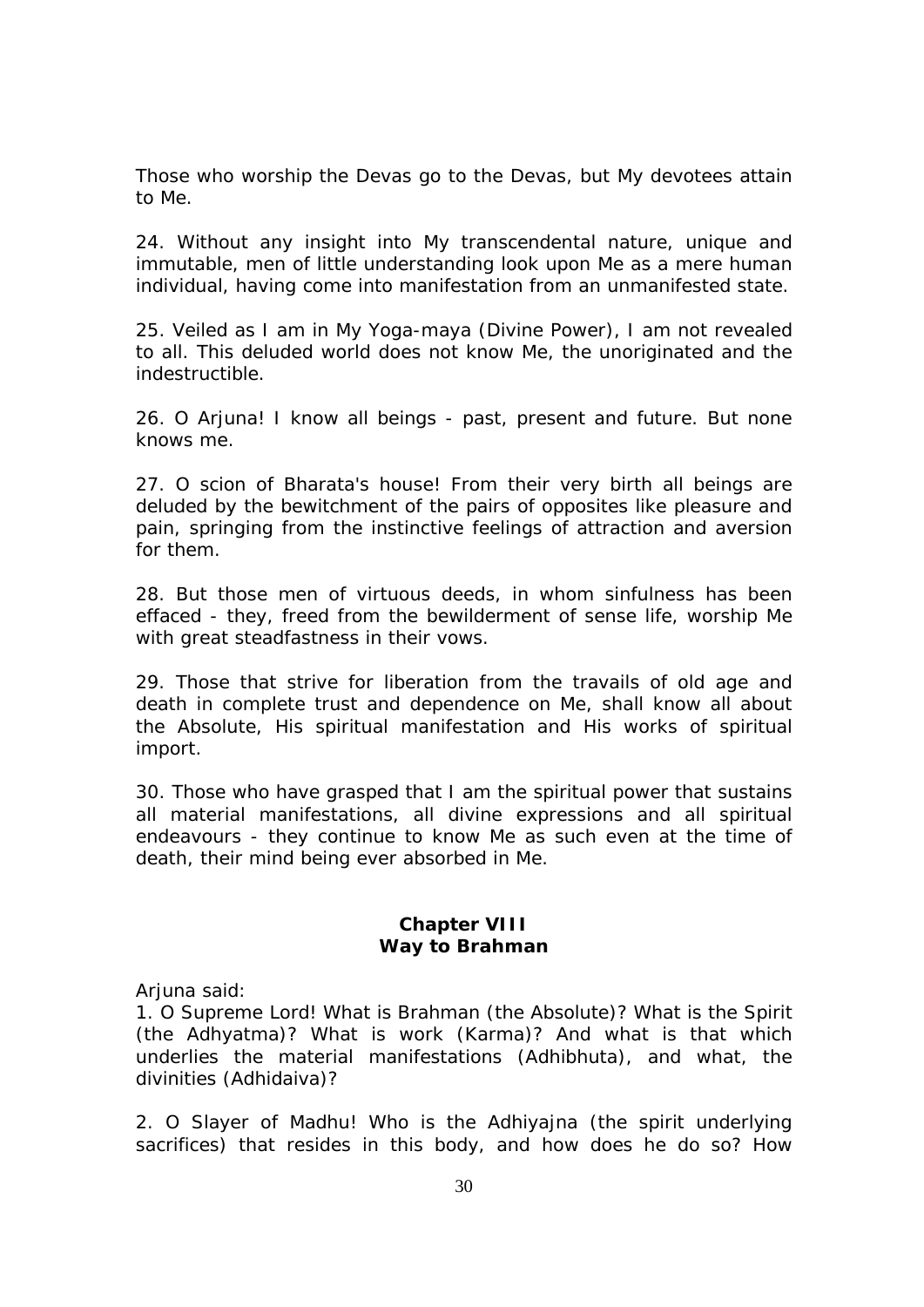should a man of a self-restraint meditate on the Supreme Being at the time of death?

The Blessed Lord said:

3. Brahman is Akshara, the Immutable Being than whom there is none higher. Brahman's power manifested in every body as the transmigrating self (the Jiva), is the Adhyatma. The creative act (identified with sacrificial offering), which brings all beings into existence, is Karma (work).

4. O noble one! The perishable Nature is the material aspect (Adhibhuta). The cosmic soul is the basis of all divine manifestations (Adhidaivata); and I verily form the Adhiyajna, the one object of all worship which men perform with their body and mind.

5. Whoever thinks of Me alone even at the time of death, attains to My state on abandoning the body. There is no doubt about this.

6. O son of Kunti! Whatever object a person thinks of at the time of death, having been absorbed in its thought all through, - he attains to that object alone.

7. Therefore fight, remembering Me always. One who has dedicated his mind and understanding to Me, shall come to Me alone, undoubtedly.

8. Thinking of Me continuously, with a mind trained in the practice of spiritual communion and freed from the tendency to stray away to other objects, one attains to the Divine Spirit Supreme.

9-10. He who, with a mind steady and endued with devotion and strength born of spiritual practice, fixes his entire life-force between the eye-brows at the time of death, and contemplates on Him who is all-knowing, primeval, subtler than even an atom, sustainer and director of all, glorious like the sun, and beyond all darkness of inertia and ignorance - he verily attains to that Supreme Being.

11. That which Vedic scholars call the Imperishable (Akshara), which Sannyasins devoid of worldly attachments enter, desiring which men follow the life of continence and asceticism, - that state I shall declare to you in brief.

12-13. Established in spiritual communion by inhibiting all sensations, concentrating on the heart centre, and drawing up the vital energies to the head, one should meditate on Me along with the utterance of the singlesyllabled mantra Om denoting Brahman. Departing from the body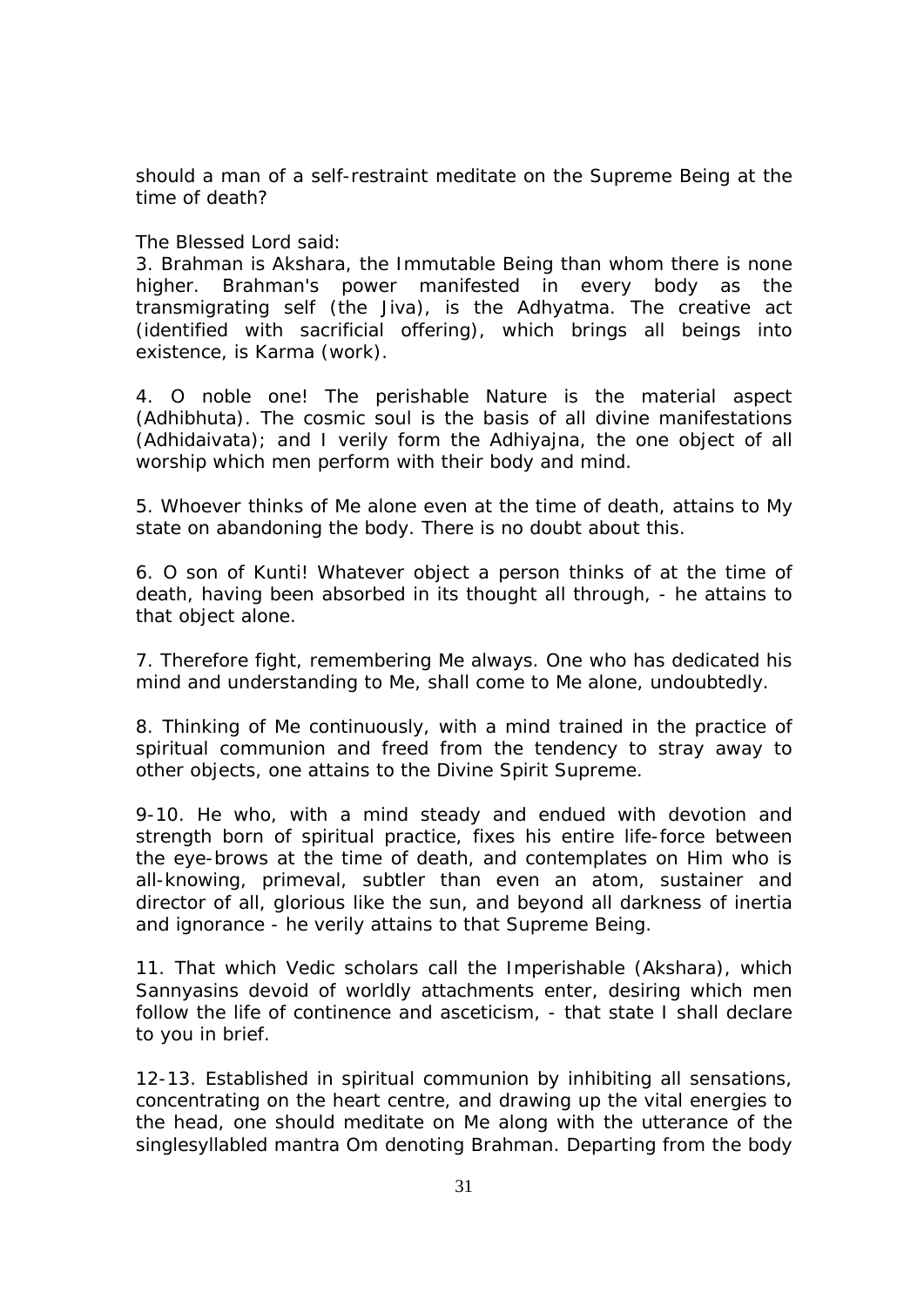in this state, one attains liberation.

14. He who, with a mind undistracted by other things, thinks of Me constantly every day - to the Yogi thus ever-attuned, I am easy of attainment, O son of Pritha!

15. No more is re-birth, no more this home of transience and misery, for those great-souled ones who have attained to supreme perfection by realising Me.

16. All the worlds from the realm of Brahma down to the earth, are subject to re-birth. But, O Arjuna, one who has attained to Me is never reborn.

17. Those who have an understanding of Brahma's day time, which lasts for a thousand ages, and of his night time, which too is of equal length, - they indeed understand what a day is and what a night.

18. At the dawn of the day of Brahma this whole universe comes into manifestation from the Unmanifest (Prakriti). When the night begins, it dissolves in that Unmanifest itself.

19. O son of Pritha! This vast collectivity of beings comes inexorably into manifestation again and again, dissolving at the commencement of night, and again coming forth at the dawn of day.

20. Different from this unmanifested state is the supreme and eternal - Unmanifested whose being remains unaffected even when everything is destroyed.

21. Know that state, which is called the Unmanifested and the Imperishable, to be the ultimate goal of all. That is My supreme abode. Attaining to that, man is not reborn.

22. That Supreme Purusha, the abode of all beings and the indweller of them all, can be attained by unswerving and exclusive devotion to Him.

23. I shall now tell you, O noblest of Bharatas, of the circumstances, dying under which a Yogi never returns to this world and also of the time, dying when he is sure to return.

24. Fire, light, day-time, bright fortnight, six months of the northern course of the sun - the knowers of Brahman who depart along this path, attain to Brahman.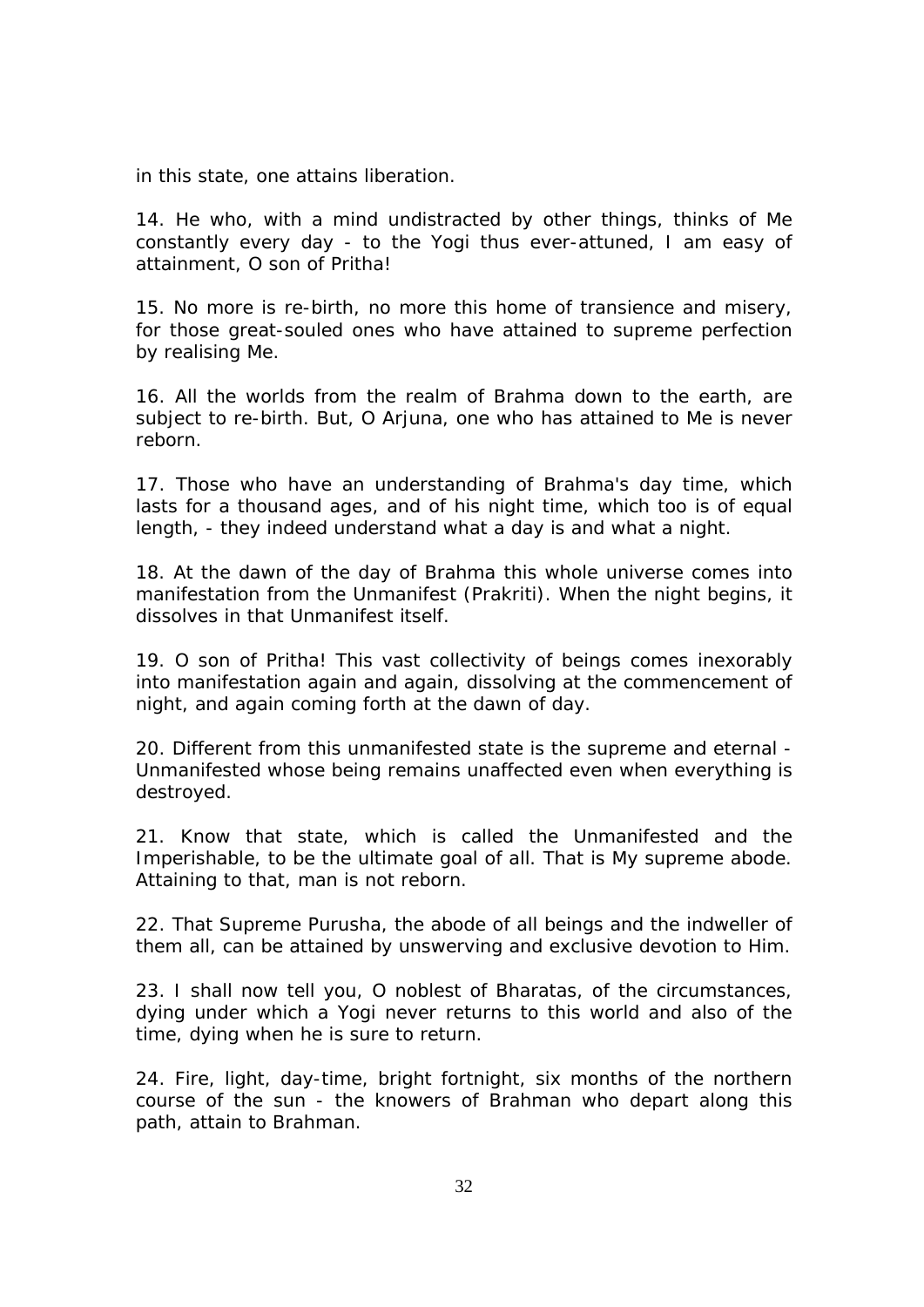25. Smoke, night and likewise the black fortnight and the six months of the southern course of the sun - the Yogi departing by this path attains to the lunar sphere and thence returns.

26. Verily, these two paths - the bright and the dark - are accepted as everlasting verities. By the one, the aspirant gains Moksha, the state of non-return, while the other leads him to rebirth.

27. O son of Pritha! Whoever among Yogis know these two paths, they are never deluded. Therefore, O Arjuna, be steadfast in Yoga at all times.

28. Knowing this, a Yogi transcends all the meritorious rewards that are prescribed for the study of the Vedas, for the performance of austerities, and for charities too, and attains to that primeval state, which is the Supreme Being.

# **Chapter IX Sovereign Secret**

The Blessed Lord said:

1. I shall now declare to you, who are endowed with reverence, that profoundest of all mystic doctrines and the way to its experience, by which you will be free from the baneful life of Samsara.

2. It is a sovereign science, and a profound mystery. Supremely sanctifying, demonstrable by experience, and yielding imperishable results, it is also easy to perform and is in agreement with the moral law.

3. Men without faith in this sacred doctrine (who continue to look upon the body as the self) fail to attain Me. They remain caught up in Samsara, the eternally recurring cycle of births and deaths.

4. All this world is pervaded by Me, the Unmanifested Being. All objects subsist in Me, but not I in them.

5. And yet objects do not abide in Me! Behold My mysterious Divine Power! Source and support of all objects, and yet not abiding in (i.e.not limited by) them!

6. Know that, as the mighty atmosphere ever abides in space, so do all objects abide in Me (without restricting or limiting Me in the least).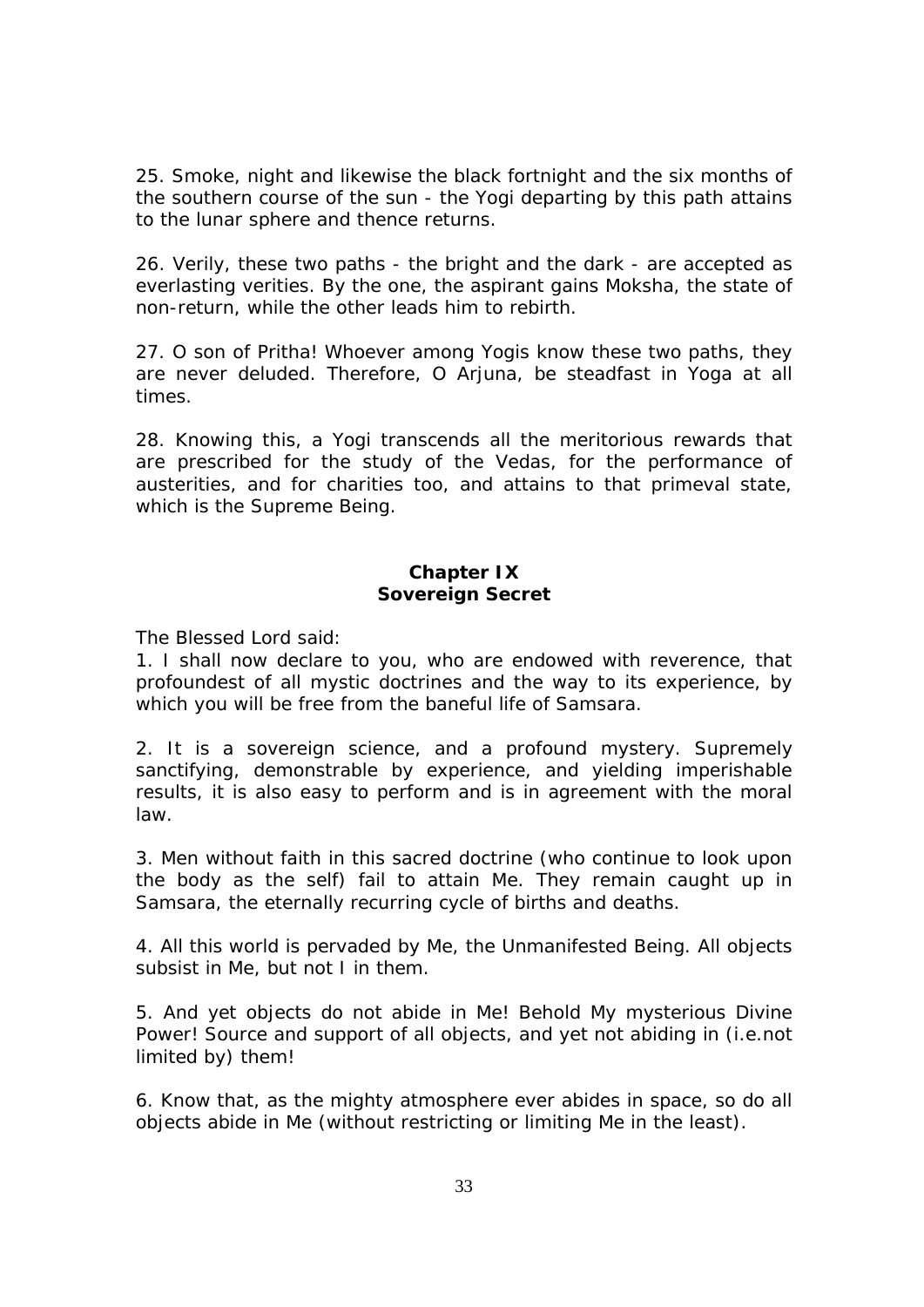7. At the end of a cosmic cycle, O son of Kunti! all beings resolve into Nature (Prakriti), which is My own, and at the beginning of a new one (after the period of dissolution or Pralaya is over), I bring them out again.

8. Resorting to Prakriti (Nature) which is My own Power, I send forth again and again this multitude of beings that are without any freedom, owing to Nature's sway over them.

9. These activities do not in any way bind me, because I remain detached like one unconcerned in their midst.

10. Under My direction and control, Nature brings out this mighty universe of living and non-living beings. Thus does the wheel of this world revolve.

11. Foolish men, without an understanding of My higher nature as the Supreme Lord of all that exists, disregard Me manifested in the human body.

12. Futile are the hopes, futile the works, and futile the knowledge of these men of perverted understanding who are deluded by their cruel, proud and passionate nature, characteristic of Rakshasas and Asuras.

13. But the high-souled ones, endowed with virtues characteristic of Devas, understand Me to be the Immutable and the source of all beings, and adore Me with a mind undistracted by anything else.

14. Strenuous and steadfast in their vows, these ever-integrated devotees worship Me with devotion, always singing My glories and prostrating before Me.

15. Others, again, who offer wisdom sacrifice to Me, worship Me the All-inclutive Whole (All-formed)- as the One, as the Distinct, and as the Immanent in all.

16. I am the sacrifice (kratu), I am the worship (yajna),I am the ancestral offering (svadha), I am the medicinal herb. Again I am the Vedic hymn, I am the sacrificial ingredients. I am the sacrificial fire, and I am the sacrificial oblation too.

17. To this world I am the father, the mother, the grandsire and the sustainer. I am the Holy One to be known, as also the syllable Om, the Rig, Sama and Yajus.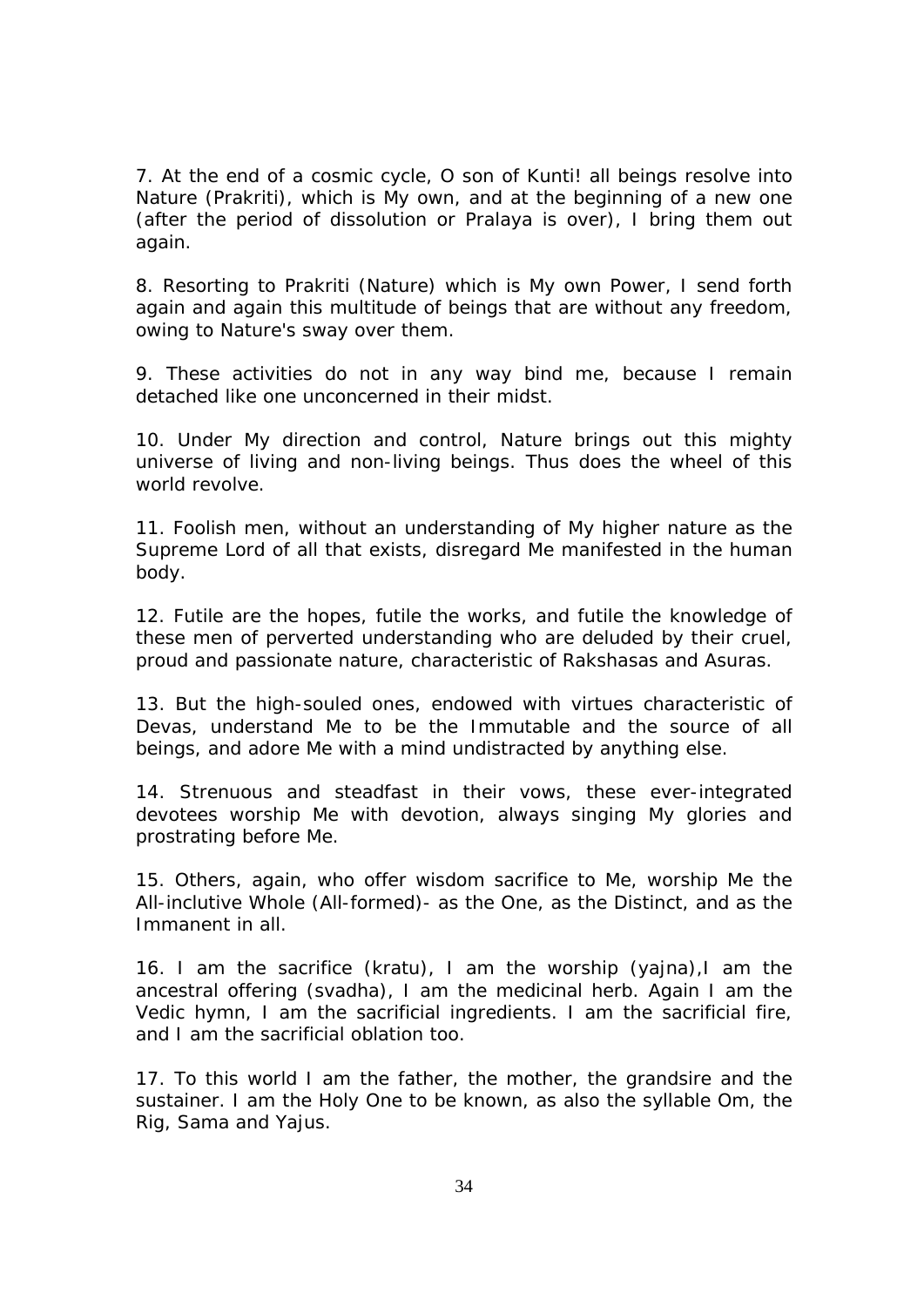18. The goal, the support, the Lord, and the consciousness witnessing all this I am. I am again the abode, the refuge, and the friend of all, as also their origin, their dissolution, their ground, their treasure-house and their seed imperishable.

19. I give heat, and I send. forth as well as withhold rain. I am, O Arjuna! both immortality and death, both being and non-being.

20. Men versed in the Vedas, cleansed of their sins by the performance of sacrifices attended with the drinking of consecrated Soma juice, pray for heavenly regions (as the reward for adoring Me with those rites). They go to the heaven of Indra, attainable by meritorious deeds, and enjoy heavenly felicities there.

21. Having enjoyed the varied felicities of heaven for long, they come back to the world of human beings when their asset of meritorious deeds is exhausted. Thus, being desire-ridden, the followers of the Vedic sacrificial rites stagnate in Samsara, the repetitive state of going and returning.

22. Whoever, being devoted to me solely, engage themselves always in contemplation and worship of Me - to such ever-steadfast devotees I ensure the procurement of all their wants (salvation) and the preservation of their assets (worldly interests).

23. O son of Kunti! Those devotees who worship even other deities with deep faith, they also are worshipping Me alone, though contrary to injunctions.

24. I am indeed the only enjoyer and the Lord of all sacrifices. But they (the worshippers of other deities) do not understand Me in My true nature (as the object of all worship). So they fall.

25. The votaries of the deities go to the deities; of the manes, to the manes; and of the spirits, to the spirits, while My worshippers come to Me.

26. Whoever makes an offering to Me with devotion, be it of leaf, flower, fruit or water - that devout offering by a pure-hearted man, I accept with joy.

27. O son of Kunti! Whatever you do, whatever you eat, whatever you offer in sacrifice, whatever you give as charity, whatever austerity you perform - do that as offering unto Me.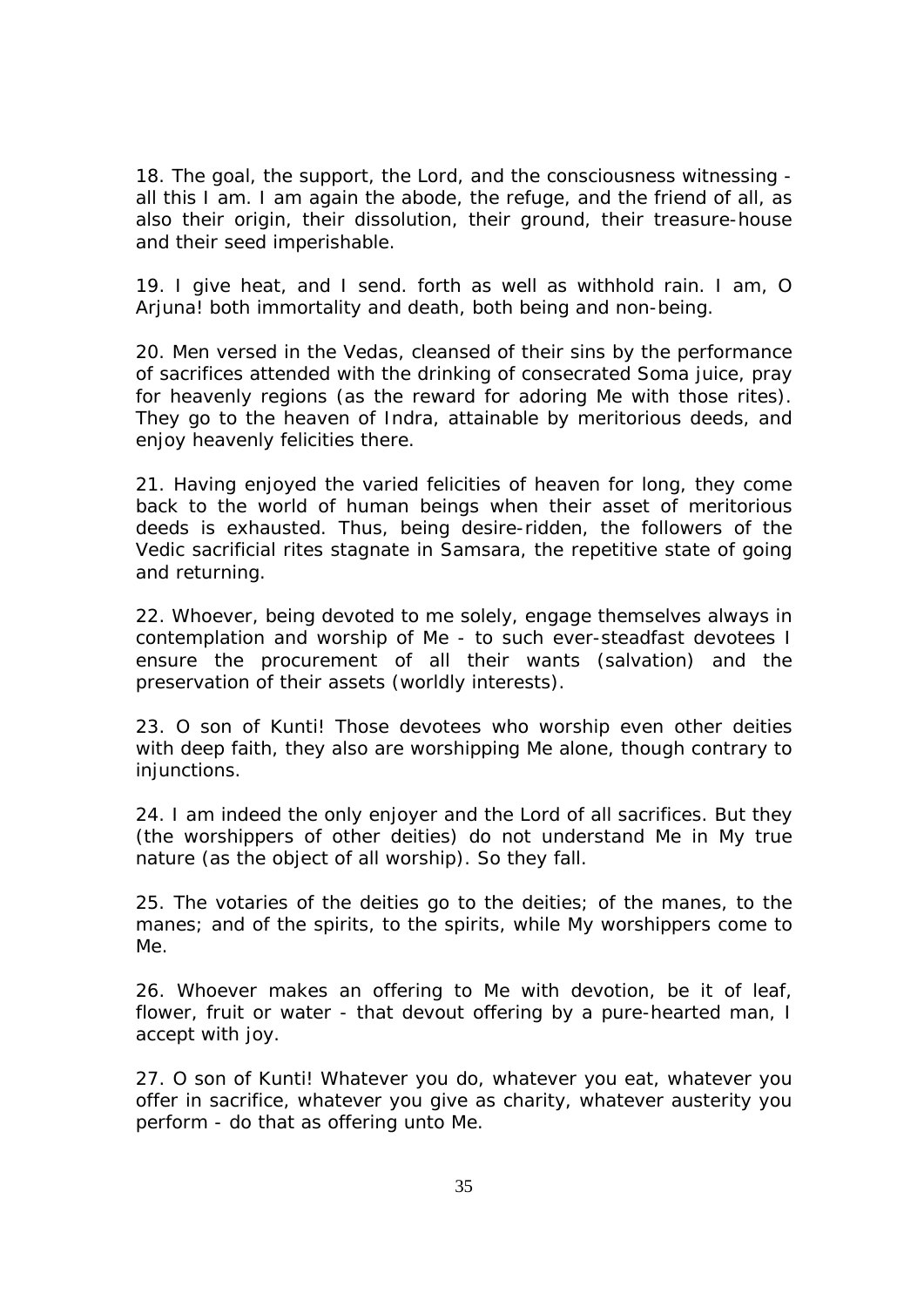28. Thus shall you be freed from the bonds of Karma bearing good and evil fruits. With the heart firmly set on renunciation, you will attain liberation and thereby come to Me.

29. I am the same towards all beings. None is hateful, and none dear to Me. But those who worship Me with devotion dwell in Me, and I too dwell in them.

30. Even a confirmed sinner, if he worships Me with unwavering faith and devotion, must verily be considered as righteous; for he has indeed taken the right resolve.

31. Soon will he become righteous and attain to lasting peace. No devotee of Mine will ever perish; you may swear to this effect, O Arjuna!

32. O son of Pritha! Taking refuge in Me, women, Vaishyas, Shudras, and likewise even men of inferior birth, attain to the highest spiritual goal.

33. Then how much more so in the case of holy Brahmanas and also of devoted royal sages! Having come into this impermanent and unhappy world, engage yourself in My worship.

34. Let your mind be absorbed in Me. Be devoted to Me, sacrifice unto Me, and bow down to Me. Thus, having Me as your highest goal, and united with Me in mind, you shall come to Me alone.

# **Chapter X Divine Glories**

The Blessed Lord said:

1. Hear again, O mighty armed one, My words on the Supreme Truth. Desirous of your good, I want to declare it to you, who are so beloved of Me.

2. Neither the hosts of gods nor Maharishis (great sages) know my origin, for I am Myself the origin of all those gods and great sages.

3. He who knows Me as the beginningless, the unborn and the Master of the worlds - he among mortals becomes undeluded, and he is freed from all sins.

4-5. Intelligence, knowledge, sanity, patience, truth, sense-control,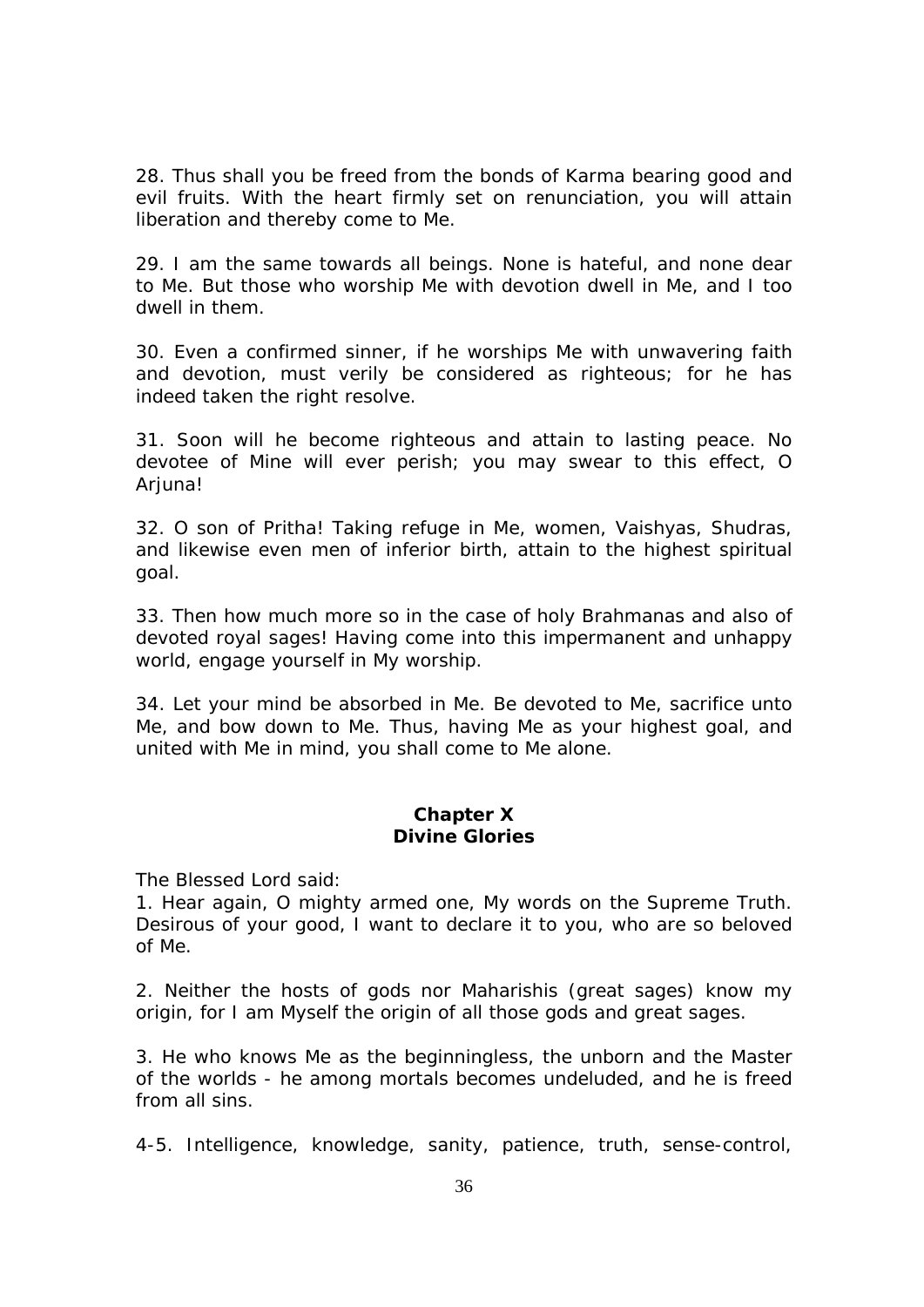mind-control, pleasure, pain, birth, death, fear and also fearlessness; non-injury, same-sightednsss, contentment, austerity, benevolence, fame and obloquy - all these diverse modes of the mind seen in all beings proceed from Me alone, their ultimate sanctioner.

6. The seven great sages (beginning with Marichi) as also the four earlier ones like Sanaka and the rest and the Manus likewise are My emanations, being projections of my thought. All this race of men is their progeny.

7. He who knows the truth about this manifestation of My Divine majesties and about My power, gets united with Me in steady and unfaltering communion. There is no doubt about this.

8. I am the source of all things, from Me all these go forth - knowing thus the wise ones worship Me, being filled with ecstatic devotional fervour.

9. With their minds engrossed and their vital energies deeply involved in Me, they are ever contented and delighted by mutually conversing about Me and enlightening each other thereby.

10. To those who serve Me with delight and are ever steadfast in spiritual communion, I bestow intuitive understanding by means of which they come to Me.

11. Out of sheer compassion for them, residing within as their innermost self, I destroy the darkness born of ignorance in them by the brilliant lamp of wisdom.

Arjuna said:

12-13. Thou art the Supreme Brahman, the Supreme Abode, the Utterly Holy. Thou art the eternal divine Person - the birthless and allpervading Divinity supreme. All the Rishis proclaim this - the divine sage Narada as also Asita, Devala and Vyasa; Thou Thyself too dost tell Me the same.

14. O Kesava! Whatever Thou hast told me, I deem as true. Verily, O Lord, neither the Devas nor the Danavas know what Thy manifestations are.

15. O Thou the highest of all beings! O Creator of all! O Lord of all! O God of gods! O Ruler of the world! Thou art known only to Thyself through self-intuition.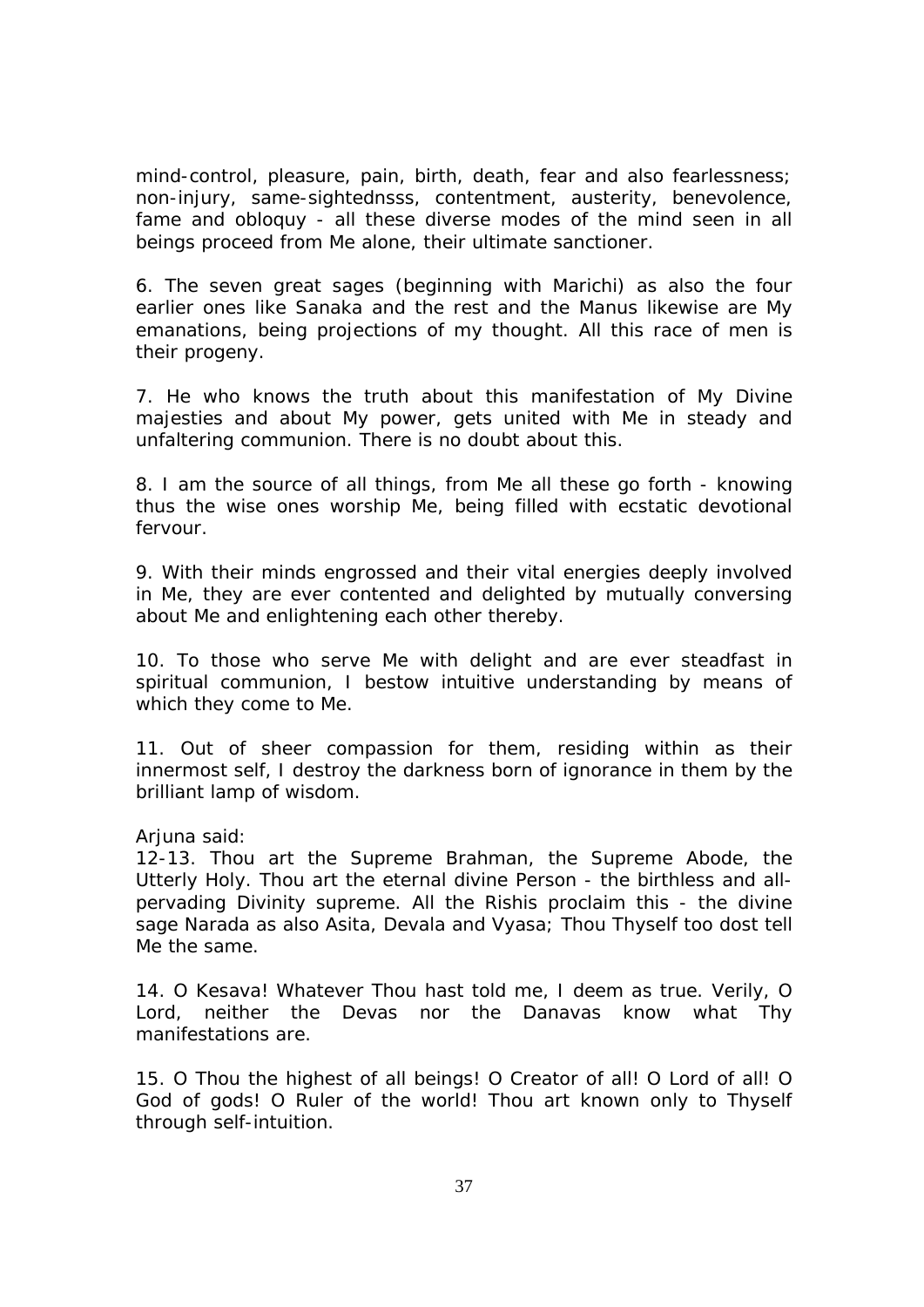16. Deign to speak to me in entirety of those divine manifestations of Thy glory, whereby, pervading all these worlds. Thou abidest in them and beyond.

17. How am I to know Thee, O Yogin, through constant meditation? In what all aspects shouldst Thou be contemplated upon by me, O Lord?

18. O Janardana! Tell me again and again of Thy divine powers and majesties; for I am ever eager to hear more and more of Thy nectarine words.

The Blessed Lord said:

19. Behold, O best of the Kurus! I shall declare unto you what My divine self-manifestations are; but I shall mention only the chief of them. For, there is no end to their details.

20. O Arjuna! I am the Self residing in the heart of every being. I am their beginning, their life-span, and their end.

21. Of the twelve Adityas (suns), I am Vishnu; among the luminaries I am the radiant sun; among the seven Maruts (winds) I am Marichi; and of the Nakshatras (asterisms), I am the moon.

22. Of the Vedas, I am the Sama Veda; among the Devas, I am Indra; of the senses, I am the mind; and in living beings, I am intelligence.

23. Of the eleven Rudras, I am Shankara; among the Demigods and Titans, I am Kubera; of the eight Vasus, I am Agni; among mountains, I am the Meru.

24. Among the priests, know me to be the chief of them - Brihaspati, the priest of the Devas, O Arjuna. Among the war-lords I am Skanda; among the water reservoirs, I am the ocean.

25. Among the great sages, I am Bhrigu; among utterances I am the mono-syllabled 'Om'; among holy offerings, I am the offering of Japa (silent repetition of Divine Names); among immovable objects, I am the mount Himalaya.

26. Among all trees, I am the holy fig-tree; among the divine sages, I am Narada; among celestial artistes, I am Chitraratha; among perfected souls, I am Kapila the sage.

27. Among horses know Me to be the nectar-born Uchchaishravas, among the lordly elephants, the white celestial elephant Airavata; and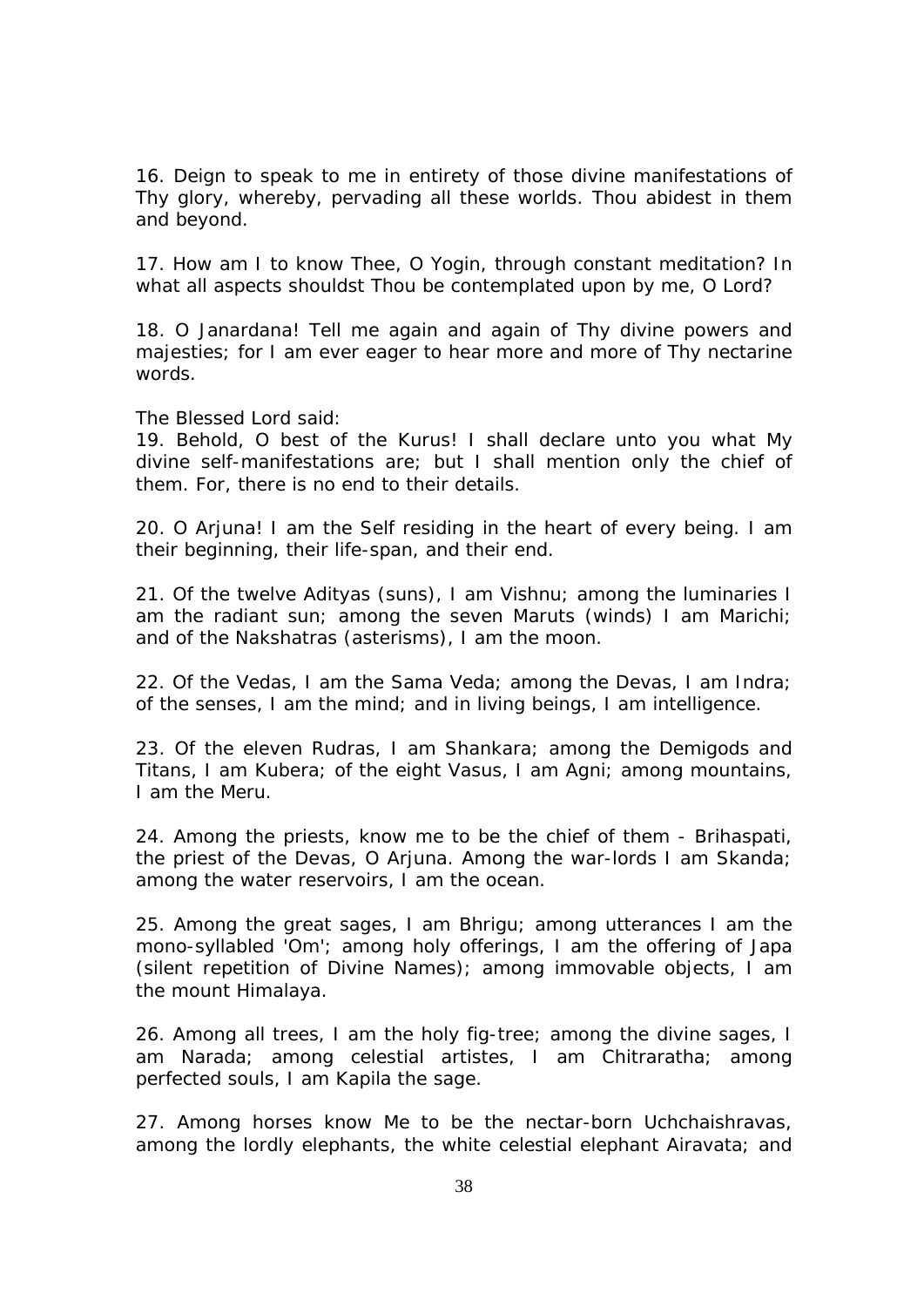among men, persons endowed with leadership.

28. Among weapons I am the thunderbolt; among cows, Kamadhenu the celestial cow of plenty; among progenitors, Kama the god of love; and among snakes, Vasuki.

29. Among serpents I am Ananta; among water-dwellers I am Varuna; among the manes I am Aryama; and among the enforcers of law I am Yama.

30. Among Daityas I am Prahlada; among calculators I am time; among animals I am the lion; and among birds I am Garuda.

31. Among purifying agents I am the wind; among warriors I am Rama; among the fish I am the shark; and among rivers I am the Ganga.

32. O Arjuna! Of the created objects I am the beginning, middle and end; among the sciences, I am the science of the spirit; and in debaters lam the power of correct reasoning.

33. Among letters I am the letter 'A', among compound word formations I am the copulative (dvandva). I am also the never-ending Time and the all-seeing Brahma (the dispenser of the Karmas of all beings).

34. I am the all-destroying Death, and I am the origin of all that are to come too. Among virtues considered as female I am fame, fortune, speech, memory, intelligence, constancy and patience.

35. Among the Sama hymns I am the Brihatsaman (the Great Chant); among the Vedic metres, I am the Gayatri; among months, I am Margashirsha (Nov-Dec.) and among seasons, I am the flower-bearing spring.

36. I am the dicing of the deceitful, the power of the powerful and the goodness of the good. I am victory, determination and constancy too.

37. I am Vasudeva among the Vrishnis and Arjuna among the Pandavas. I am Vyasa among sages, and Ushana among the farsighted.

38. I am the rod of chastisement in the disciplinarians; I am the wise policy in those seeking success; I am silence in the arts of secrecy; and I am wisdom in the wise.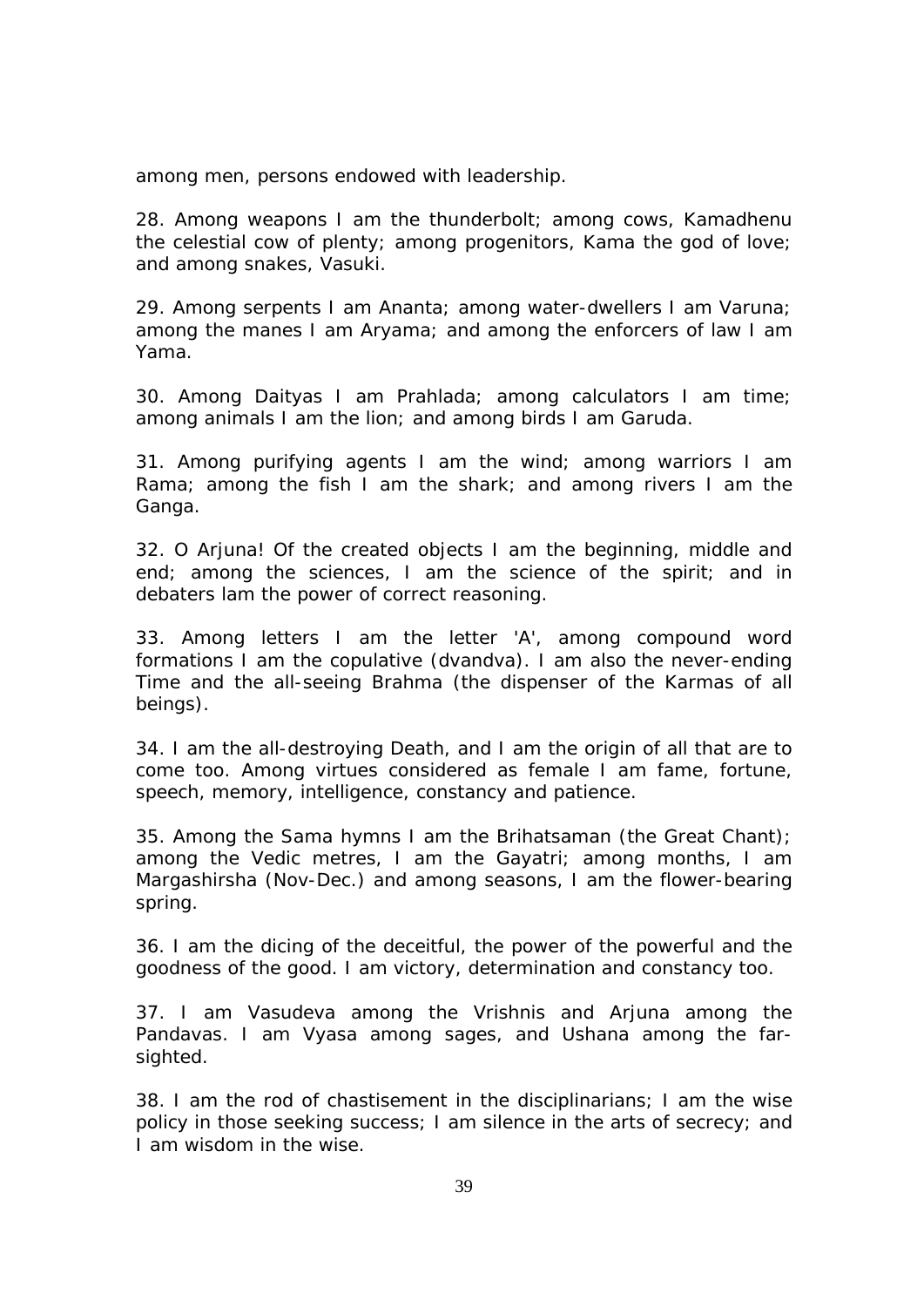39. Of all beings I am the seed, O Arjuna. Whatever exists in this world, living or non-living, none of them can be, if I were not.

40. O great warrior! There is no end to my divine manifestations. What I have expounded forms only a few of them by way of examples.

41. Whatever there is endowed with extraordinary glory, attractiveness and vigour, know all that to be born of a fragment of My power.

42. But then, of what avail is this detailed understanding of my manifestations to you, O Arjuna! Supporting this mighty universe with but one single fragment of My self, I remain unchanged and transcendent.

# **Chapter XI The Cosmic Form**

Arjuna said:

1. Thy instructions on the grand Mystery, the highest spiritual Truth, imparted to me out of Thy abounding grace, have dispelled my delusion.

2. O lotus-eyed One! From Thee I have heard at length about the origin and dissolution of creatures as also about Thy greatness that knows no decay.

3. Thou art, O Lord Supreme, even as what Thou hast declared Thyself to be. (I understand and accept it.) Yet I now desire to see that form of Thine as the Lord of all.

4. If, O Lord, Thou thinkest me worthy of experiencing that immutable form of Thine, then deign to reveal the same to me, O Thou Master of all Yoga!

The Blessed Lord said:

5. Behold, O Partha, My manifold forms in their hundreds and thousands - all divine and all of varied hues and shapes.

6. Behold the Adityas and the Vasus, the Rudras and the Ashvins, and the Maruts likewise - behold these marvels unseen by any before, O scion of Bharata's clan!

7. O conqueror of sleep! Behold here and now the whole of this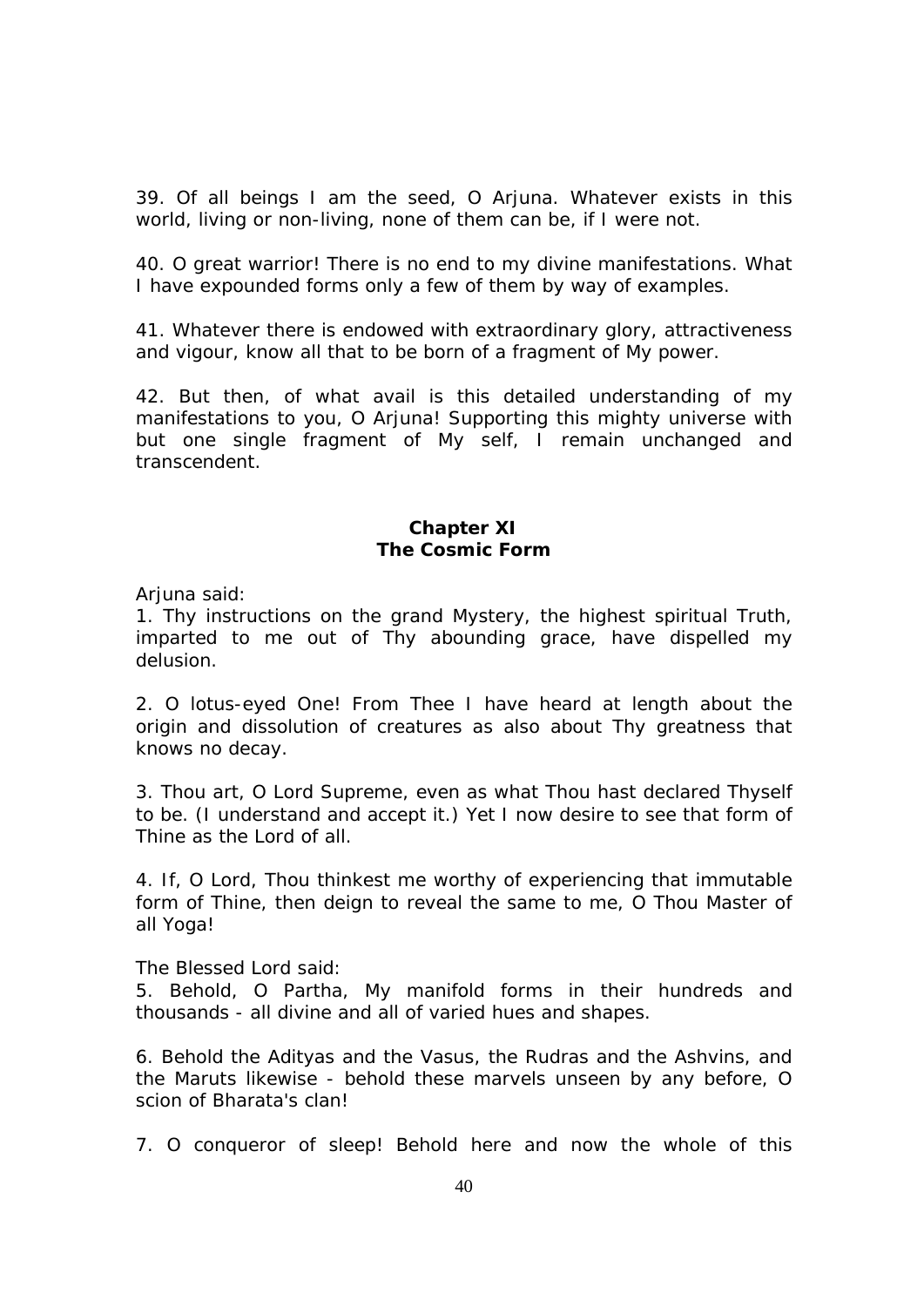universe of conscious and unconscious entities as also anything else you desire to experience - all abiding as a unity in My body.

8. You cannot have an experience of Me merely with your physical eye. I therefore give you the power of divine vision. Behold with that My power as the Lord of all.

Sanjaya said:

9. So saying, Hari, the Master of all spiritual powers, now revealed to Arjuna His transcendent form as the Lord of the universe.

10. Having countless faces and eyes; exhibiting countless features; provoking wonder; bedecked with countless celestial ornaments equipped with countless divine weapons held aloft;

11. Wearing heavenly garlands and vestments; anointed with celestial unguents and perfumes; replete with incredible, marvellous features a divinity boundless and all-seeing.

12. What brilliance there would have been if a thousand suns were to blaze forth all of a sudden in the sky - to that was comparable the splendour of that great Being.

13. There in the body of that God of all divinities, the son of Pandu then saw the whole universe - a multiplicity abiding unified in His being.

14. Thereupon Arjuna, struck with amazement and his hairs standing on end, bowed down before the Lord and said with hands folded in salutation.

Ariuna said:

15. In Thy form I see, O Lord, all the Devas and all the varied hosts of other beings - the divine Rishis, the celestial serpents and likewise Brahma the Lord of creation, seated on his lotus throne.

16. I see Thee in Thy all encompassing form everywhere - with myriad arms, myriad trunks, myriad mouths, myriad eyes. O Lord of all! O the All-formed! I see not Thy beginning, Thy middle, or Thy end.

17. I see Thee, boundless Being, diademed and armed with mace and discus, shining everywhere as a mass of light, and difficult to look at, like the blazing fire or the incandescent sun.

18. In my view Thou art the Supreme Imperishable Being to be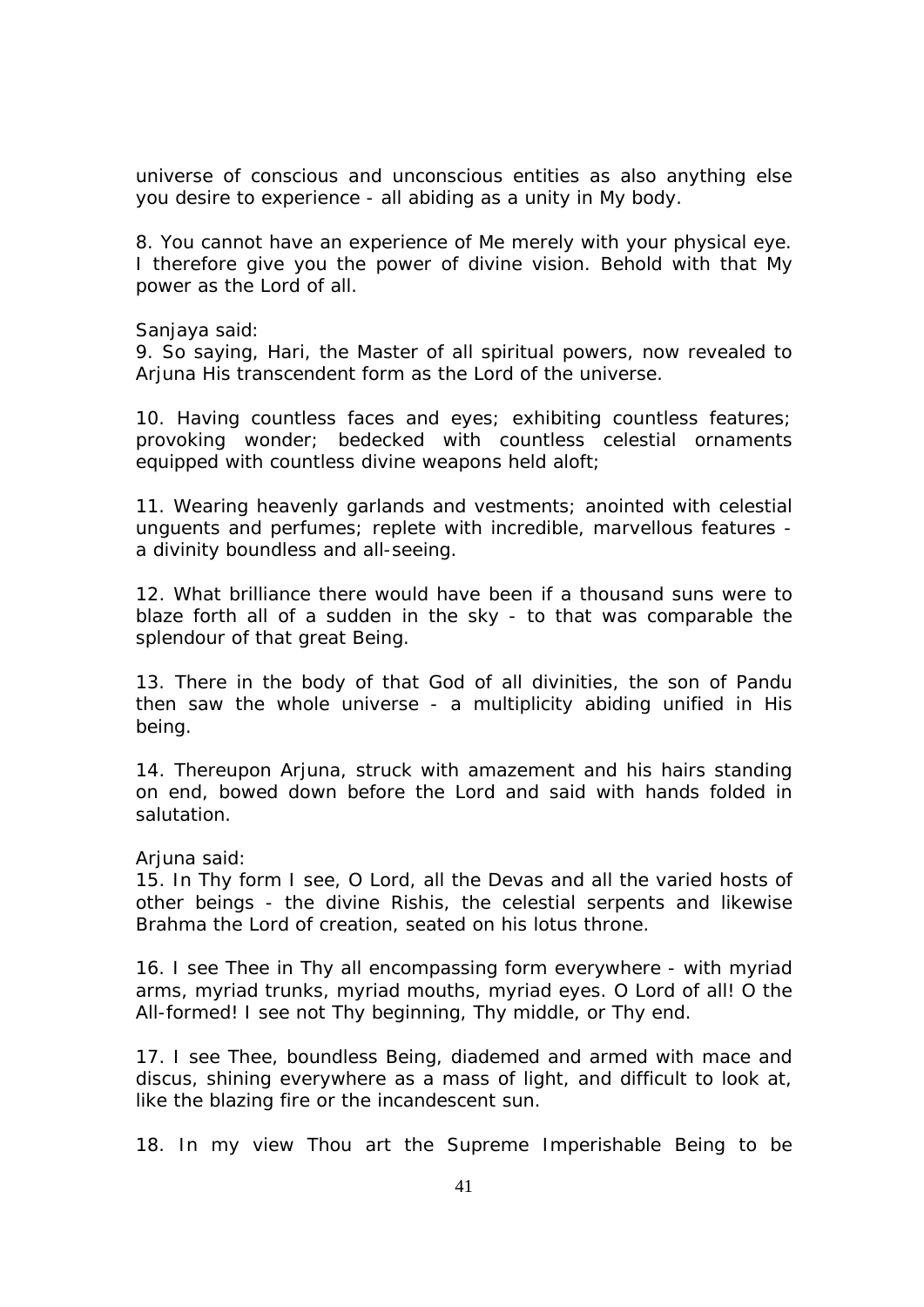realised - the world's ultimate refuge and the guardian of eternal law, most ancient and perennial.

19. I see Thee - beginningless, middleless and endless; infinite in puissance; of boundless energy active everywhere; having the sun and the moon for eyes; with a face luminous like a flaming fire; and with spiritual radiance energising everything.

20. O High-souled One! All the three worlds tremble with fear at the sight of this wondrous, awe-inspiring form of Thine - the one existence that fills all space betwixt heaven and earth and all the quarters as well.

21. Verily, these bands of Devas enter into Thee, while others, awestruck, stand with hands joined in salutation. Hosts of sages and celestial singers cry 'Hail' unto Thee, and extol Thee with hymns of abounding praise.

22. And the Rudras, Adityas, Vasus and Sadhyas; Vishvas, Ashvins, Maruts and Manes; and the hosts of Gandharvas, Yaksas, Asuras and Siddhas - all view Thee in utter amazement.

23. At the sight of Thy stupendous form, with faces, eyes, arms, trunks, thighs and legs in myriads, and Thy numerous fangs of forbidding appearance - the whole world, O mighty one, is trembling in awe, even as I.

24. When I see Thy form reaching up to the skies and shining in varied hues, when I see Thy face with mouth wide open and eyes large and glowing bright, I feel shaken to the core of my being with awe. O Allpervading One! My strength is exhausted and my mind is without peace.

25. Even by beholding Thy faces, resembling the fire of cosmic destruction and striking terror with their fangs, I lose all sense of direction as also my presence of mind. O Thou the Lord of all and the home of the worlds! Be propitious unto me!

26-27. All these hosts of kings, along with the sons of Dhritarashtra, Bhishma, Drona and yonder Kama, as also the principal warriors on our side - all are rushing headlong into Thy fearful mouth set with terrible fangs. Some are seen with their heads crushed and caught in the gaps of Thy teeth.

28. As the swift-flowing waters of numerous rivers rush verily towards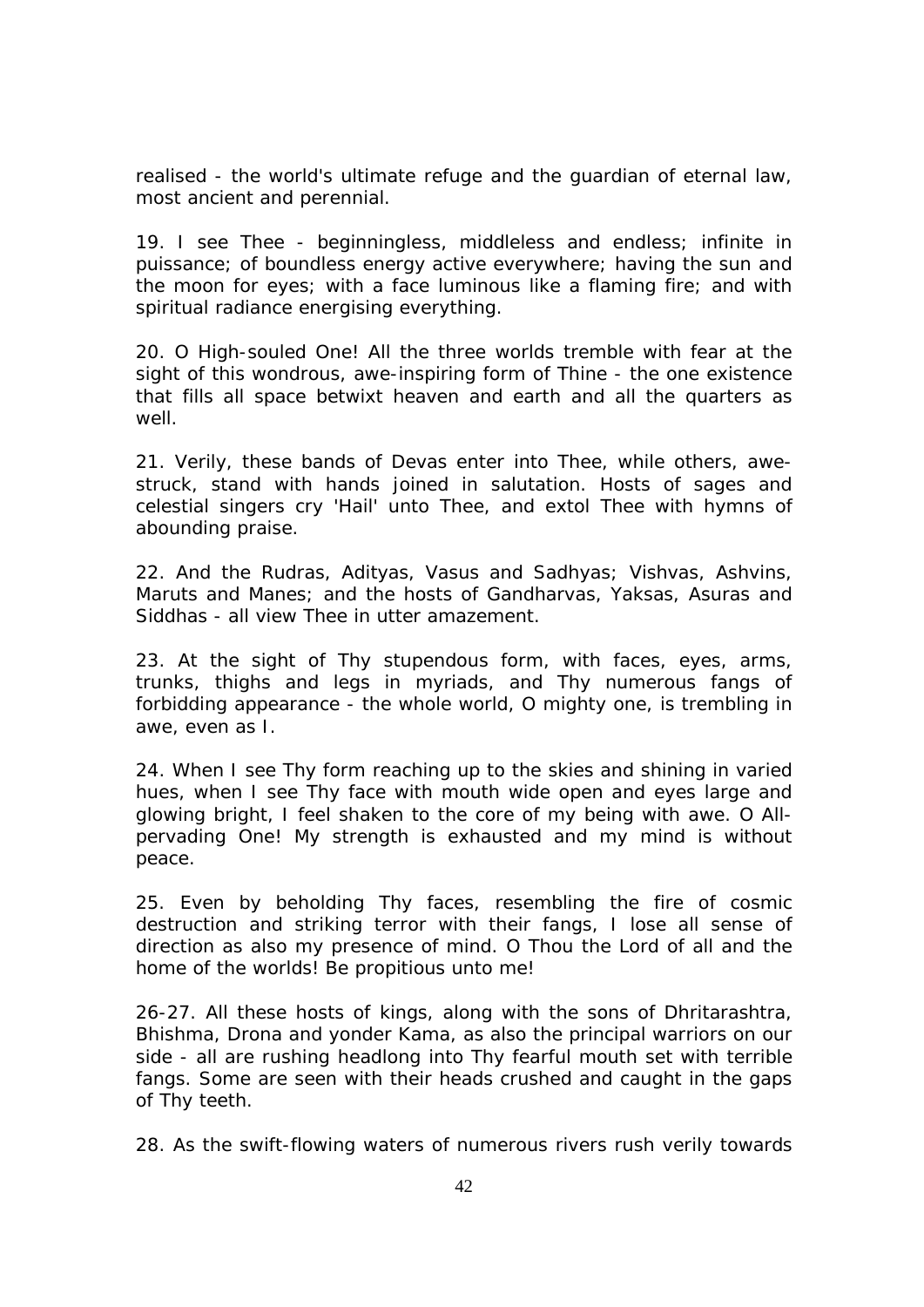the sea, so these heroes among men are rushing into Thy flaming mouth.

29. As moths swarm swiftly into a flaming fire and perish, so do these men rush headlong into Thy mouth to meet with sure destruction.

30. Thou lappest up all these worlds around, devouring them with Thy flaming mouth. Thy lustre, striking awe into the minds of all, fills this entire universe with its radiance and scorches it, O Vishnu!

31. Deign to tell me who Thou art with this awe-inspiring form. To Thee, O Supreme Lord, my salutation, and also my prayers for Thy grace. I wish to know more about Thee, the Primal Being, as also of Thy purpose here, of which I am in ignorance.

The Blessed Lord said:

32. I am the mighty world destroying Time, engaged here in annihilating all beings. Even without you. not one of all the warriors arrayed in these rival armies shall survive.

33. Therefore arise! Win renown! And destroying your enemies, enjoy the prosperous kingdom. For, these warriors have already been slain by Me. Be you but an instrument thereof, O thou master-bowman, Arjuna.

34. Kill Drona and Bhishma, Jayadratha and Karna, as also these other heroic warriors, who are already doomed by Me. Fight on, and you shall conquer the enemies in battle.

Sanjaya said:

35. Hearing this declaration of Krishna, Arjuna, with his frame trembling, saluted Him again and again with joined palms. Prostrating himself before Him in utter awe, Arjuna addressed Him in faltering voice.

Arjuna said:

36. Rightly do the worlds rejoice and delight in glorifying Thee. In Thy presence the Rakshasas melt away in fear in all directions, while the hosts of Siddhas bow in adoration.

37. O High-souled one! Why should they not bow down to Thee who art the highest of all beings and the primal cause of even Brahma the creator! O Infinite One! O Lord of all Gods and the Abode of all the worlds! Thou art that Imperishable Being who is both existence (effect condition) and non-existence (causal state) as also that which is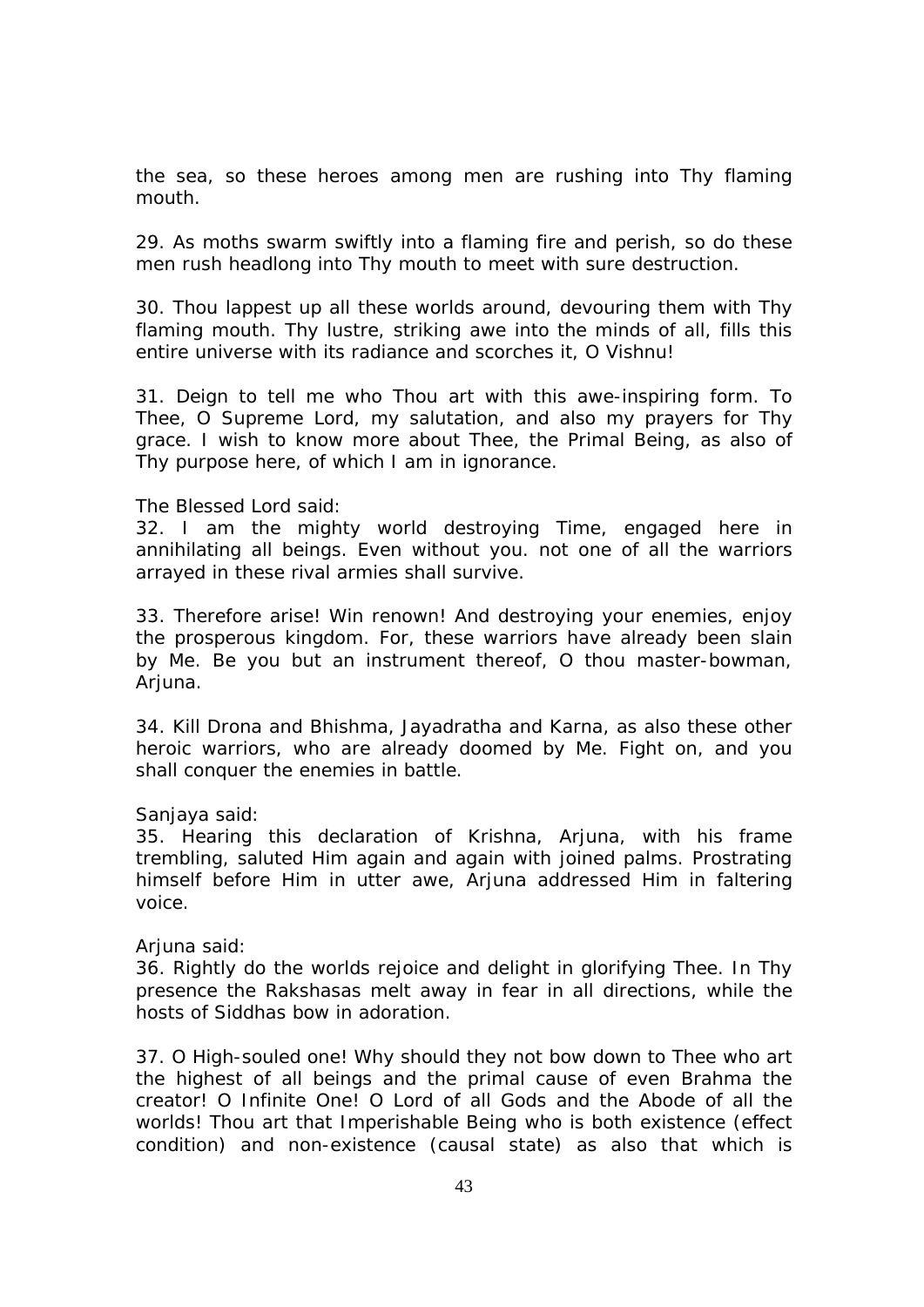beyond them both.

38. Thou art the first of all divinities and the most ancient of all beings. Thou art the ultimate haven of rest and safety for the worlds. Thou art both the knower and the known as also the supreme Abode. O Thou of countless forms! By Thee the whole universe is pervaded.

39. Manifested as Vayu the god of winds, as Yama the god of death, as Varuna the god of the seas, and as the moon with the hare-mark on the face - Thou art the Progenitor of all and the source of him as well. Hail, hail unto Thee a thousand times! Hail, and hail again and yet again.

40. Salutations unto Thee, the All-formed, from before, from behind and from all directions! Infinite in puissance and limitless in might, Thou pervadest everything and Thou art verily the All.

41-42. O undecaying One! If, without knowing Thy greatness and taking Thee only to be a friend, I have, out of ignorance or love, alone or even in company, addressed Thee discourteously in fun, while playing relaxing, sitting or feasting, with words such as, "O Krishna! O Yadava!" - I beseech Thee, O Boundless One, do pardon me for the same!

43. Thou art the father of the world - of all that is moving and unmoving. Thou art the object of its worship, the most venerable of its Teachers. In all the worlds there is not another equal to Thee. much less one greater, O Thou of incomparable puissance!

44. Therefore greeting Thee with my body stretched in prostration, I beseech Thee, O worshipful Lord, to be gracious unto me. Bear with me as a father with a son, as a friend with a friend, and as a lover with his beloved.

45. Seeing this form unseen before, I am overjoyed but my mind is also perturbed with fear. Reveal to me that other familiar form of Thine and be gracious unto me, O Thou God of all gods, and Indwelling Spirit of the worlds.

46. I desire to see Thee as before crowned with a diadem, and holding a mace and discus in hand. Deign to assume that four-armed shape, O Thou of a thousand arms and of universal form!

The Blessed Lord said: 47. Out of My grace, I have, by My divine power, revealed to you this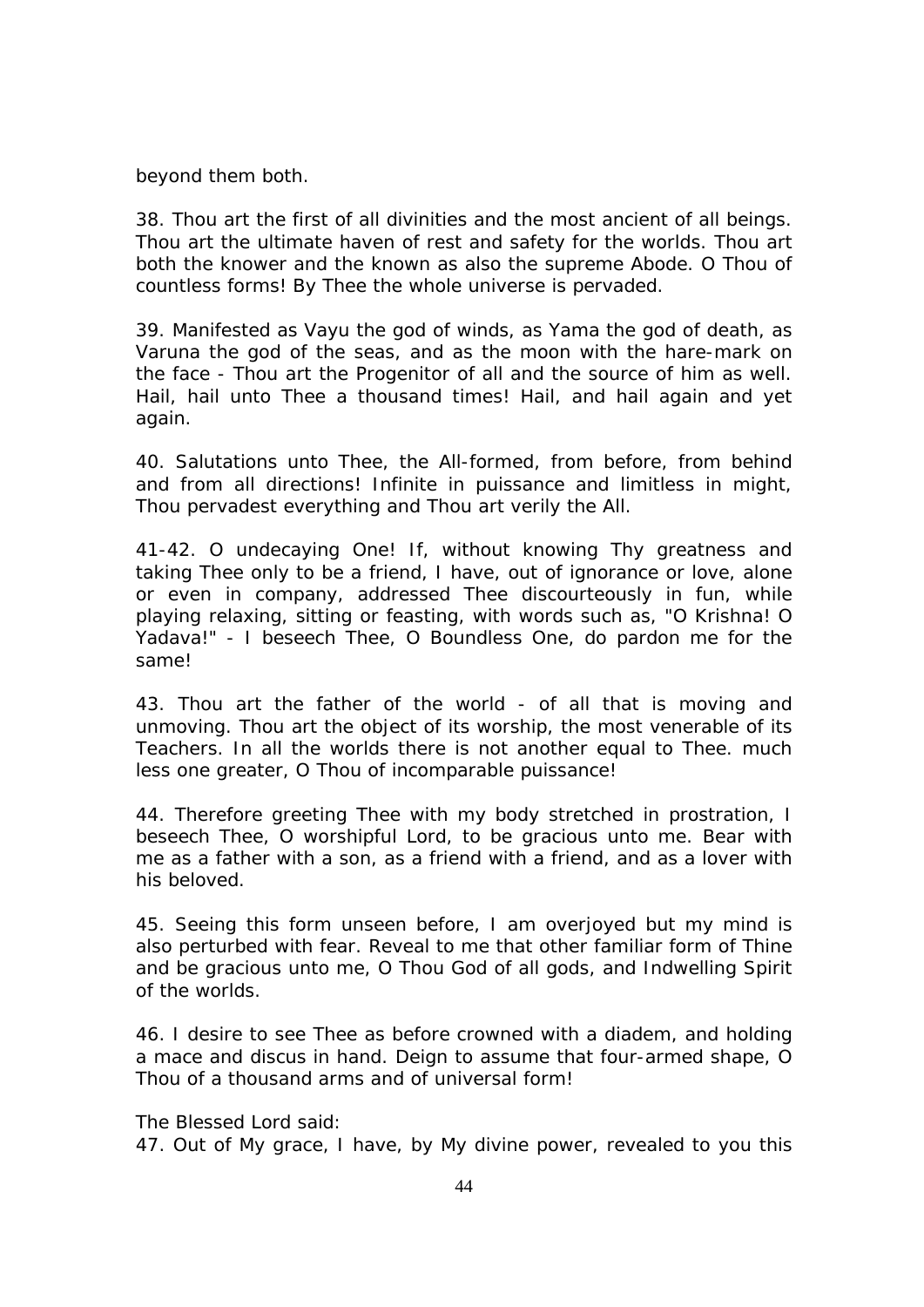transcendent form of Mine - infinite, primeval, radiant and all-inclusive. Never has it been seen by any one before except by you.

48. Except by you (on whom My grace has been bestowed), none in this world of men could see Me in this Cosmic Form - be it by Vedic study, by sacrifice, by good works, by rituals, or by severe austerities.

49. Fear not; nor be bewildered at seeing this awe-inspiring form of Mine. With fear assuaged and a heart full of joy, behold now this. My familiar form, again!

#### Sanjaya said:

50. Saying thus to Arjuna, Krishna revealed again his own familiar form. Having thus assumed that gentle form, the Exalted One comforted the awe-struck Arjuna over again.

#### Ariuna said:

51. Seeing this gentle human form of Thine, O Janardana, I am now composed and restored to my natural slate of mind.

The Blessed Lord said:

52. This form of Mine which you have seen is extremely difficult to behold. Even Devas themselves are ever eager to see it.

53. Neither by Vedic study, nor by austerities, nor by charities, nor by sacrifices could one behold Me in the way you have done.

54. But, O Arjuna, thou great warrior! Through unswerving devotion this form of Mine may be known in truth and in reality, may be experienced and entered into.

55. Whoever works for Me, looking upon Me as the goal; whoever is My devotee, free from attachments and from antagonism to any being such a man, O son of Pandu, shall enter into Me.

# **Chapter XII Loving Devotion**

Arjuna said:

1. There are Thy ever-steadfast devotees who love and worship Thee in the above way (as the Divine Person); there are again others who contemplate on Thee as the Imperishable Unmanifest (Impersonal Absolute) - which of these has a greater understanding of Yoga.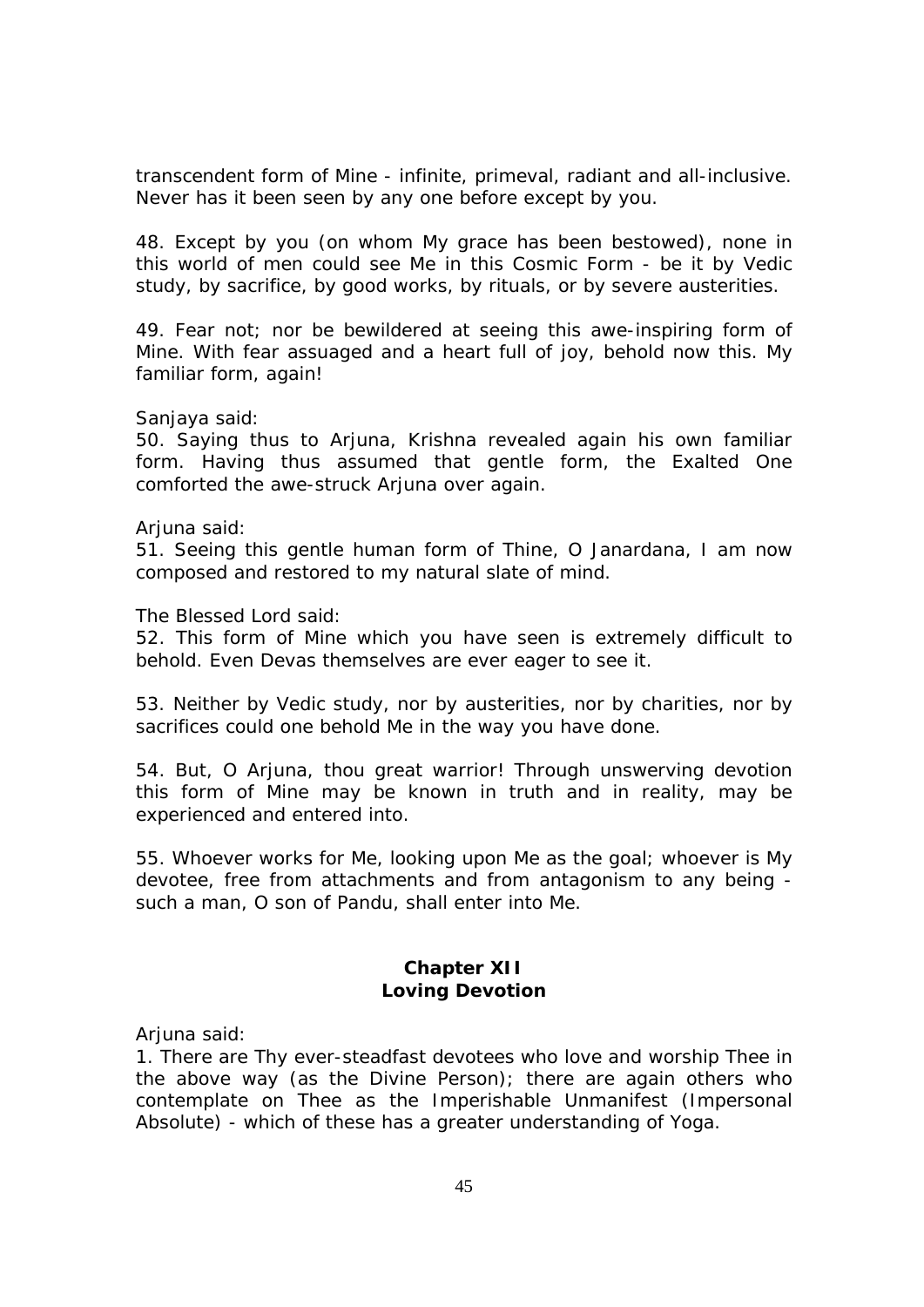The Blessed Lord said:

2. Those I consider as the most perfect in Yoga, who, with their minds fixed intently on Me in steadfast love, worship Me with absolute faith.

3-4. Those who are devoted to the Imperishable (the Impersonal Absolute) - who is the firm support of the world and is also undefinable, unmanifested, transcendent, motionless, eternal and allpervading, - even they reach Me alone, striving with their senses controlled, and with mind tranquillised and set on the welfare of all.

5. The obstacles facing those devoted to the Impersonal Absolute are far greater; for the way of any unclear ideal is difficult for an embodied being (the body-centred man) to understand or follow.

6-7. But, O son of Pritha, soon will I lift from this ocean of death-bound worldly existence, those whose minds are ever set on Me - those who abandon to Me the fruits of all their actions together with the sense of agency thereof, and who worship Me, meditating on Me as their sole refuge and their only love.

8. Fix your mind on Me alone; let your reason penetrate into Me; without doubt you will then abide in Me alone for ever more.

9. If you are unable to fix your mind steadily on Me (even at the start), then try to reach Me through the systematic practice of concentration.

10. If you are not capable of practising systematic concentration, then devote yourself whole heartedly to works of service to Me (consisting in external worship and discharge of duties for My sake). Thus working for Me, man can attain to perfection.

11. If even this is too difficult for you to perform, then taking refuge in Me, and thus controlling the mind, give up the fruits of all your actions (recognising Me as their agent and enjoyer).

12. Than (a mere formal) practice of disciplines, a clear intellectual understanding (of the doctrine) is better. Than such understanding, meditation is better. Even better than meditation is the abandonment of the fruits of action. For, such abandonment (of the fruits of works and sense of their agency) is immediately followed by peace.

13-14. Friendly and compassionate to all and without any touch of hatred; devoid of possessiveness and arrogance; ever content and contemplative; alike in happiness and misery; self-controlled and firm in conviction; dedicated to Me with all his heart and all his soul - dear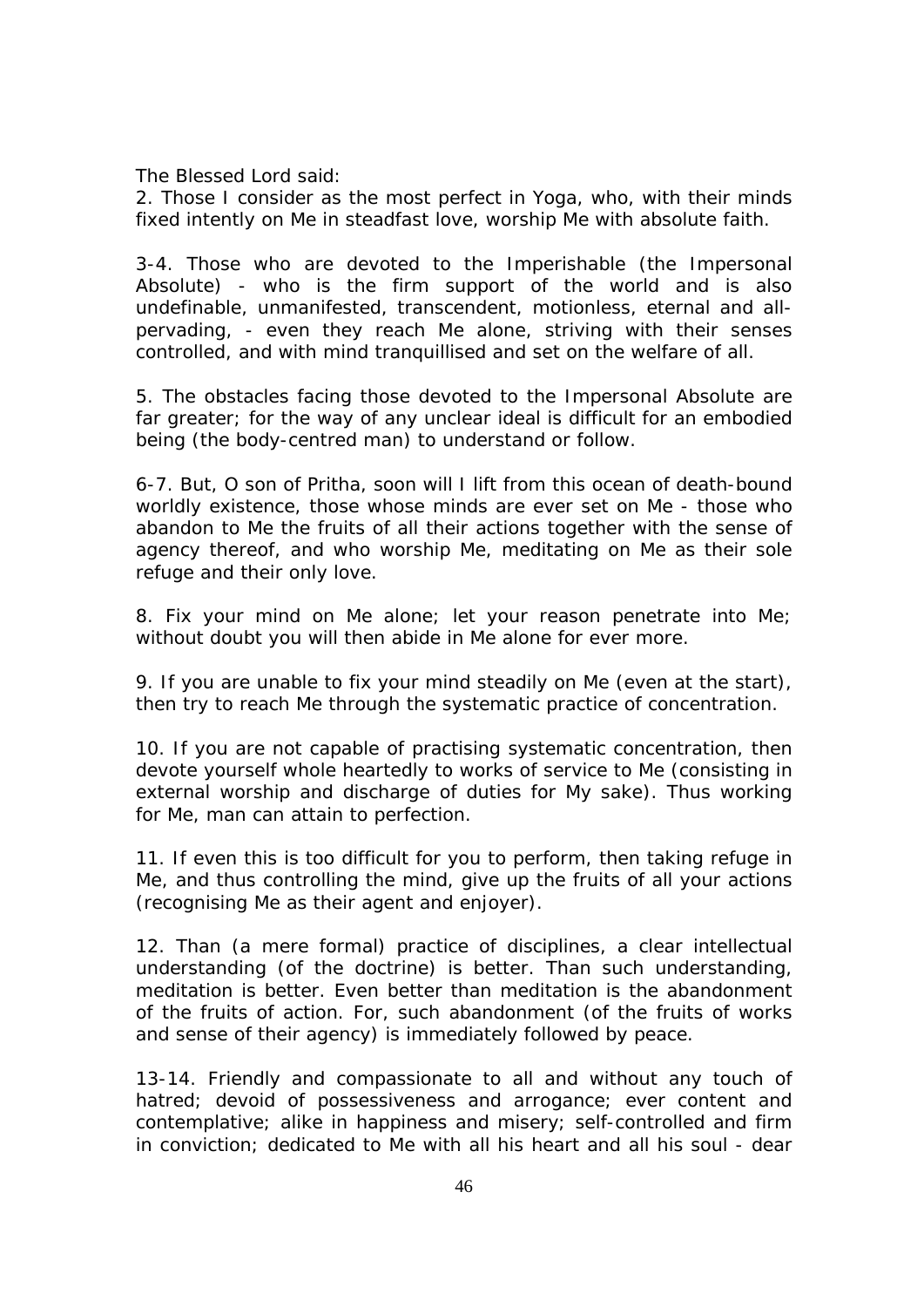to Me is a man who is thus devoted.

15. Who causes fear to none and whom none can frighten, who is thus free from the agitation of the moods caused by euphoria, anger, and excitement - such a person too is dear to Me.

16. Desireless, pure, resourceful, unattached, unworried and without any sense of self-centred agency - a devotee thus endowed is dear to Me.

17. He who is free from elation, anger, sorrow, and craving, who neither seeks the pleasant nor shuns the unpleasant - dear to Me is the man who is thus devoted.

18-19. Alike to friend and foe, alike in honour and insult, alike in heat and cold, alike in praise and blame - unattached, contented, homeless, and steady in mind - dear to Me is a man who is thus devoted.

20. Whosoever even seeks to follow the virtuous path to Immortality thus set forth, with a mind full of faith and acceptance of Me as their supreme goal - exceedingly dear to Me are men who are thus devoted.

#### **Chapter XIII The Knower and The Known**

The Blessed Lord said:

1. This body, O son of Kunti, is called the Ksetra, the field (because the fruits of action are reaped in it). He who knows it (as his property) is the Ksetrajna or the Spirit who knows the field. So say those versed in this subject.

2. Know Me, O scion of the Bharata race, to be the Ksetrajna (the Spirit) in all Kshetras (bodies). The knowledge of the distinction between Ksetra and Ksetrajna alone is real knowledge according to Me.

3. Hear from Me in brief what the Kshetra is, of what nature it is, what its modifications are, and from what causes what effects have sprung. Also know who the Kshetrajna is and what his powers are.

4. In many and different ways have the Rishis sung about this subject in metres of varying description. The well-reasoned and definitive aphorisms of the Brahma-sutras too have discussed it.

5-6. The five great elements, the I-sense, the intellect, and the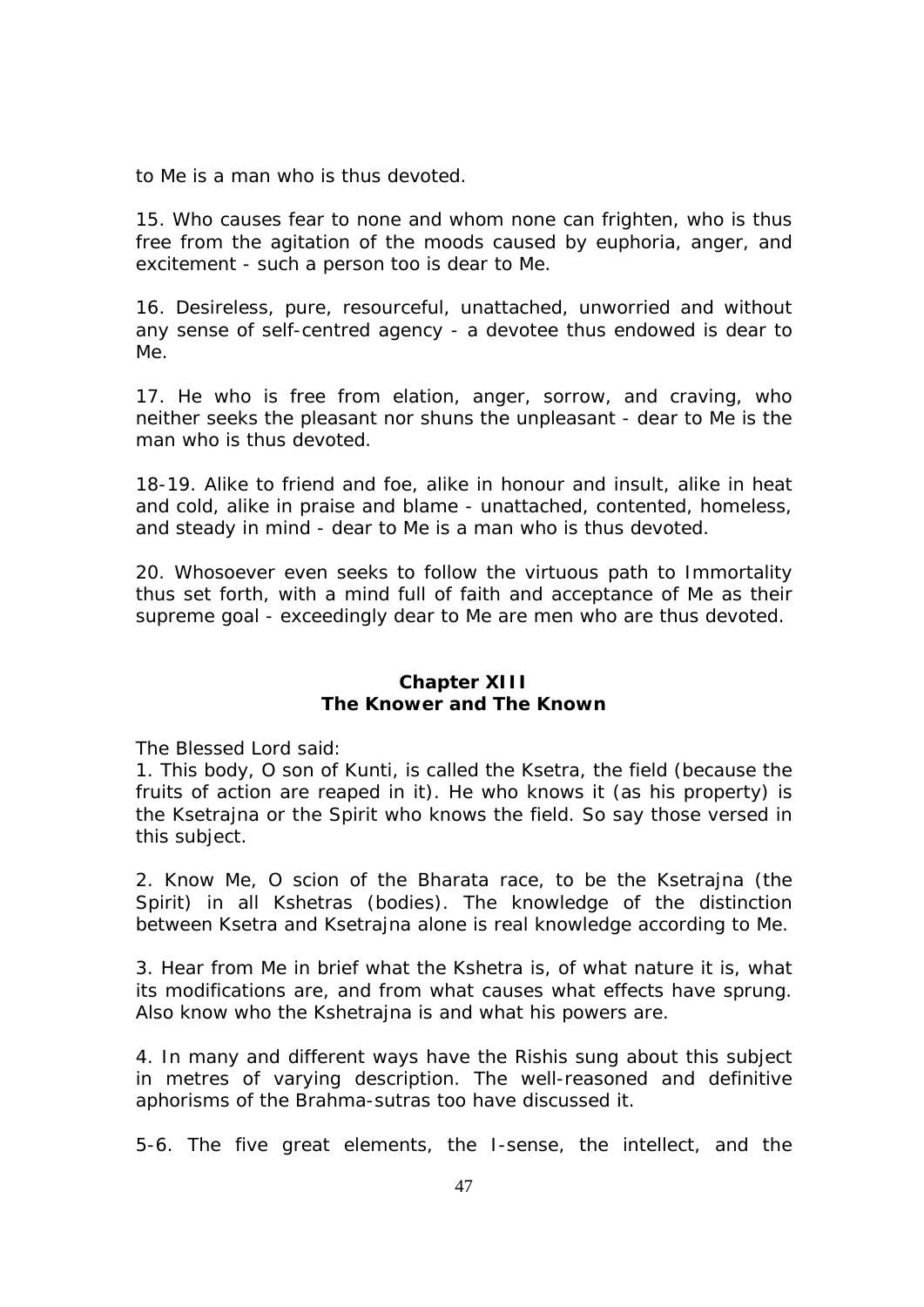Unmanifested (Root Matter); the ten organs along with the mind as the eleventh, and the five objects of the senses; desire, hatred, pleasure and pain; the body, consciousness, and will - such is a brief description of the Kshetra with all its modifications.

7. Freedom from self-importance, unpretentiousness, non-violence, patience, straight-forwardness, service of the teacher, cleanliness, stead-fastness, and self-control;

8. Abhorrence of sensuality, self-effacement and perception of evil and misery in birth, death, old age and sickness;

9. Detachment from property and family members, non-identification with them and their fortunes, and constant evenness of mind in favourable and unfavourable situations;

10. Practice of unswerving devotion through contemplation on Me as one's 'own' (or on Me in non-separation), resort to solitude and abhorrence of vulgar company;

11. Constant application to the study of spiritual texts and practice of spiritual disciplines, and a clear comprehension of the goal of spiritual enlightenment and the destiny of man - all these described before constitute knowledge; what all is opposed to it is ignorance.

12. I shall now declare the Object which ought to be known, by knowing which one attains to immortality. It is the Supreme Brahman, the eternal Being who cannot be described either as existent or nonexistent (in the way sense-bound material objects are described).

13. His hands and feet are everywhere. His eyes, ears and mouth grasp everything. His face is in all directions. He is the transcendent Spirit, enveloping all that exists.

14. By His power the faculties of the senses function, but sense organs He has none. He is the support of all things, but they do not affect Him. He transcends Nature and its functions, but these constitute the objects for His enjoyment.

15. He is within and without all beings. Though unmoving. He looks like one moving (because He is everywhere). He is both far and near - far to the ignorant, and near to the knowing ones. Owing to subtlety. He cannot be known like gross objects.

16. He, (the Brahman) whom aspirants seek to know, is the impartible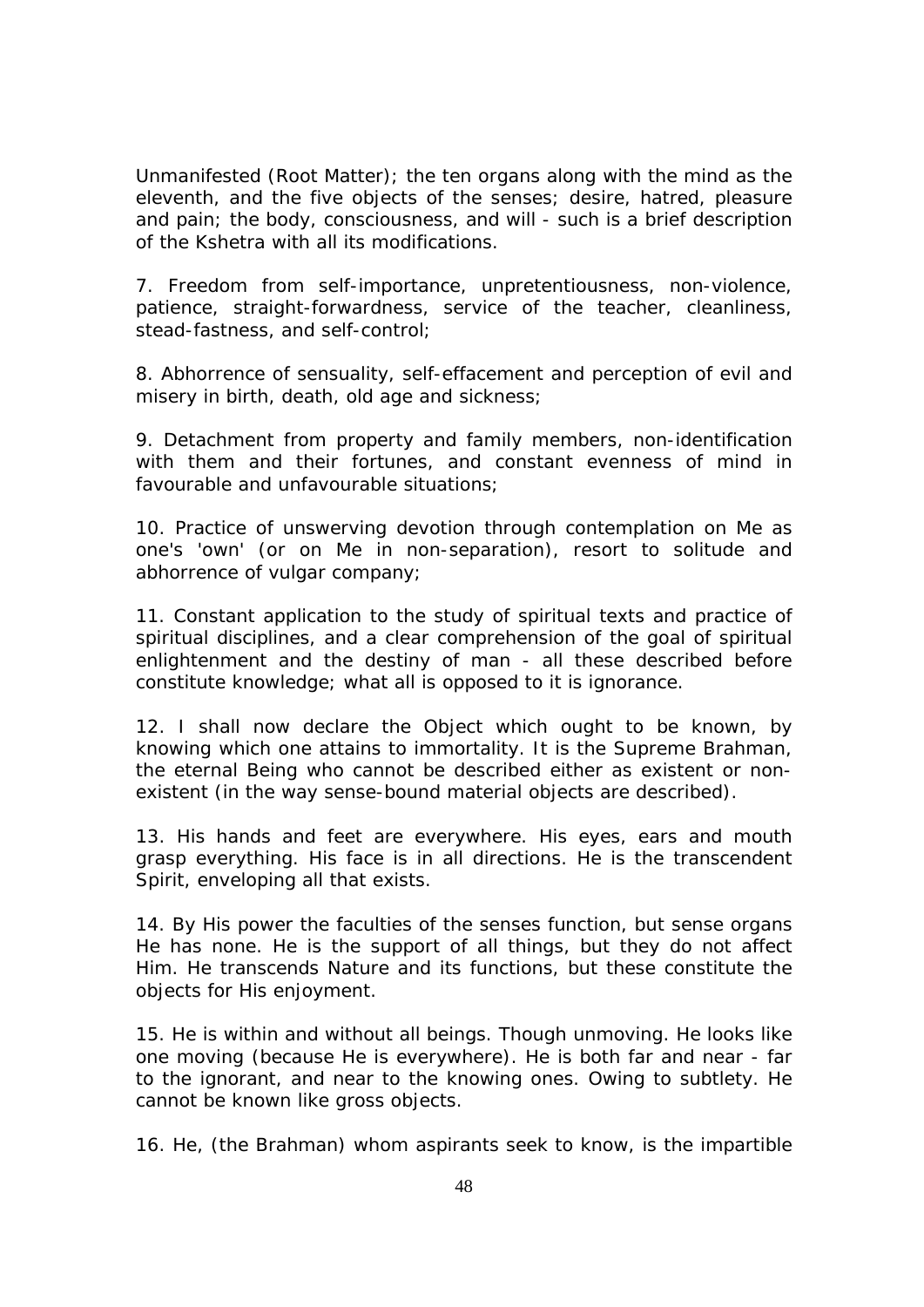Whole, yet does He seem to dwell in all beings as if divided into many. He is the generator and supporter of all beings, and their devourer too.

17. The self-luminous light of consciousness revealing even all that is luminous. He is beyond obscuration by the darkness of ignorance. He, the light of knowledge. He, the quest of knowledge. He, the way to whom is knowledge - in the innermost recess of all beings is He established.

18. Thus has been briefly expounded what the Kshetra (material Nature) is, as also what constitutes knowledge and the object of knowledge. My devotee who understands these verities becomes worthy of My state.

19. Know both Prakriti (Nature) and Purusha (Spirit) to be beginningless, eternal verities. Know also that all changeful objects and attributes (that constitute the world of daily experience) are sprung from Prakriti.

20. Prakriti is the cause of the formation and functioning of the body and the senses, while it is the Purusha that experiences pleasure and pain, joy and sorrow.

21. Seated in bodies, which are the products of Prakrti, the Purusa enjoys the objects and qualities born of Prakriti. Attachment to these objects is the cause of the Spirit getting embodiments in evil or exalted wombs.

22. In this body there is also the Transcendent and the Supreme Spirit, who is described as the Supreme Self and Sovereign Lord, the unconcerned Witness, the Sanctioner, the Supporter and the Enjoyer.

23. Whoever thus knows the Purusha (Spirit) and Prakriti (Nature) along with its effects, will never be born again, whatever be his mode of living.

24. There are some who perceive the Atman within themselves by the practice of meditation with a purified mind. There are also others who approach Him through the discipline of knowledge or of work.

25. There are still others, who, being unfit to follow the disciplines described before - for they lack the knowledge of the Yoga Shastra and the Vedas -, adopt forms of worship (devotional disciplines) under instruction from teachers or elders. Full of faith in these instructions heard, and following them sincerely as their only refuge, they too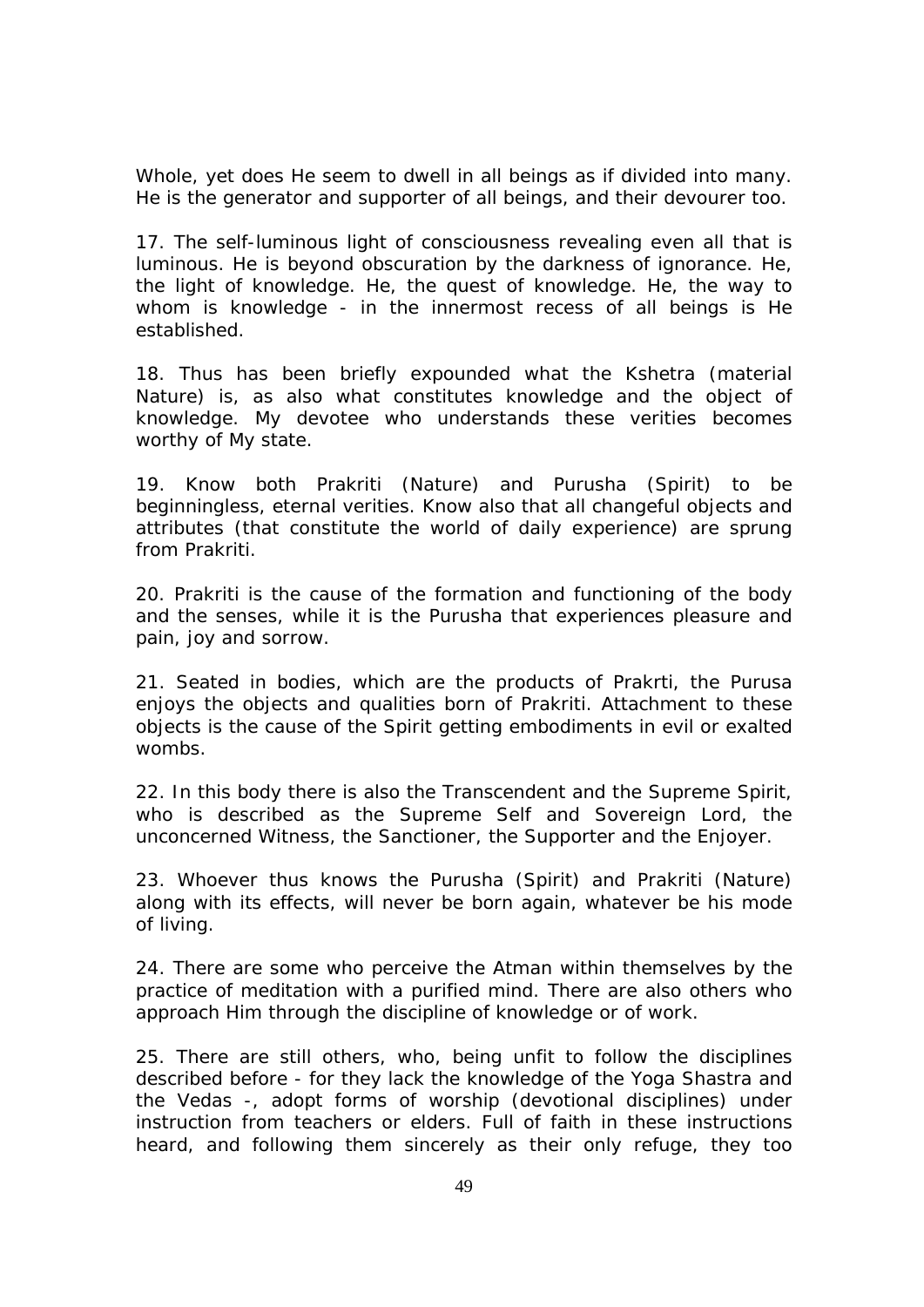certainly overcome the cycle of births and deaths.

26. O thou the best of the Bharata clan! Whatever there is born whether moving or unmoving - it has come into being due to the union of Kshetra (body) and Kshetrajna (Spirit).

27. He really sees who perceives the Supreme Lord alike in everything - as the Imperishable Substance abiding amidst perishing phenomena.

28. For, he who perceives the Lord's presence alike everywhere no longer works against his own spiritual wellbeing (by mistaking the ego for the true spiritual Self as men in ignorance do). He therefore attains to the Supreme Goal.

29. He is the real seer who perceives that Prakriti (i.e.. one's bodymind born of Prakriti) alone is doing all works and that the Atman, the true spiritual self, is the actionless witness.

30. When one perceives the manifold objects as centred in the One and as evolved from It as well - then he attains Brahman.

31. That highest Self, being the immutable and unoriginated Spirit beyond Nature, is free from all action and stain, though dwelling in the body.

32. Just as the all-pervading Akasha, because of its subtlety, is not stained by anything, so this Atman, though abiding in all bodies, is never affected by any impurity.

33. Just as the single sun illumines the whole universe, so the (one) Indwelling Spirit enlivens all bodies (with self-consciousness).

34. Whoever perceives by spiritual insight the distinction between Kshetra (Nature) and Kshetrajna (Spirit) as also the freedom of the Spirit from the hold of Nature, they reach the Supreme.

# **Chapter XIV The Three Gunas**

The Blessed Lord said:

1. I shall now expound to you again that knowledge relating to the Supreme Being, the most exalted of all forms of knowledge, by gaining which all sages passed from this state of bondage into the highest perfection.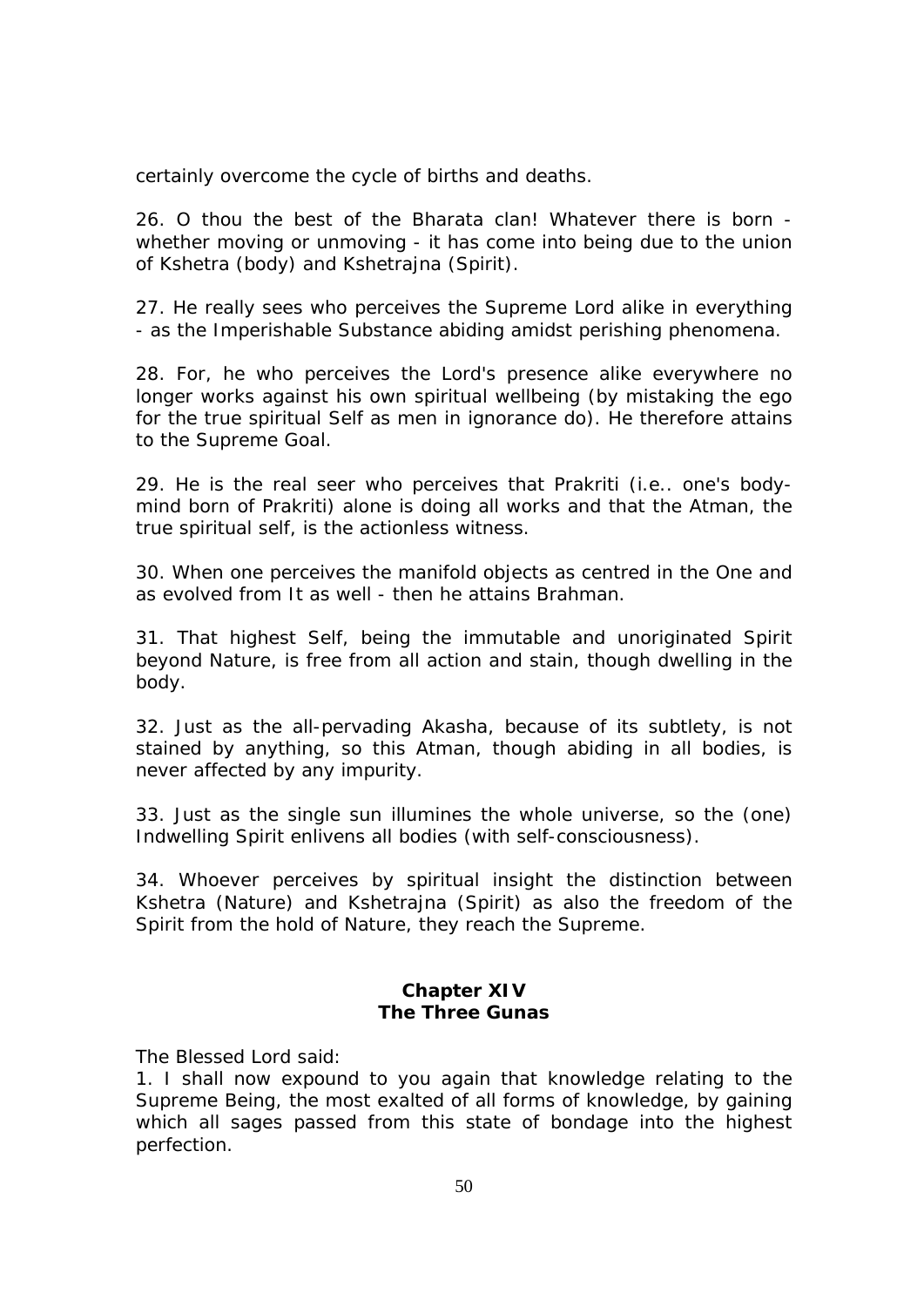2. Those who have attained unity with My nature through this knowledge are not born again even at the beginning of a new creative cycle, nor are they subjected to the distress of dissolution.

3. The Great Nature Prakriti is like a womb to Me. I deposit therein the germ of creation, the creative impulse, out of which everything comes into being.

4. O son of Kunti! All creatures. whatever might be the womb from which they are born, have really the Great Nature as the womb - the source of their origin. And I am their father, the bestower of the seed.

5. The three Gunas as Sattva, Rajas and Tamas born of Prakriti, bind down the immortal soul to the body in its embodied state.

6. Among these, Sattva is luminous and harmonious due to its essential purity. It binds the soul, O sinless one, with the feeling 'I am happy, I am full of knowledge.'

7. Know Rajas to be passion-based, and productive of longings for unattained objects and attachment for those in one's possession. It binds the (actionless) soul, O son of Kunti, by entangling it in action through the feeling 'I am the doer.'

8. As for the Guna known as Tamas, it is ignorance-born and is productive of delusion in all beings. It binds the soul, O scion of the Bharata clan! with the obsession of a disposition characterised by negligence, indolence and sleepiness.

9. Sattva enslaves one to a mood of joy and happiness, and Rajas to one of activity, while Tamas, which veils up knowledge, fills one with negligence and laziness.

10. Overpowering Rajas and Tamas, Sattva prevails (sometimes); suppressing Sattva and Tamas, Rajas becomes dominant; and likewise dominating over Sattva and Rajas, Tamas holds the field.

11. When through all the senses, which are the portals of the body, knowledge, happiness and similar characteristics manifest, then indeed it should be understood that Sattva is dominant.

12. Avarice, extroversion, ceaseless planning and execution of works, restlessness, desire for enjoyments - these arise when Rajas prevails.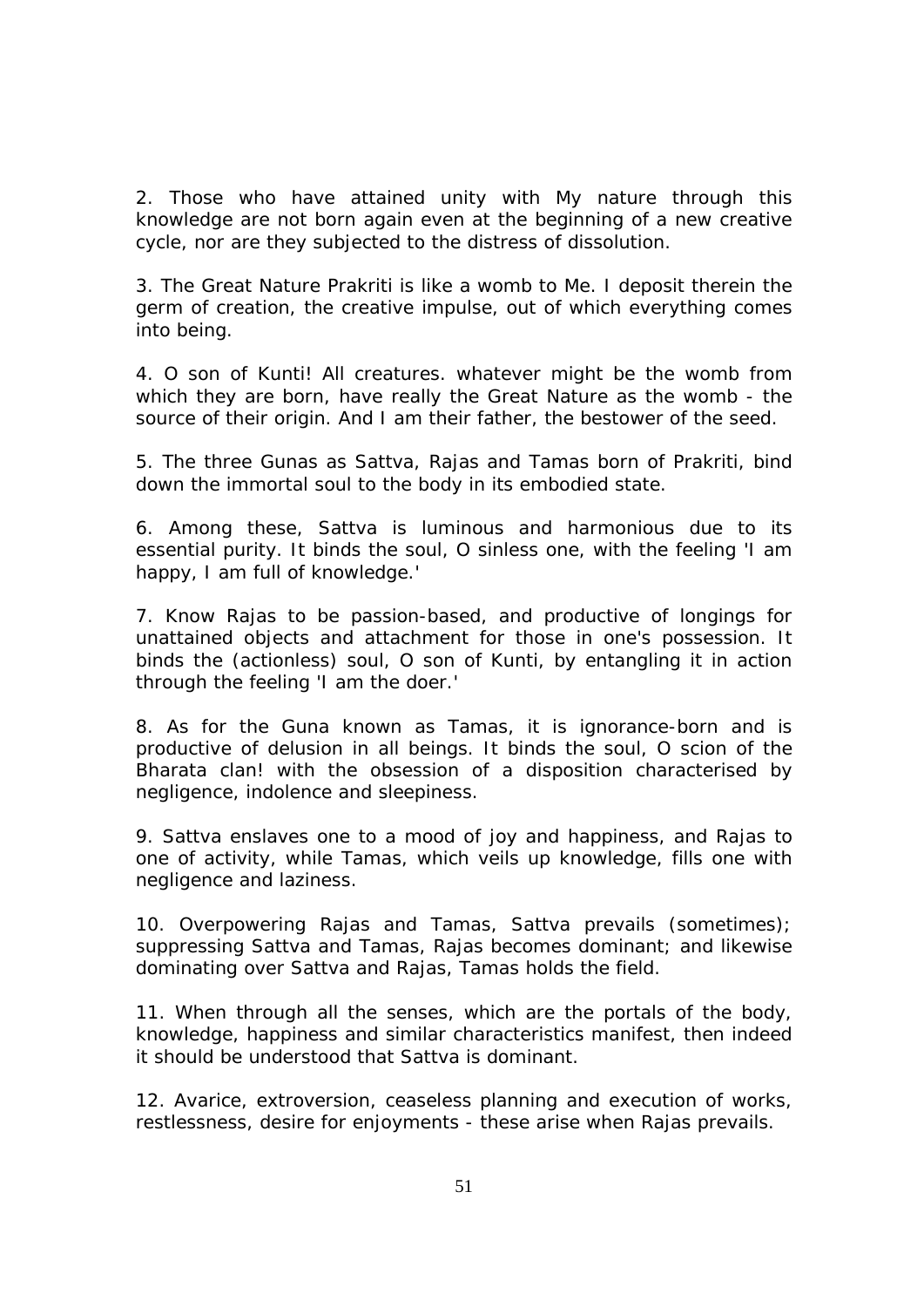13. When Tamas dominates, there is lack of intelligence, lack of effort, negligence and delusion.

14. If one dies when Sattva is prevailing dominant, then one attains to the pure regions of the knowers of the Highest.

15. Those who die when Rajas dominates are born among those attached to action (men); and likewise those dying in Tamas are born in the wombs of creatures without reason (animals).

16. Virtuous actions promote spirituality and purity (Sattva), while the Rajas-dominated ones result in pain, and the Tamas dominated ones in ignorance.

17. From Sattva arises knowledge and from Rajas, avarice. Negligence, delusion and also ignorance are the products of Tamas.

18. Those established in Sattva evolve to higher goals, while those abiding in Rajas remain in the mid-course. Steeped in evil tendencies, the Tamas-dominated ones degenerate.

19. When the subject (Jiva) recognises the Gunas alone as the agent in all actions, and himself as transcending the Gunas - then he attains to My state.

20. The embodied spirit (Jiva), having transcended the Gunas from which the body has sprung, gains deliverance from the miseries of birth, death and old age, and attains to Immortality.

Ariuna said:

21. Lord! What are the marks of one who has transcended these three Gunas? How does he behave? And how does he rise above them?

The Blessed Lord said:

22. O son of Pandu! He who shows no aversion to knowledge, activity, or delusion when any of them is dominant, nor longs for them when absent;

23. Who remains like an unconcerned witness and is unperturbed by the Guna-born sense objects; who knows that it is only the Guna-born senses and mind that act and enjoy (and not his real self); who remains unwavering in all situations;

24. Who is self-poised alike in pleasure and in pain; who makes no difference between stone, iron, and gold; who is the same towards the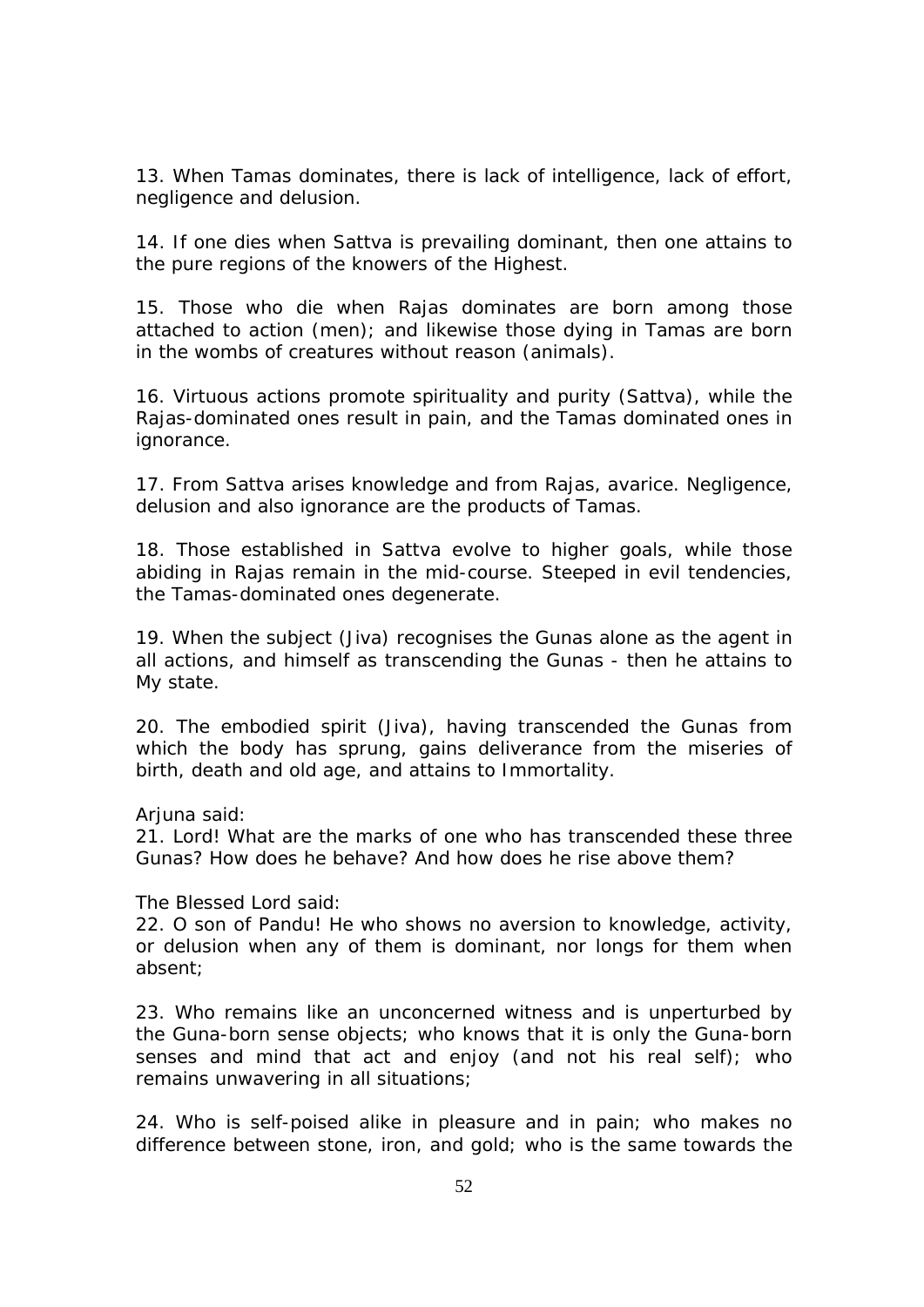loving and the hating; who is unmoved by praise and blame alike;

25. Who is alike in honour and in humiliation; who views a friend and a foe alike; who has abandoned all sense of agency - such a person is said to have transcended the Gunas.

26. He who serves Me through the communion of unswerving and exclusive devotion, transcends the Gunas and attains fitness to become Brahman.

27. Indeed, I (Krishna, the God of love and grace, or the Pratyagatman the true Inner Self), am the basic support of Brahman - of the incorruptible state of Moksha, of the Eternal Law and of unending Bliss.

# **Chapter XV All-Pervading Divine Person**

The Blessed Lord said:

1. The scriptures speak of the eternal Ashvattha, the World Tree, whose roots are in the Most High, branches in the lower regions, and leaves in Vedic hymns. He who knows it, understands the Veda really.

2. Nourished by the Gunas and covered with the budding foliage of sense objects, its branches spread into regions high and low. Stretching forth on the ground below in the world of men, are its secondary roots, entangling man in the bondage of action.

3-4. For one involved in worldly life, the form of the World-Tree is not visible, nor its origin, nor its end, nor its foundation. Cutting asunder the firmly rooted Ashvattha (World-Tree) with the powerful axe of nonattachment, and saying, "I seek refuge in that Primeval Person from whom this eternal cosmic activity has streamed forth", man should seek that Status, attaining to which there is no more return to this life of Samsara.

5. They who are free from pride and delusion, who have no attachments, who are ever absorbed in spiritual pursuits, who are free from all worldly desires, who are unaffected by the varying situations of pleasurable and painful nature - such persons, freed from ignorance, attain to the Eternal State.

6. That the sun does not illumine, nor the moon, nor the fire; (for it is the Light of Pure Consciousness). Having attained It, the Spirit does not return again to the life of Samsara. Such is My Supreme Abode.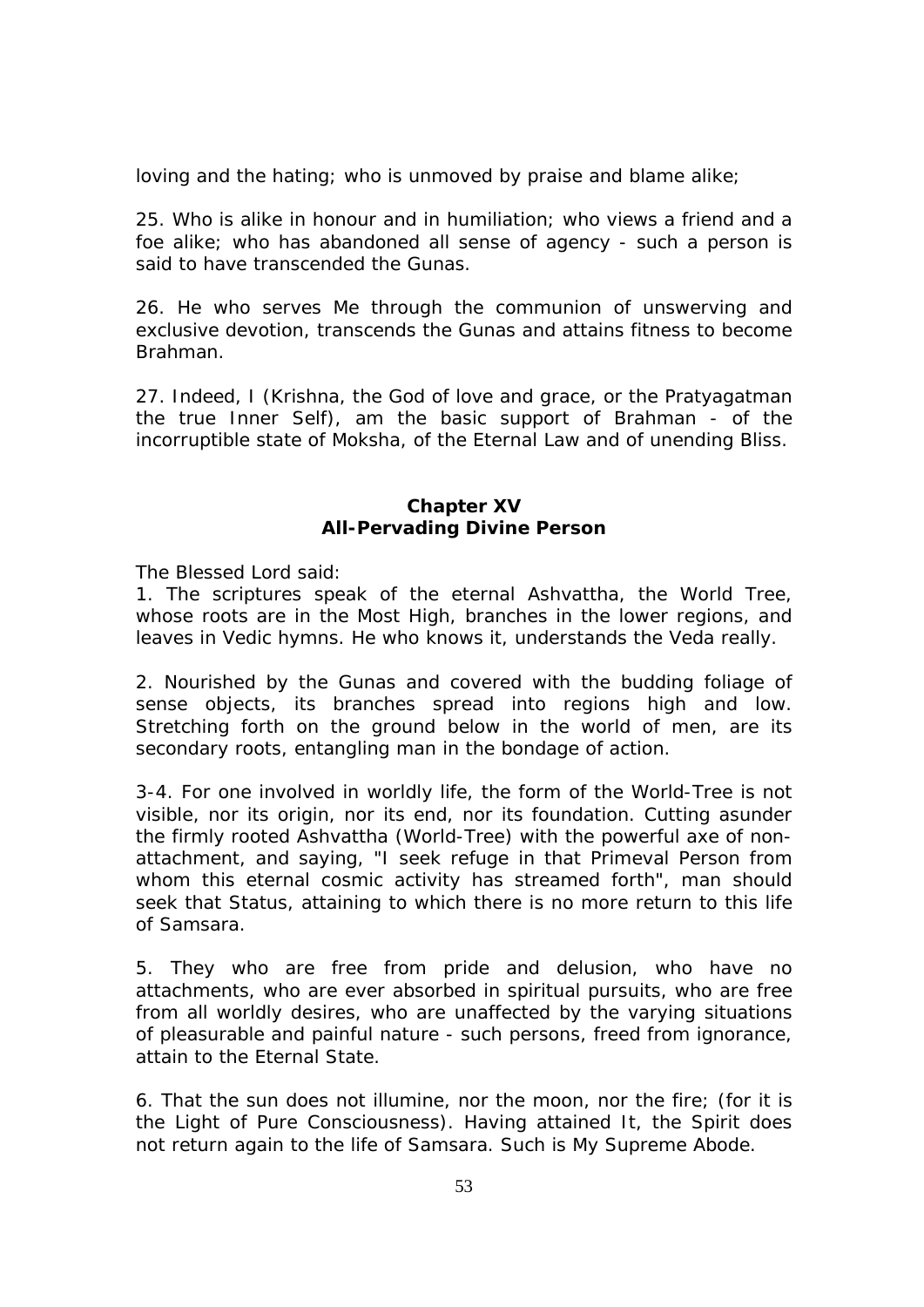7. A fragment of Myself, immortal in nature, having become the embodied spirit in the world of the living, attracts to Himself the mind and the five senses born of Prakriti.

8. When he gets a new body or abandons an old one, the Jiva, the lord of the body, moves, carrying them (the mind and the senses) with him, as the wind carries smells from their seats (in flowers and the like).

9. In identification with the senses like hearing, sight, touch, taste and smell, this Jiva experiences their respective objects.

10. The deluded do not recognise the Spirit (Jiva) when, in identification with the Gunas, he takes or leaves a body, or when he experiences objects through it; but those endowed with the eye of wisdom do.

11. The striving contemplatives perceive the Atman within themselves, but not the impure and the unregenerate, though they be striving.

12. That light of the sun which illumines the whole universe, which is present in the moon and in fire likewise - know that splendour to be Mine.

13. Entering the earth by My spiritual energy, I sustain all beings residing in it. As the watery moon, I nourish all herbs.

14. Based in the body of living beings, I manifest as the digestive Fire, Vaishvanara, and in combination with the vital energies known as Prana and Apana, digest the four kinds of food taken by them.

15. I abide in the hearts of all. By My' will both the dawn and effacement of memory (of past births) and of supersensuous knowledge take place. The original teacher of the Vedanta I am, as also the knower of all Vedas.

16. It is well known that there are two types of Purushas (spirits or categories) - the Kshara or the Perishable and Akshara, the Imperishable. The Kshara consists of all the Jivas in embodiment who are subject to change, while the Akshara consists of the collectivity of liberated Jivas who remain aloof from changeful matter and are unaffected by it; (or in the alternative, the Creative Power Maya-shakti, which is the source of all falsity and the cause of endless Samsara).

17. But there is yet another Purusha, known as the Supreme Being or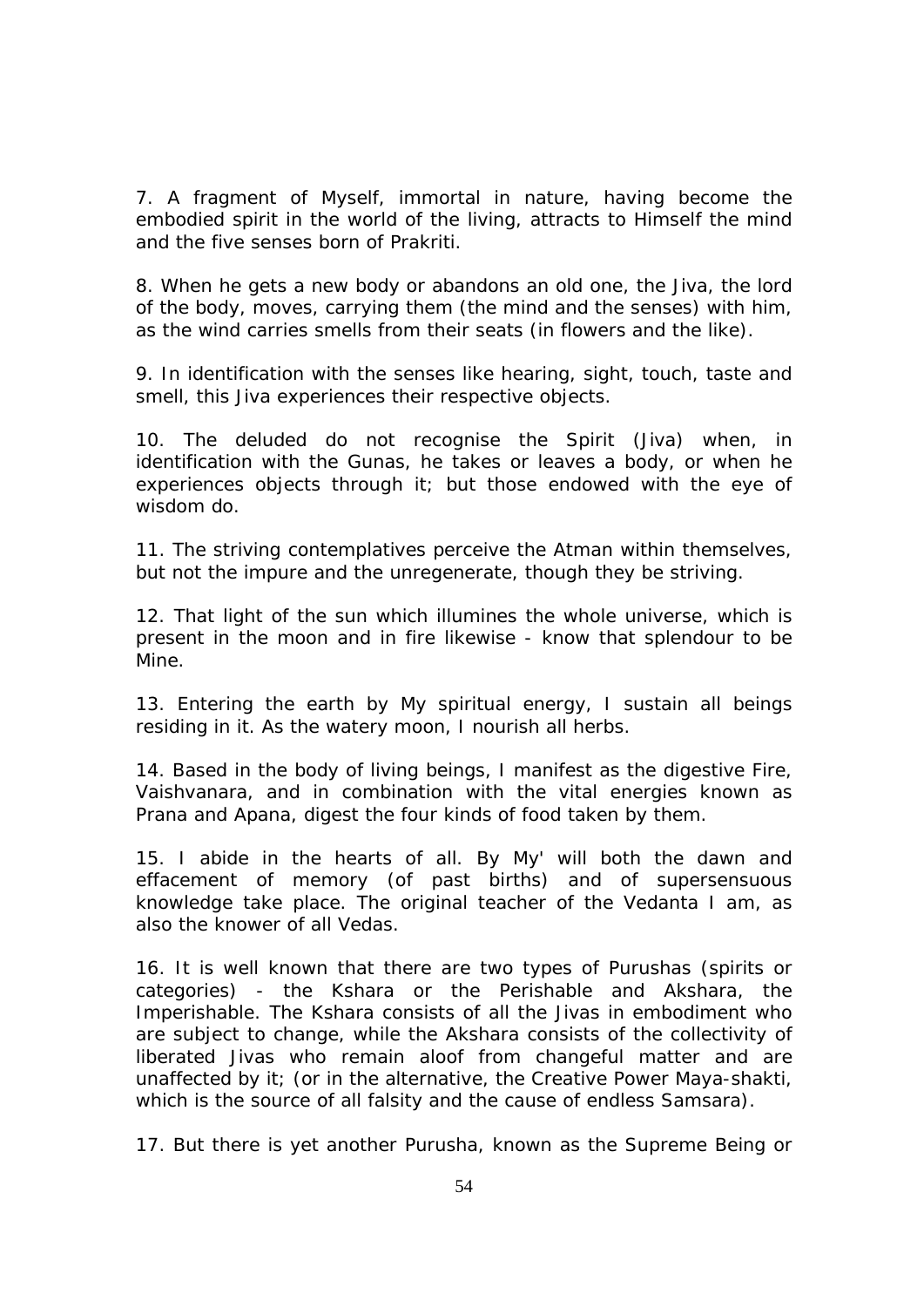the Purushottama, who is the highest of spirits, and who pervades all the three worlds and sustains them.

18. As I transcend the Perishable and am also superior to the Imperishable, I am well-known as the Purusottama (the Supreme Being) in both the Vedic and secular literature.

19. He who knows Me in this way as the Purushottama, he understands the true nature of this Totality, and he loves and adores Me with his whole being.

20. O sinless one! This spiritual doctrine, the most profound of all in the sacred lore, has now been revealed by Me. A true understanding of it makes a man really wise and established in a sense of total fulfilment.

# **Chapter XVI Divine and Demoniac Types**

The Blessed Lord said:

1. Fearlessness, purity of heart, steadfastness in knowledge and devotion, benevolence, control of the senses, worship, study of scriptures, austerity, uprightness;

2. Non-violence, truthfulness, freedom from anger, renunciation, tranquillity, aversion to slander, compassion to living beings, freedom from sensuality, gentleness, modesty, steadfastness;

3. Vigour, patience, fortitude, harmlessness, freedom from vanity - all these, O scion of the Bharatas, are present in those born to a divine heritage.

4. O son of Pritha! Pretentiousness, arrogance, overweening pride, wrath, rudeness, as also insensitiveness to spiritual values - all these are found in those born to a demoniac heritage.

5. It is deemed that the divine heritage leads to liberation and the demoniac to bondage. Grieve not, O son of Pandu! You are born to a divine heritage.

6. In this world there are two types of creation, the divine and the demoniac. The divine heritage has already been described. Now hear from Me what constitutes the demoniac heritage, O son of Pritha.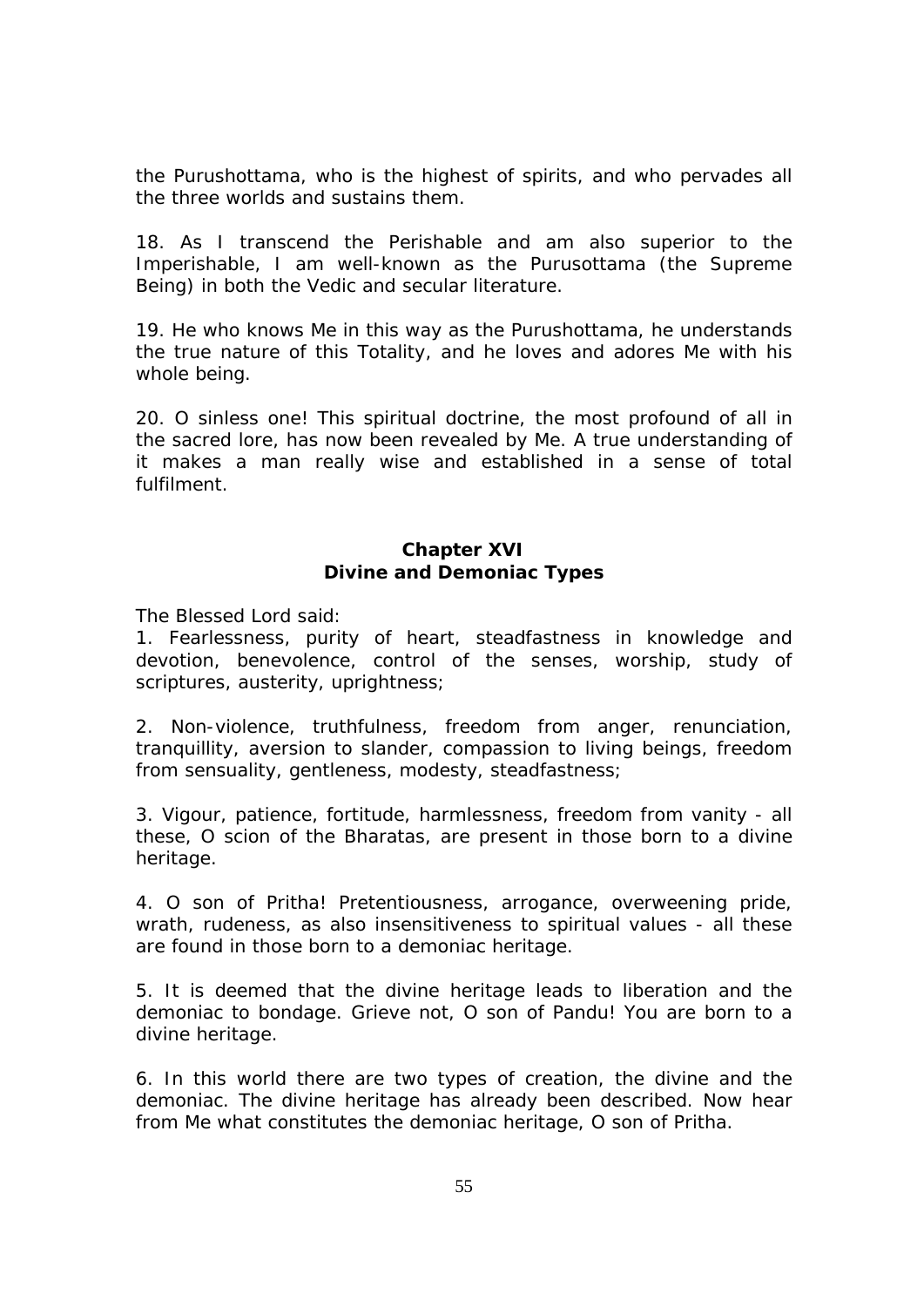7. Men of demoniac nature know not what should be done and what should be avoided. Neither purity, nor good conduct, nor truthfulness is found in them.

8. According to them nothing is ultimately real in this world. It is Godless and without any moral basis. Being born of sexual union, what else but lust can be said to be its cause?

9. Holding such views, these lost souls - these men of little understanding- given, as they are, to cruel deeds opposed to general well-being, appear as agents for the destruction of the world.

10. Steeped in insatiable lust, motivated by hypocrisy, vanity, arrogance and avarice, given to corrupt and impure ways of life, they work in pursuit of false values entertained through delusion.

11. Obsessed with numerous cares all through life, looking on sex indulgence as the highest aim, convinced that there is no higher purpose in life than this;

12. Bound with a hundred cords of hopes and expectations, and enslaved by lust and anger, they strive to accumulate wealth in improper ways for the fulfilment of their sensuous desires.

13. "Today I have gained this object, tomorrow I shall gain that object of desire too; I have this much wealth now, much more will be mine hereafter;

14. "This enemy has been slain, the others too I will soon destroy; I am the master; everything is for my enjoyment; I am the successful man, the powerful man, the happy man;

15. "I am wealthy and high-born; who is there like unto me? I will perform sacrifices, I will make charity, and I will rejoice" - deluded thus by ignorance;

16. Gripped by numerous bewildering thoughts, entangled in the meshes of delusion, and ever given to sex indulgences, they are degraded into states that are loathsome and full of suffering.

17. Vain-glorious, stubborn and intoxicated with the pride of wealth, they perform for mere show Yajnas that are so in name only, being done without the observance of the commandments of the scriptures.

18. Dominated by self-conceit, prone to the use of force, arrogant,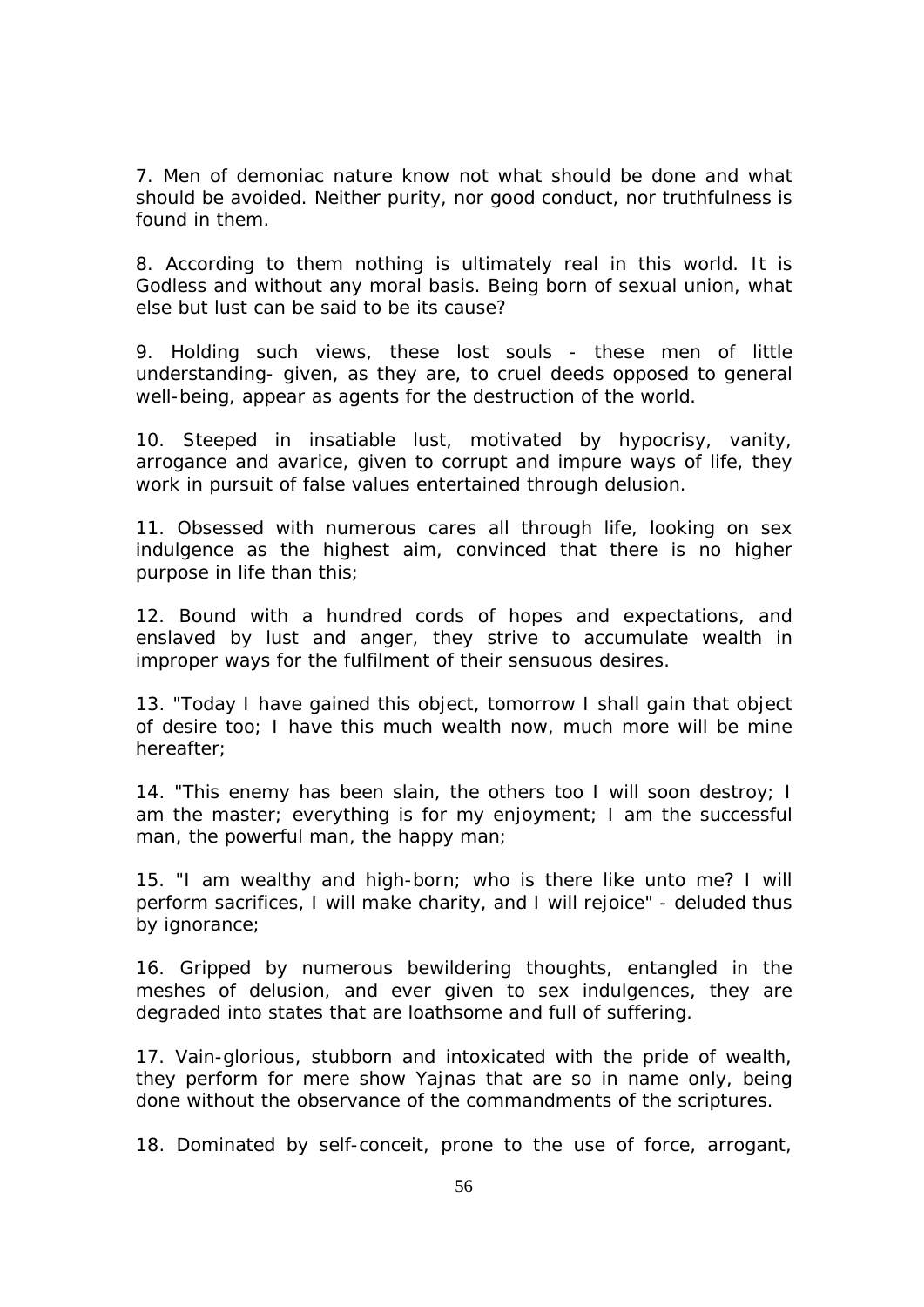lustful and choleric, these traducers of virtue violate Me, dwelling in them and also in others.

19. These vicious men, oppressive cruel and sinful as they are, - are always hurled down by Me into demoniac wombs in life after life in the transmigratory cycle.

20. O son of Kunti! Falling into demoniac wombs, in life after life, they go to still lower states of degradation, without attaining Me.

21. Lust, anger and greed - this triad leads to the destruction of man's spiritual nature. They form the gateway to hell; they should be abandoned.

22. If a man is free from these three, the gateways to hell, he can work out his own good and reach the highest goal.

23. He who abandons the commandments of the scriptures and lives as his desires prompt him, he attains neither spiritual perfection, nor worldly happiness nor liberation.

24. Therefore let the scriptures be your norm in determining what should be done and what not. Understand the injunction of the scriptures first and then set yourself to work.

# **Chapter XVII Three Aspects of Faith**

Ariuna said:

1. There are persons who offer worship full of Faith, but without observing scriptural injunctions while doing so - of what nature is their Faith? Is it born of Sattva, Rajas or Tamas?

The Blessed Lord said:

2. The Faith of embodied beings, which is rooted in their natural disposition (derived from the impressions of past births), is of three kinds - those of the nature of Sattva, of Rajas and of Tamas.

3. O scion of the Bharata race! The Faith of everyone is according to his natural disposition (derived from past impressions). Man is constituted of his Faith. What his Faith is. that verily he is.

4. Those endowed with the quality of Sattva worship the Devas; those with Rajas, the Yakshas and the Rakshasas; and those with Tamas, the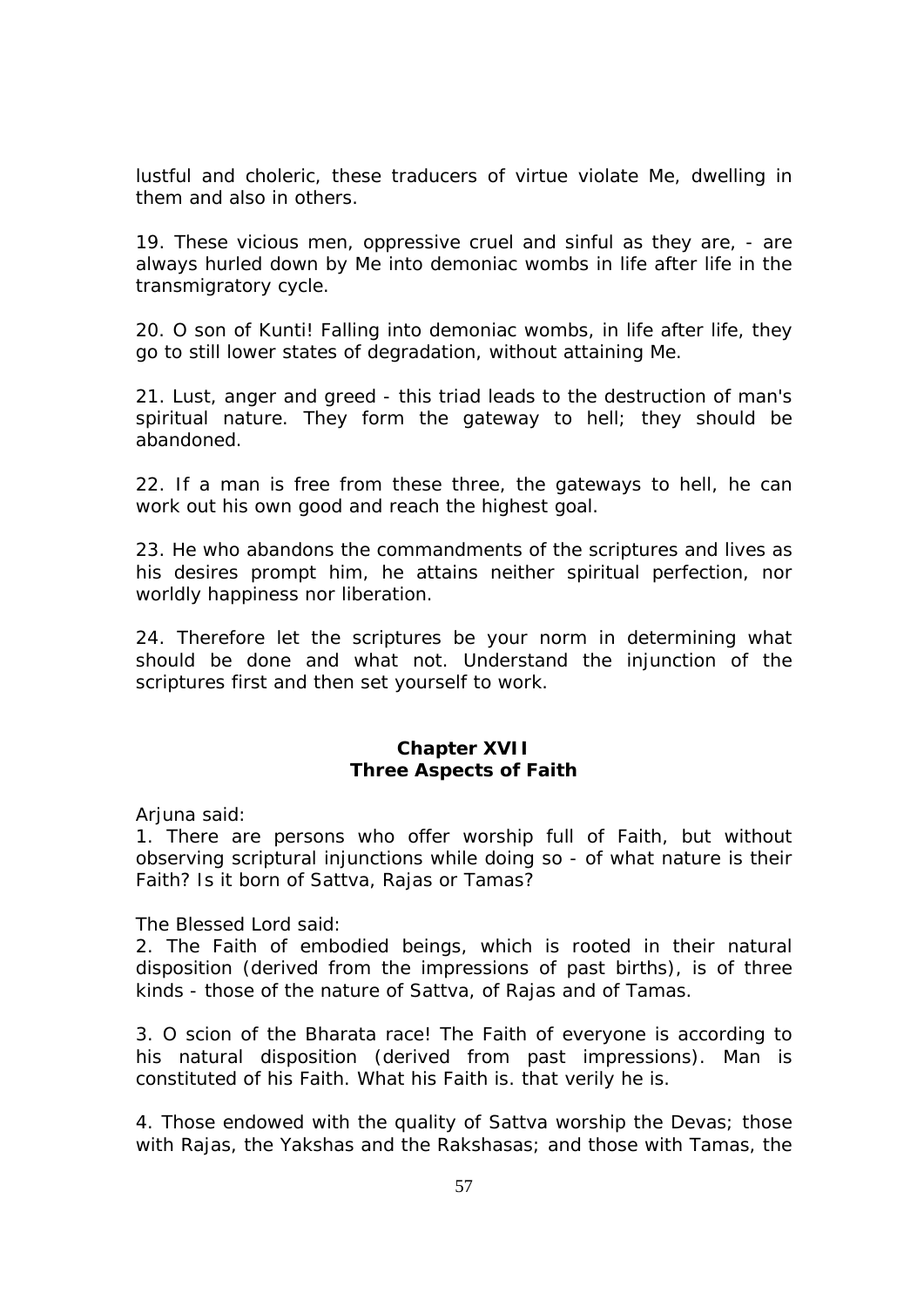spirits of dead ancestors and the elementals.

5-6. Vain, conceited and moved by powerful passions and attachments. they perform various terrible mortifications contrary to scriptural injunctions. Thus do these senseless men torture their own bodies and Me dwelling in them. Know such persons to be of demoniac resolve.

7. Even the food dear to these three types is of three different kinds. The same is the case with worship, austerity and charity. Hear from Me about this distinction regarding them.

8. Persons who are Sattvika by nature like foods that promote longevity, vitality, energy, health, happiness and cheerfulness, as also those that are juicy, soft, nourishing and agreeable.

9. Persons who are Rajasa by nature like foods that are bitter, sour, salty, excessively heating, pungent, burning and thirst-producing as also what bring on uneasiness, depression and disease.

10. Persons who are Tamasa by nature like foods that are stale, tasteless, putrid, decayed and unclean, and constitute the leavings of others.

11. That worship is of the nature of Sattva which is in accordance with scriptural injunctions, and which is performed by one not with an eye for its fruits but merely out of the feeling that it is one's duty to perform it.

12. O scion of the Bharata race! Know that worship to be of the nature of Rajas, which is performed with its fruits in mind and for vain display.

13. That worship is of the nature of Tamas which is not sanctioned by scriptures, which is without gift of food, without the chanting of holy Mantras, without sacramental presents and without sincere faith.

14. Service of the Devas, holy men, teachers, parents and wise persons, as also observance of cleanliness, uprightness, continence and non-injury - these constitute austerities pertaining to the body.

15. Speaking only words that are inoffensive, true, pleasant and beneficial, as also regular recitation of scriptures, constitute austerity pertaining to speech.

16. Serenity of mind, gentleness, moderation in speech, self-control, and purity of heart - these are called austerity of the mind.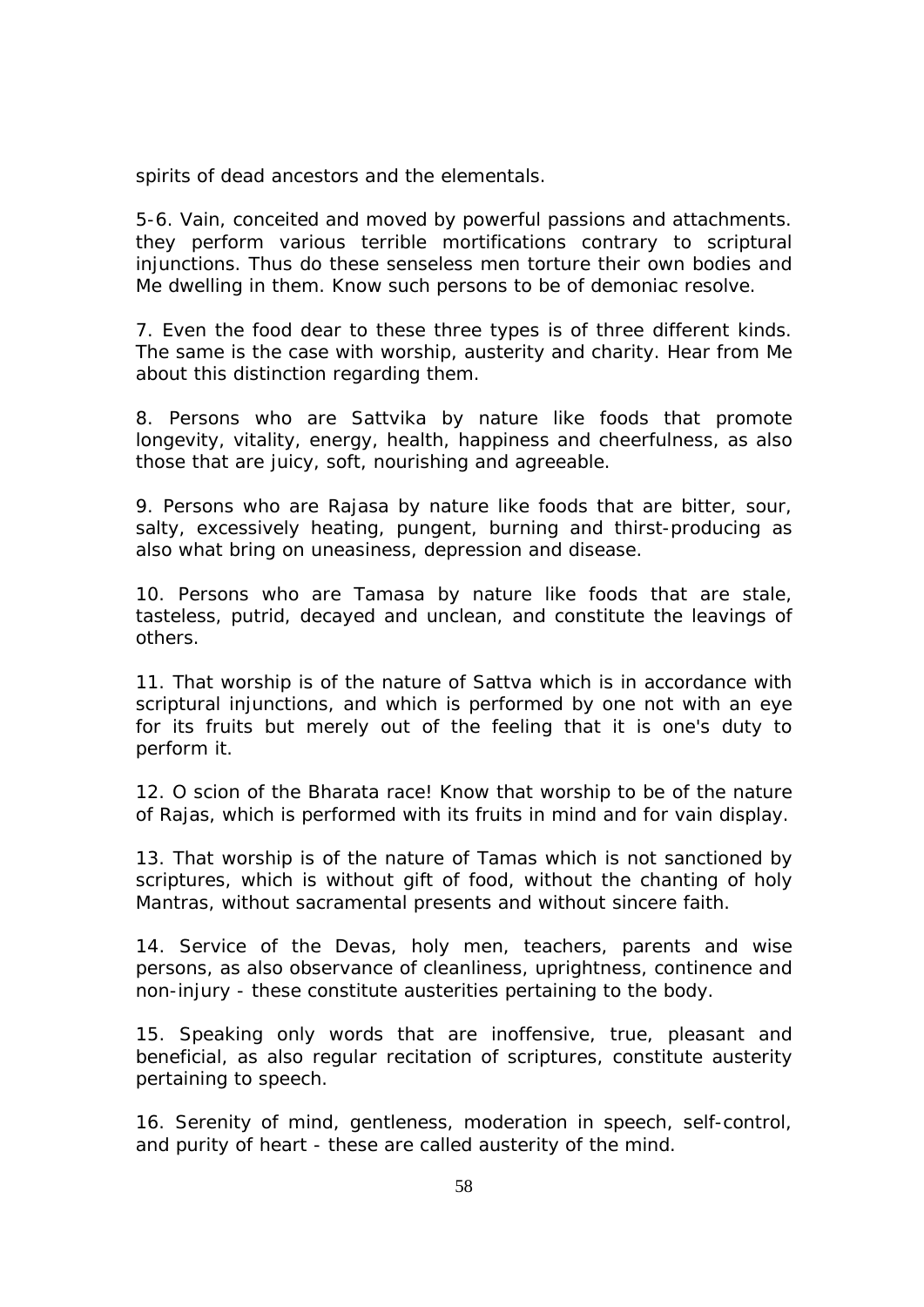17. This threefold austerity, performed with the highest faith, by men who are not motivated by expectations of reward and who are established in mental equipoise, is declared to be of the nature of Sattva.

18. The austerity that is performed with much show and ostentation, and having in view recognition, praise and adoration as a pious man by others, is said to be of the nature of Rajas. It is unstable and leads to no permanent good.

19. The austerity performed through the practice of self-torture under the influence of perverse theories or done for the destruction of another, is spoken of as Tamasa by nature.

20. That gift which is made out of a sheer sense of duty, without expectation of any kind of return, at the proper time and place, to a fit recipient, is said to be of the nature of Sattva.

21. The gift which is given in consideration of some gift in return, or with some fruit to be reaped in future, or in a grudging mood - that is considered to be of the nature of Rajas.

22. The gift that is made at an improper time and place, to an unworthy recipient, unceremoniously and in a slighting manner - that is said to be of the nature of Tamas.

23. Om Tat Sat - these are the three symbolic designations of Brahman. By these were ordained the Brahmanas, the Vedas and the Yajnas in ancient times.

24. Therefore the followers of the Vedas always start their ordained works like sacrifice, gift, and austerities with the utterance of Om.

25. Various forms of sacrifices, austerities and charities are performed without any desire for the fruits by seekers after liberation, along with the utterance of the syllable Tat (That).

26. O son of Pritha! The syllable Sat is used in the sense of reality and goodness. It is also used to indicate an auspicious rite or act.

27. Steadfastness in sacrifice (or worship), in austerity and in charity is called Sat (good). Any action connected with these is also called Sat.

28. O son of Pritha! Whatever is performed as a sacrifice, charity, or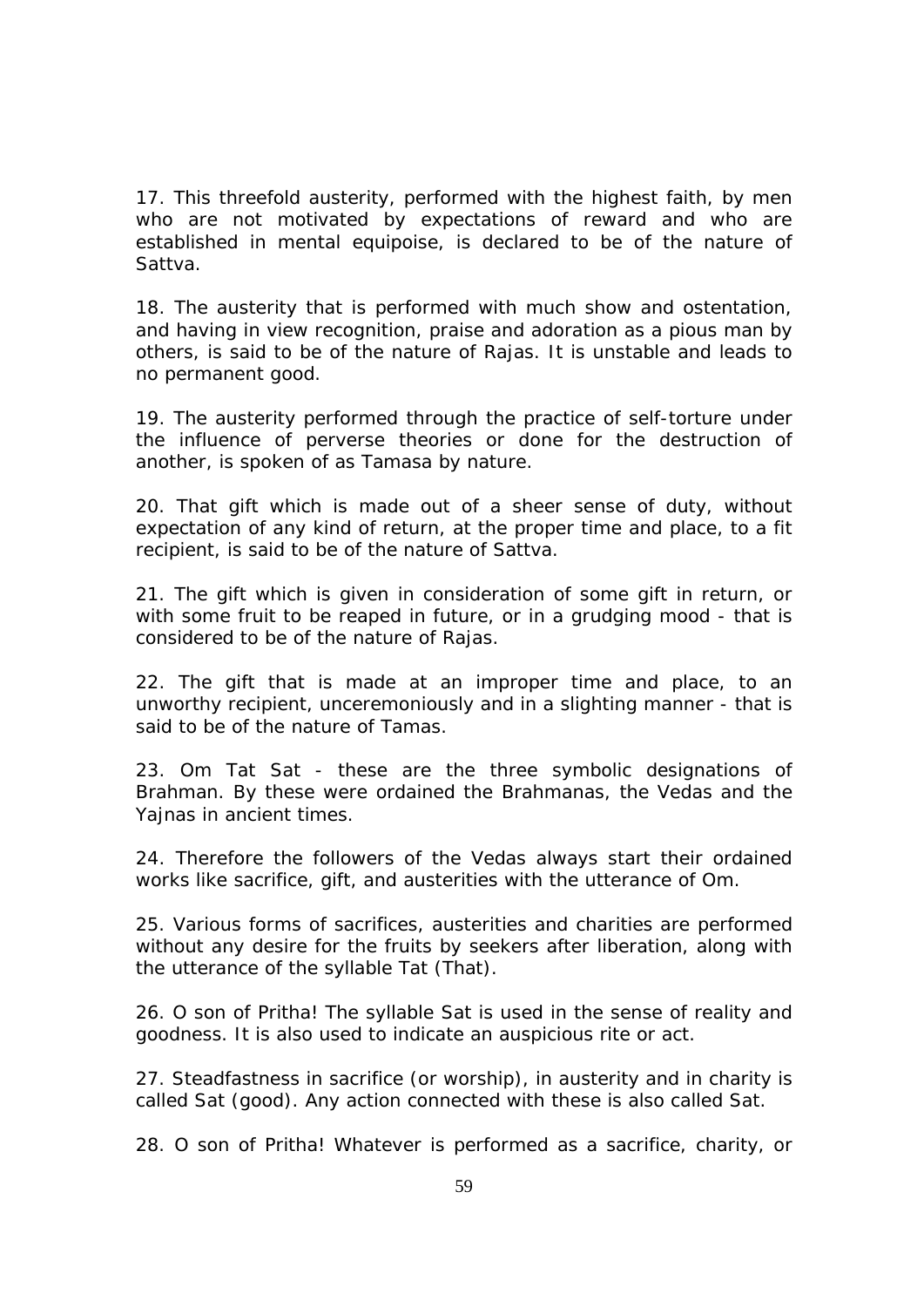austerity without Faith - in fact anything done without Faith - is declared to be Asat (not good). It is of no significance here or in the hereafter.

# **Chapter XVIII Liberation Through Renunciation**

Arjuna said:

1. O mighty-armed One, famed as the destroyer of Keshin and the conqueror of the senses! I desire to know the true nature of Samnyasa, and as distinguished from it, of Tyaga too.

The Blessed Lord said:

2. Abandonment of all desire-prompted actions is Samnyasa (renunciation) according to the wise. Men of discernment speak of the abandonment of the fruits of all actions as Tyaga (relinquishment).

3. Some wise men say that all action is to be abandoned as evil. Others maintain that good works like worship, charity and practice of austerity are not to be abandoned.

4. O the best of the Bharata race! Hear my conclusive view on this subject of Tyaga (relinquishment). It is said that there are three types of Tyaga.

5. Works like sacrifice, charity and austerity should not be abandoned. They should be performed; for sacrifice, charity and austerity are indeed purifying for the wise.

6. O Son of Pritha! Even these works are to be performed without attachment and desire for their fruits. This is My settled and decisive view.

7. It is not at all proper to renounce works that ought to be done as duty. Their abandonment out of delusion is considered to be of the nature of Tamas.

8. Those who give up work out of a dread of physical suffering, out of a feeling that it is painful, they, performing relinquishment of a Rajasa nature, do not obtain the results of true relinquishment.

9. But, O Arjuna! That relinquishment is considered as Sattvika which consists in giving up attachment and thoughts of returns in respect of works, and which is done with the feeling that it is an obligatory duty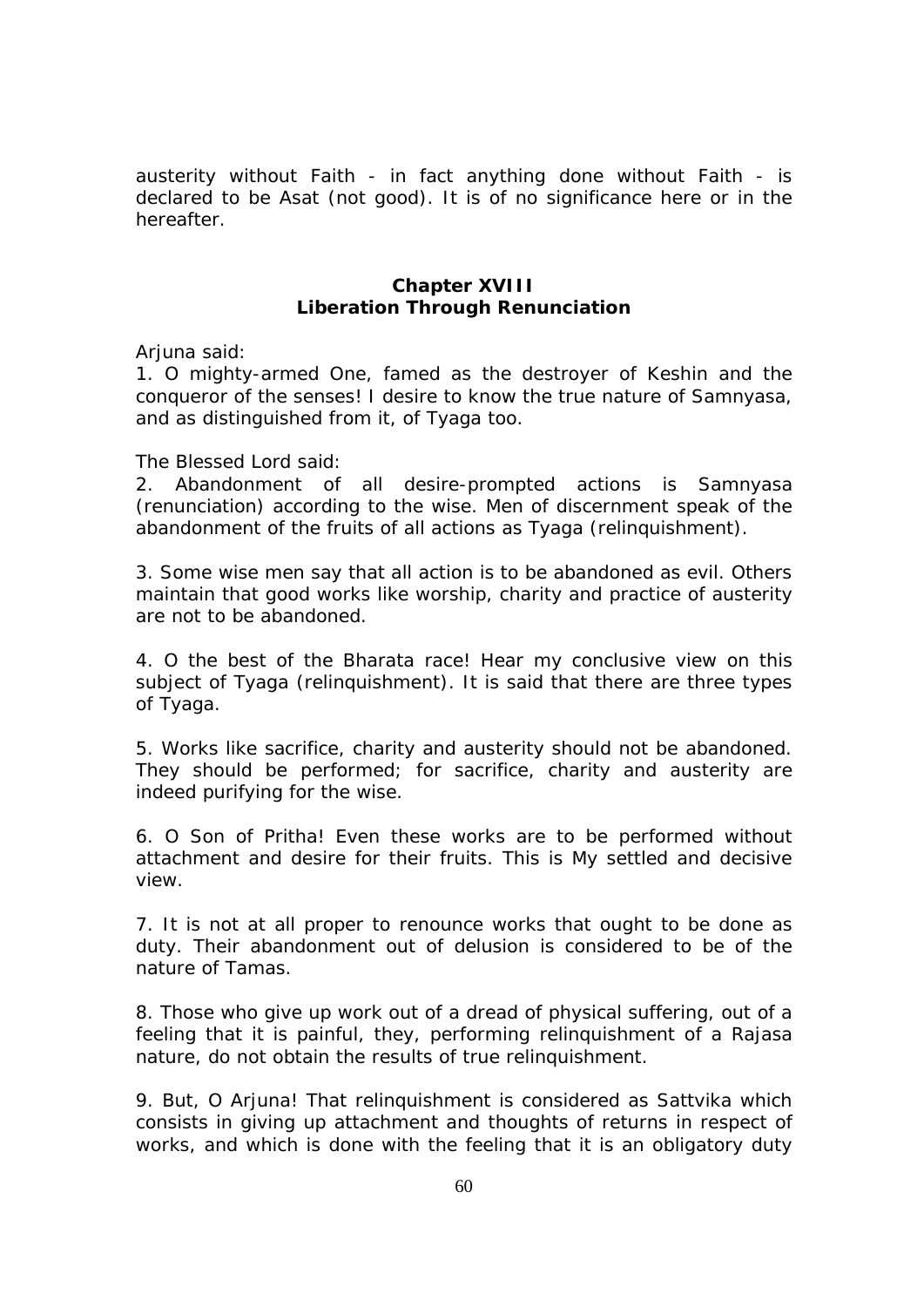that must necessarily be performed.

10. The relinquisher (Tyagi), if he is endowed with the qualities of Sattva, wisdom and conviction in regard to the spiritual ideal, never avoids duties merely because they are unpleasant, nor does he get attached to works that seem pleasant to him.

11. It is not indeed possible for any embodied being (i.e., one with body-consciousness) to abandon works in entirety. So all that one can do is to abandon the fruits of action. One doing so is called a Tyagi (a relinquisher).

12. Regarding those who have not relinquished their desires (atyaginam), they reap after death the fruits of their actions performed with desire. They are of three sorts - 'unpleasant' like degradation into animal life or stay in purgatory for the very wicked; 'pleasant' like attainment of heavenly felicities for the virtuous; and mixed' as in human birth, for those who have Karmas of both these types to their credit. But Samnyasins (true renouncers) will have none of these.

13. Learn from me, O mighty armed! about the five causal factors required for all actions as described in the Samkhya, the philosophy of spiritual illumination, which is the ultimate purpose of all actions.

14. One's body which is the seat of action, the ego claiming to be the actor, the several instruments of actions (like the senses, the mind etc.), the varied and the distinct types of movements involved, and finally the unknown factor (or the deities presiding over the senses) as the fifth - these are the five causal factors.

15. These are the five causal factors involved in all actions, good as also bad, which men undertake with this body, speech and mind.

16. That being so, he whose imperfect understanding makes him think that the self alone (or the unlimited and unrelated Atman) is the agent involved in work - he verily sees not, being perverted in outlook.

17. He who is ever established in the feeling 'I am not the agent' and whose mind is consequently unsullied by attachments - he kills not really, nor is he bound, even though he annihilates all these beings.

18. Knowledge, object of knowledge, and knower - these constitute the threefold incitement to action. And the three constituents of action are the instruments of action, the purpose of action, and the agent.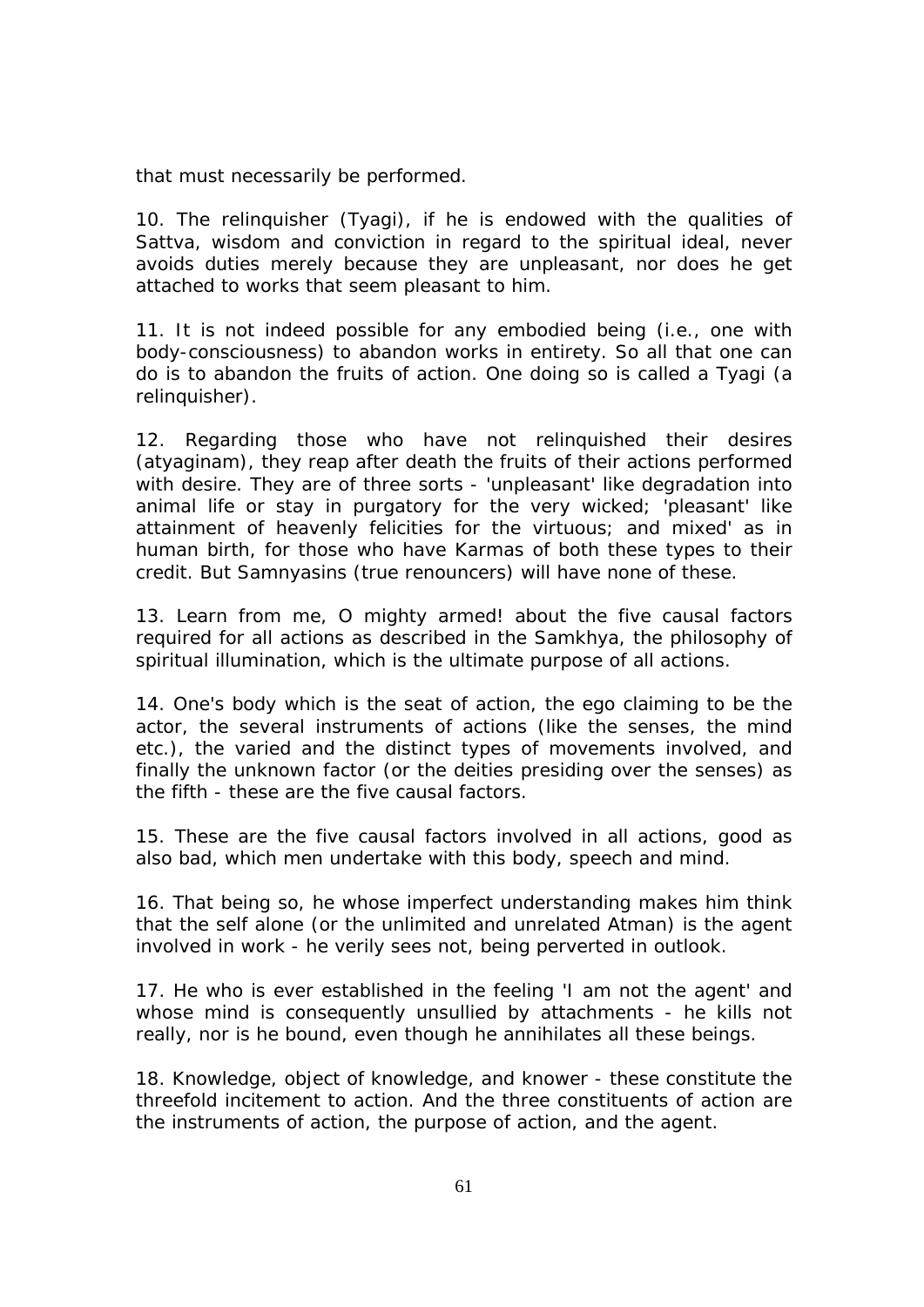19. In the philosophy dealing with the Gunas and their evolutes, knowledge, action and agent are each divided into three according to the preponderance of each Guna in them. Hear of them also as they are.

20. That knowledge by which one is able to see a unitary unmodifiable Essence, undivided among the divided, - know that knowledge to be of the nature of Sattva.

21. That knowledge which apprehends all beings as a multiplicity with mutual distinction and in their separateness only, without any apprehension of an underlying unity - know that knowledge to be born of Rajas.

22. That by which one dogmatically holds on to a part as if it were the whole (or looks on the body, an effect, as the whole man) - a view which is irrational, untrue and silly - that knowledge is said to be born of Tamas.

23. Work of the nature of duty done by one without hankering for fruits, and without attachment, or passion or hate - such work is spoken of as born of Sattva.

24. But work that is done by a person merely for the gratification of his desire, and with great strain and a feeling of self-importance is said to be born of Rajas.

25. And that work which is performed under delusion, without any regard to consequences, loss, injury to others, and to one's own capacity - is said to be bom of Tamas.

26. A 'doer' (an agent of an action) who is without any attachment and sense of pride and self-importance, who is endowed with steadiness and zeal, and who is unruffled in success and failure - such a doer is said to be of the nature of Sattva.

27. A 'doer' who is swayed by passion, who is keen on the fruits of his actions, who is covetous, cruel and impure at heart, and who is subject to elation and depression in success and failure - such a doer is said to be of the nature of Rajas.

28. And a 'doer' who is unsteady, vulgar, arrogant, deceitful, malicious, indolent, despondent, and procrastinating - such a doer is said to be of the nature of Tamas.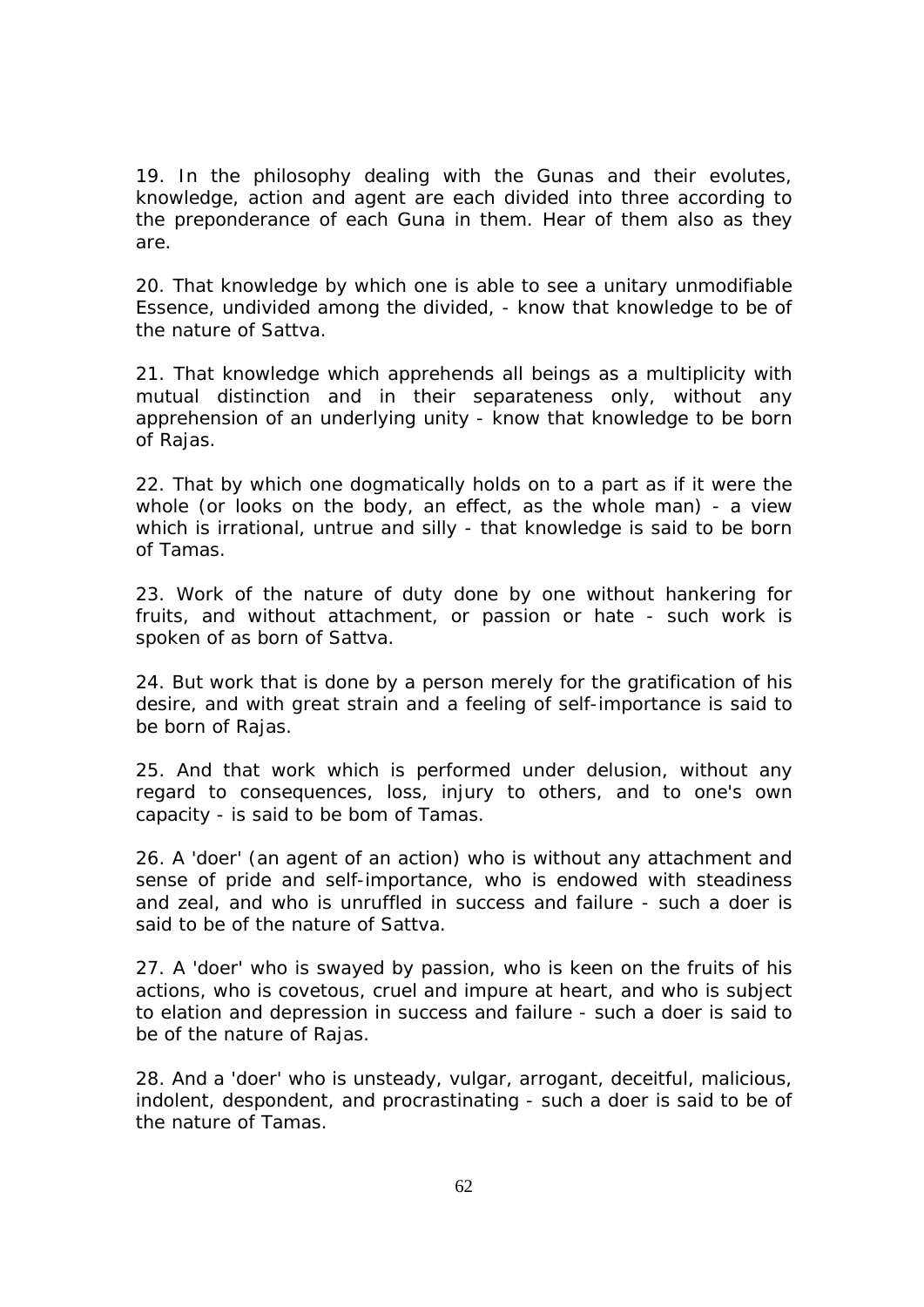29. Hear now, O Arjuna, of the threefold division of the intellect and of the power of determination on the basis of their constituent Gunas hear of them severally and in their totality.

30. O son of Pritha! That intellect is said to be of the nature of Sattva which grasps the distinction between worldliness and renunciation, between the moral and the immoral, between what should be feared and what should not be, and between knowledge and freedom.

31. O son of Pritha! That intellect is said to be of the nature of Rajas, which takes a distorted and confused view of the moral and the immoral, of what should be done and what should not be.

32. O son of Pritha! That intellect is of the nature of Tamas, which, covered by the darkness of ignorance, understands the immoral as the moral and thus reverses all values.

33. O Son of Pritha! That power of determination is of the nature of Sattva, by which the mind, the vital energy and the senses are held in control through unswerving concentration.

34. That power of determination is of the nature of Rajas, by which one holds on to duty, pleasure and wealth with passionate attachment, motivated by the desire for their fruits.

35. That power of determination is of the nature of Tamas, due to which one of perverted intelligence does not give up sloth, fear, grief, despondency and frenzy of sense indulgences.

36-37. Hear from Me now about the three kinds of pleasures, O the greatest of the Bharata clan! That pleasure is said to be of the nature of Sattva which is gained by long practice of disciplines, which puts an end to all sorrows that man is heir to, which is like poison in the beginning but nectar-like at the end, and which springs from the serenity arising from the consciousness of the Atman.

38. That pleasure is declared to be of the nature of Rajas, which is born of the union of the senses with their objects, which seems nectarlike in the beginning but turns to be poison in the end.

39. That pleasure is of the nature of Tamas, which springs from sleepiness, sloth and heedlessness, and which is delusive in its effect on the spirit from beginning to end.

40. Nowhere, be it in this world or in the heavenly regions of the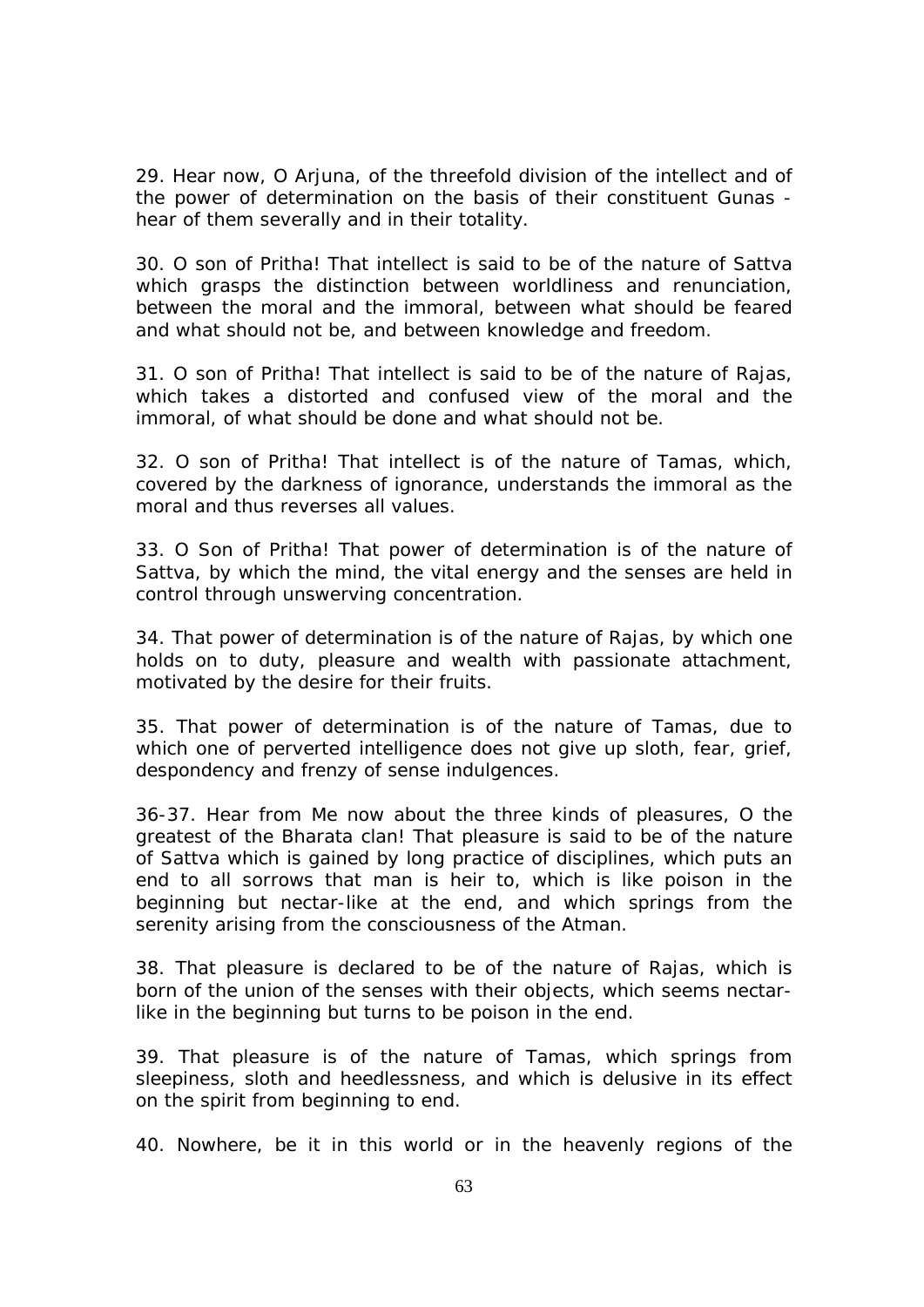Devas, is there any being who is free from these three Gunas of Nature (Prakriti).

41. O great hero! The duties of Brahmanas, Kshatriyas, Vaishyas and also of Shudras have been divided according to the qualities born of their own nature.

42. Serenity, control of the senses, austerity, purity, straightforwardness, knowledge, insight, and faith in the Supreme Being these are a Brahmana's duties born of his own nature.

43. Prowess, splendour of personality, unfailing courage, resourcefulness, dauntlessness in battle, generosity, leadership - these are a Kshatriya's duties born of his own nature.

44. Agriculture, cattle-rearing and trade form the duty of the Vaishya springing from his own nature, while the natural duty of a Shudra consists in subordinate service under others.

45. By being devoted to one's own natural duty, man attains to spiritual competency. Now hear how devotion to one's own natural duty generates spiritual competency.

46. From whom all beings have emanated and by whom all this universe is pervaded - by worshipping Him through the dedicated performance of one's duty, man attains to spiritual competency (Siddhi).

47. One's own duty, even if without excellence (i.e. inferior) in the scale of worldly values, is more meritorious spiritually than the apparently well-performed duty of another. For, no sin is incurred by one doing works ordained according to one's nature (that is, in consonance with one's own natural evolution).

48. O son of Kunti! Do not abandon the duty that is natural to you, even if some imperfections are incidental to it. For there is no undertaking without some imperfections, even as there is no fire without a covering of smoke.

49. Completely non-attached, self-subdued, and desireless, an aspirant attains the supreme perfection of transcendence of work through renunciation.

50. Now hear from Me in brief how one, who is established in the perfection of transcendence of work, attains to Brahman, the highest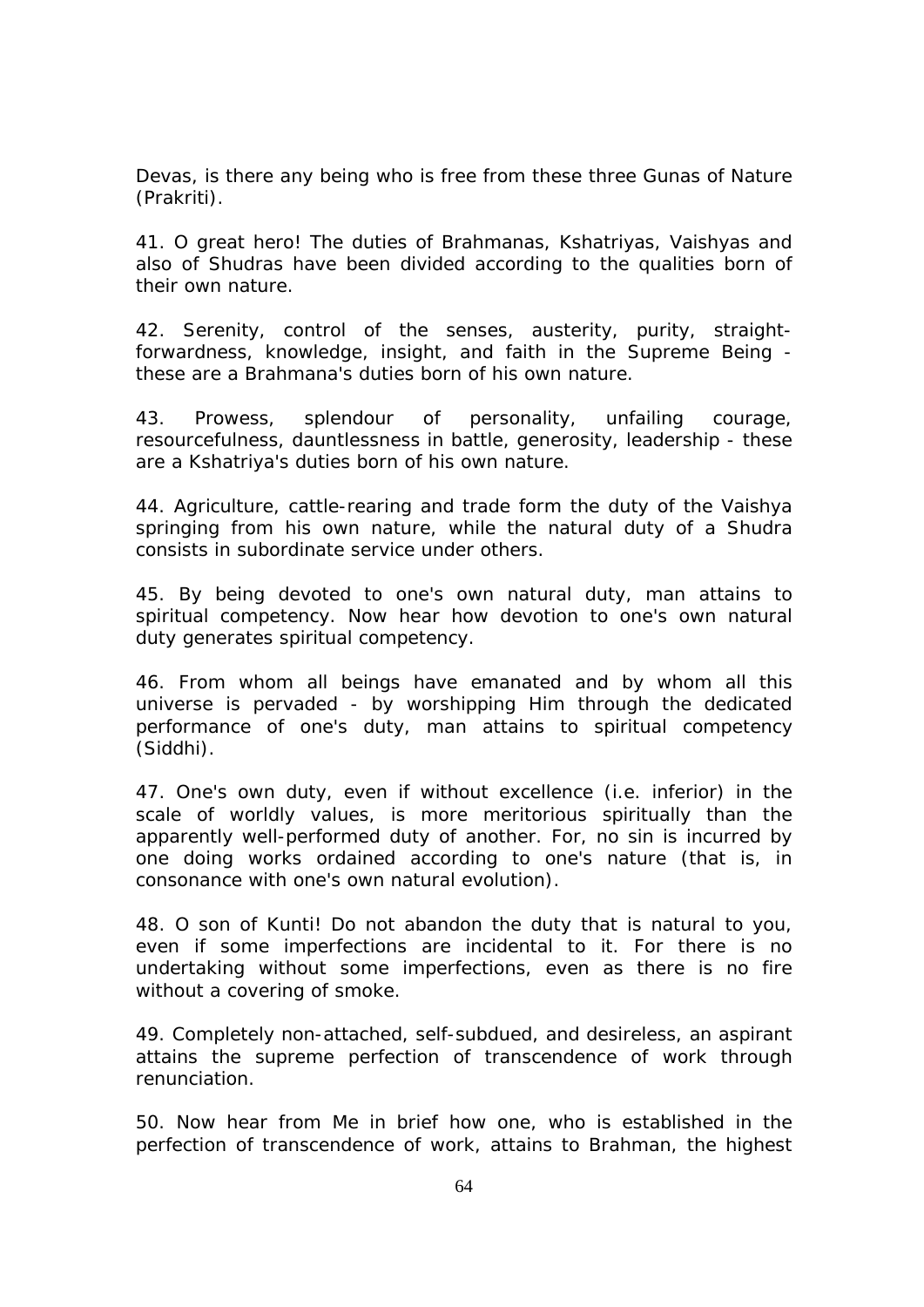consummation of knowledge.

51-53. Endowed with a purified intellect, established in self-control, abandoning the life of the senses as also attachments and antagonisms; frequenting solitary places, reducing food to the minimum; having speech, body and mind under control; ever meditative; endued with dispassion; abandoning conceit, violence, lust, anger and possessiveness; selfless and tranquil, he becomes fit for beatification in Brahman-consciousness (Atman-consciousness).

54. Brahma-become (established in Atman-Consciousness), tranquil in spirit, free from grief and passions, and regarding all beings alike, he gains supreme devotion to Me.

55. By devotion does he come to know Me - both my extent and My essence. Knowing Me thus in truth and in reality, he enters into Me at once.

56. Though performing every kind of work always, he who has taken refuge in Me shall, by My grace, attain to the eternal and indestructible state of Moksha (spiritual liberation).

57. Mentally resigning all actions to Me (in respect of their fruits and agency), devoting yourself intensely to Me, and ever practising the communion of intellectual love, be you ever established in the thought of Me.

58. If you are thus ever in communion with Me in mind, you will overcome every obstacle. But if, out of self- conceit, you do not listen to Me, destruction will be your fate.

59. Vain is your resolve not to fight, born as it is of self-conceit. Nature will compel you.

60. O son of Kunti! Duties which your natural tendencies have imposed upon you, but which out of delusion you refuse to do, even that you will have to perform by the compulsion of Nature.

61. O Arjuna! The Lord dwells in the heart of all beings revolving them all by His mysterious Power Maya, as if they were objects mounted on a machine.

62. O scion of Bharata's clan! Seek refuge in Him, making a total surrender of your being - body, mind and soul. By His grace you shall attain to supreme peace and the everlasting abode.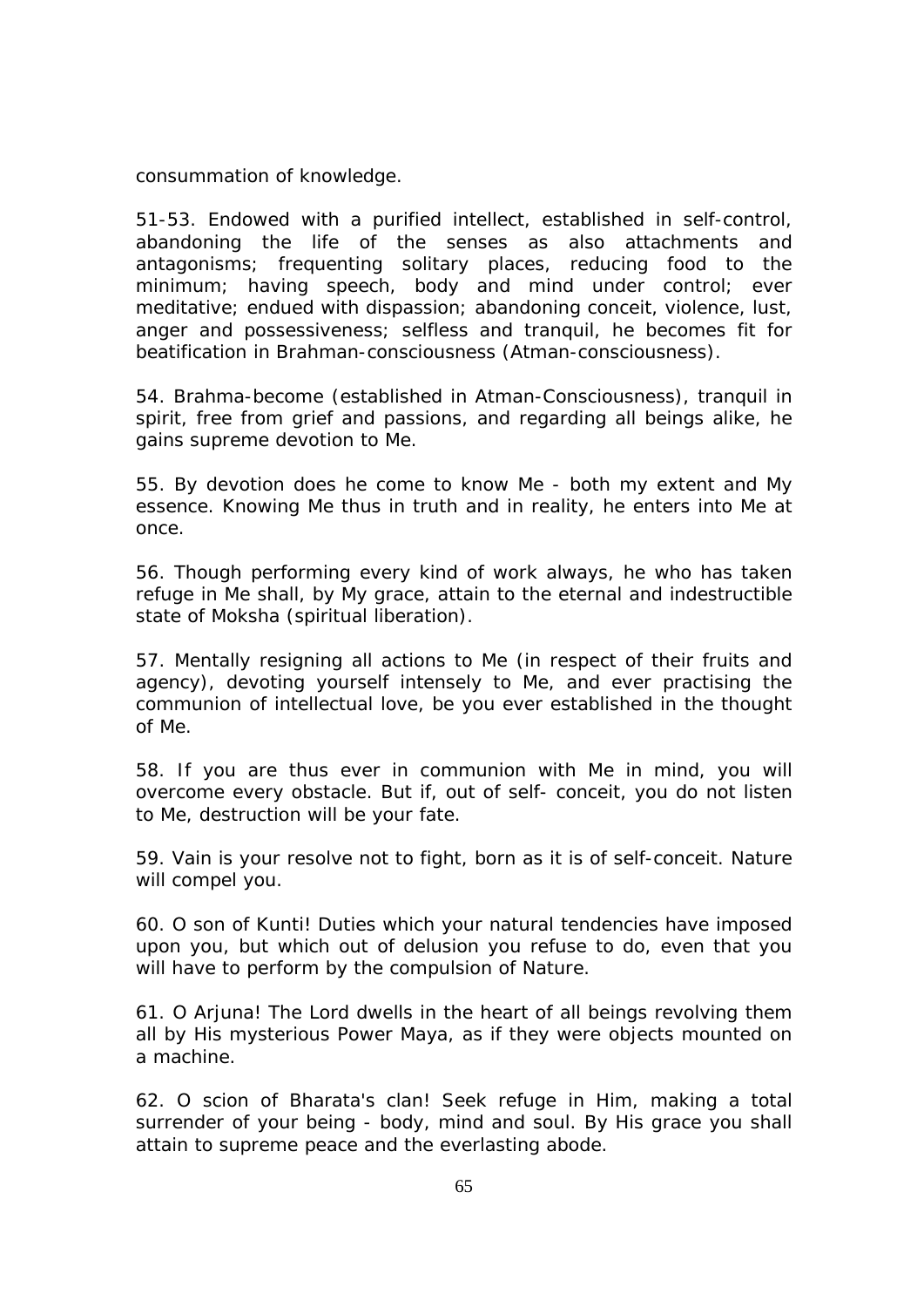63. Thus have I imparted to you wisdom which is more secret (profound) than all that is secret (profound). Reflecting over this whole teaching, do as you think fit.

64. Listen again to My supreme word, the profoundest of all spiritual teachings. You are well beloved of Me; and so I shall tell you what is beneficial to you;

65. Let your mind be engrossed in Me. Offer worship to Me. Be resigned to Me. Beloved as you are of me, I pledge in truth you shall come to Me alone.

66. Abandoning (after sincere trial) dependence on all Dharmas (or human efforts at moral and spiritual upliftment),come to Me as the only Refuge. Grieve not; I will deliver you from all sins.

67. This should on no account be imparted to those who do not practise austere living, who have no devotion to Me, who cavil at Me, and are devoid of the discipline of service.

68. He who teaches this supremely profound doctrine among men devoted to Me, having thereby offered to Me the highest form of loving service, shall undoubtedly come to Me alone.

69. No man can do anything more pleasing to Me than he, and nor shall any one on earth be dearer to Me than he.

70. It is My view that he who studies this conversation between us should be regarded as adoring Me with a sacrifice of knowledge.

71. Even a man who listens to this holy conversation between us with deep faith and receptivity shall attain to liberation and the happy regions open to righteous men.

72. Has this teaching been heard by you, O Arjuna, with a concentrated mind? Has all delusion born of ignorance been dispelled from you, O Dhananjaya?

#### Arjuna said:

73. My delusion has been dispelled and my memory restored by Thy grace, O Undecaying Lord! I now stand firm, with all my doubts cleared, ready to execute Thy command.

Sanjaya said: